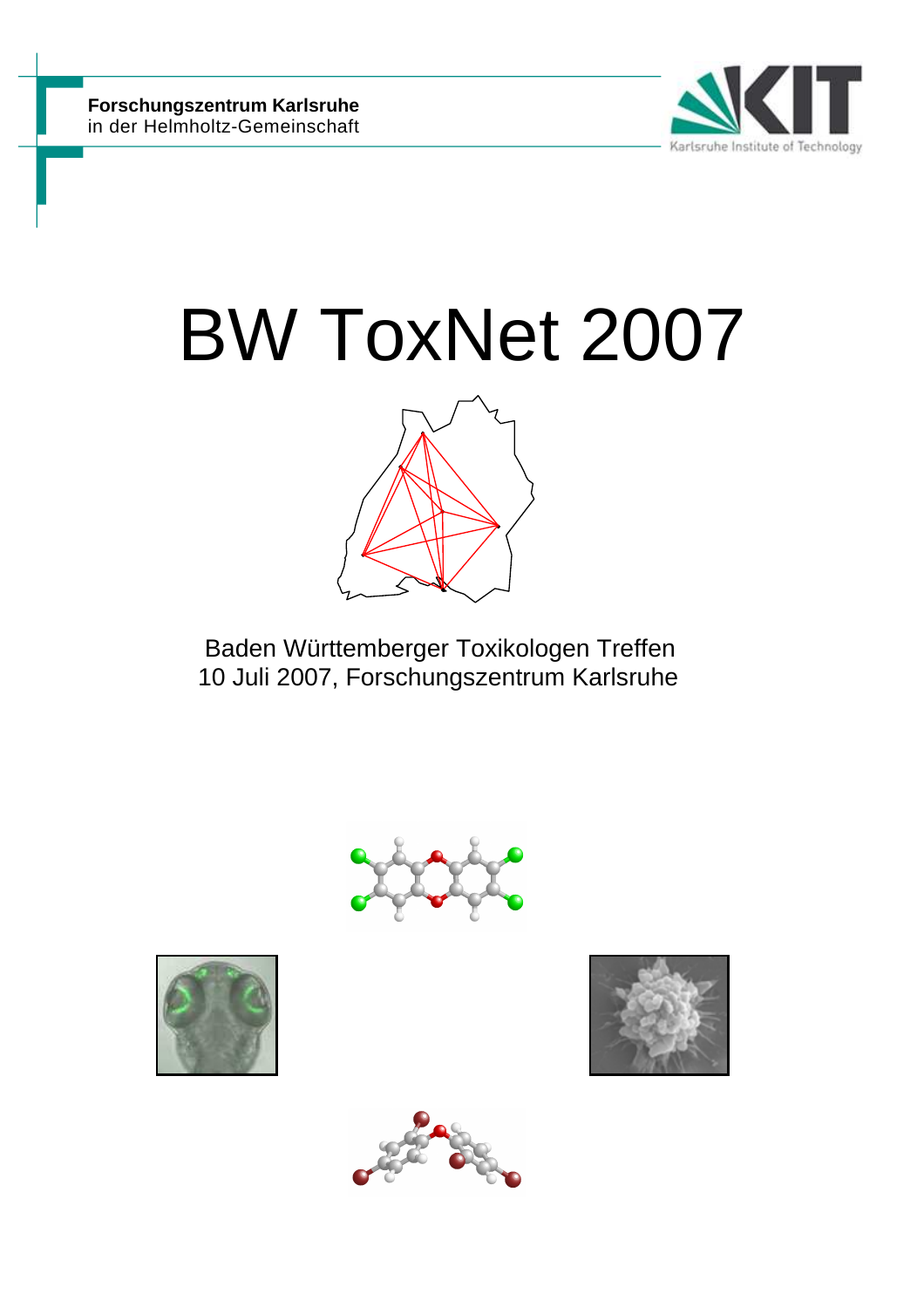# **Contents**

| 4. Abstracts |                                                                                                                                                                                                |  |
|--------------|------------------------------------------------------------------------------------------------------------------------------------------------------------------------------------------------|--|
| 4.1.         |                                                                                                                                                                                                |  |
|              | Lixin Yang<br>Markus Wahl<br>Albert Bräuning<br>Jochen vom Brocke<br>Markus Fehr<br>Joachim Orth<br><b>Karin Heine</b><br>Jörg Fahrer<br><b>Susanne Fritsch</b>                                |  |
| 4.2.         |                                                                                                                                                                                                |  |
|              | <b>DKFZ</b><br>1. Krais, Annette                                                                                                                                                               |  |
|              | <b>FZK</b><br>2. Nau, Katja<br>3. Grico, Nina                                                                                                                                                  |  |
|              | <b>Freiburg</b><br>4. Knust, Zeynep                                                                                                                                                            |  |
|              | <b>Heidelberg</b><br>5. Grund, S.<br>6. Jernbro, Susanne<br>7. Keiter, Steffen<br>8. Kosmehl, T.<br>9. Lammer, E.<br>10. Seiler, T.B.                                                          |  |
|              | Karlsruhe<br>11. Kern, Melanie<br>12. Lehmann, Leane<br>13. Lehmann, Leane<br>14. Metzler, Manfred<br>15. Metzler, Manfred<br>16. Metzler, Manfred<br>17. Roth, Matthias<br>18. Teller, Nicole |  |
|              | Konstanz<br>19. Kunzmann, Andrea<br>20. Moreno-Villanueva, Maria                                                                                                                               |  |
|              | Tübingen<br>21. Marx-Stoelting, Philip<br>22. Rignall, Banjamin                                                                                                                                |  |
|              | Ulm                                                                                                                                                                                            |  |

23. Barth, Holger 24. Kaiser, Eva

**5. Participants ................................................ 40-41**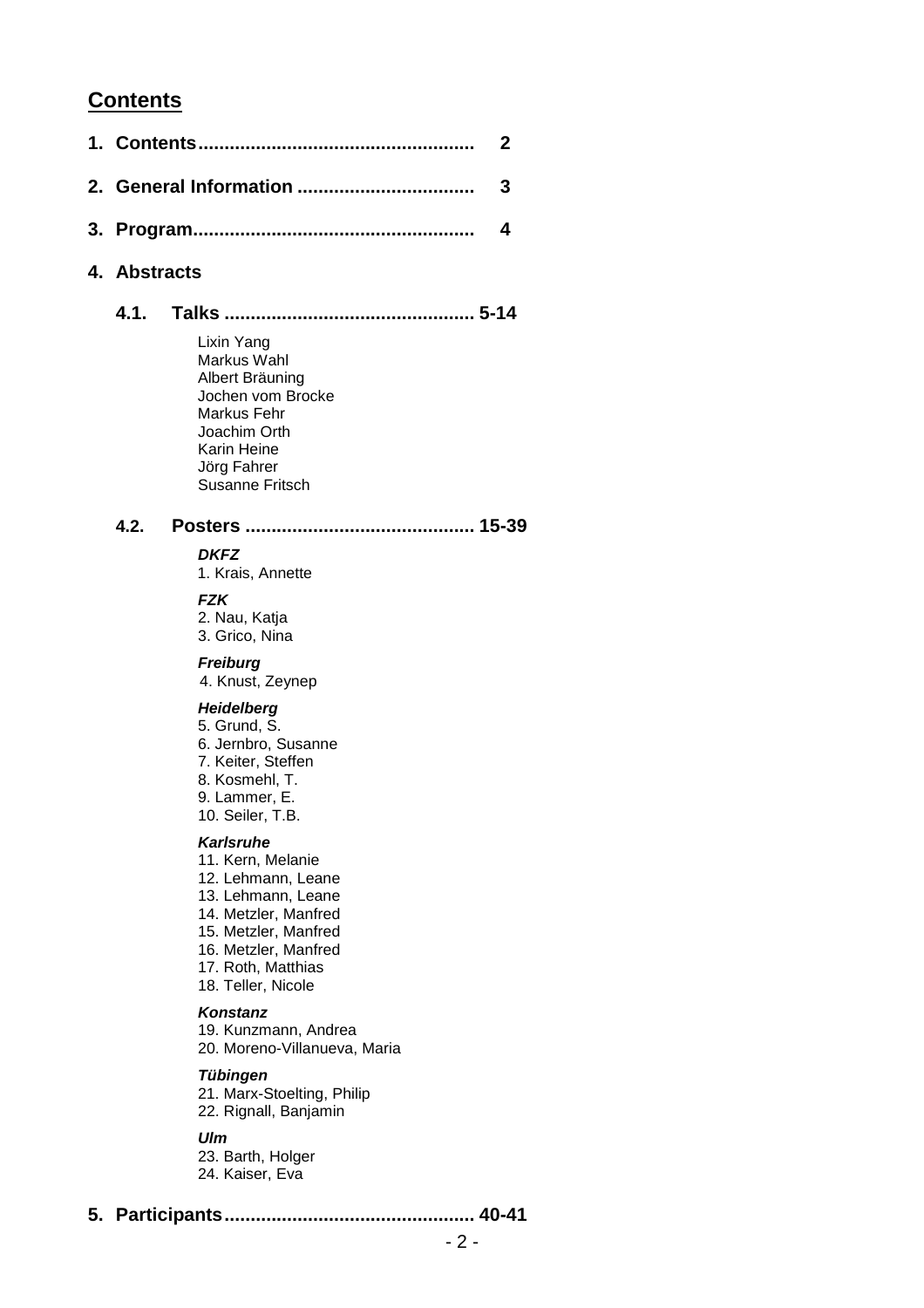# **General Information**

# **Meeting venue:**

 July 10, 2007; 10:00 a.m. Forschungszentrum Karlsruhe Fortbildungszentrum für Technik und Umwelt Hermann-von-Helmholtz-Platz 1 76344 Eggenstein-Leopoldshafen Telefon: 07247 / 82-0 Telefax: 07247 / 82-5070 E-Mail: info@fzk.de

# **Contact and further Information:**

Dr. Carsten Weiss, ITG Forschungszentrum Karlsruhe Phone: +49 – 07247 82 4906 Email: carsten.weiss@itg.fzk.de

 Prof. Dr. Uwe Strähle, ITG Forschungszentrum Karlsruhe Phone: +49 – 07247 82 2507 Email: uwe.straehle@itg.fzk.de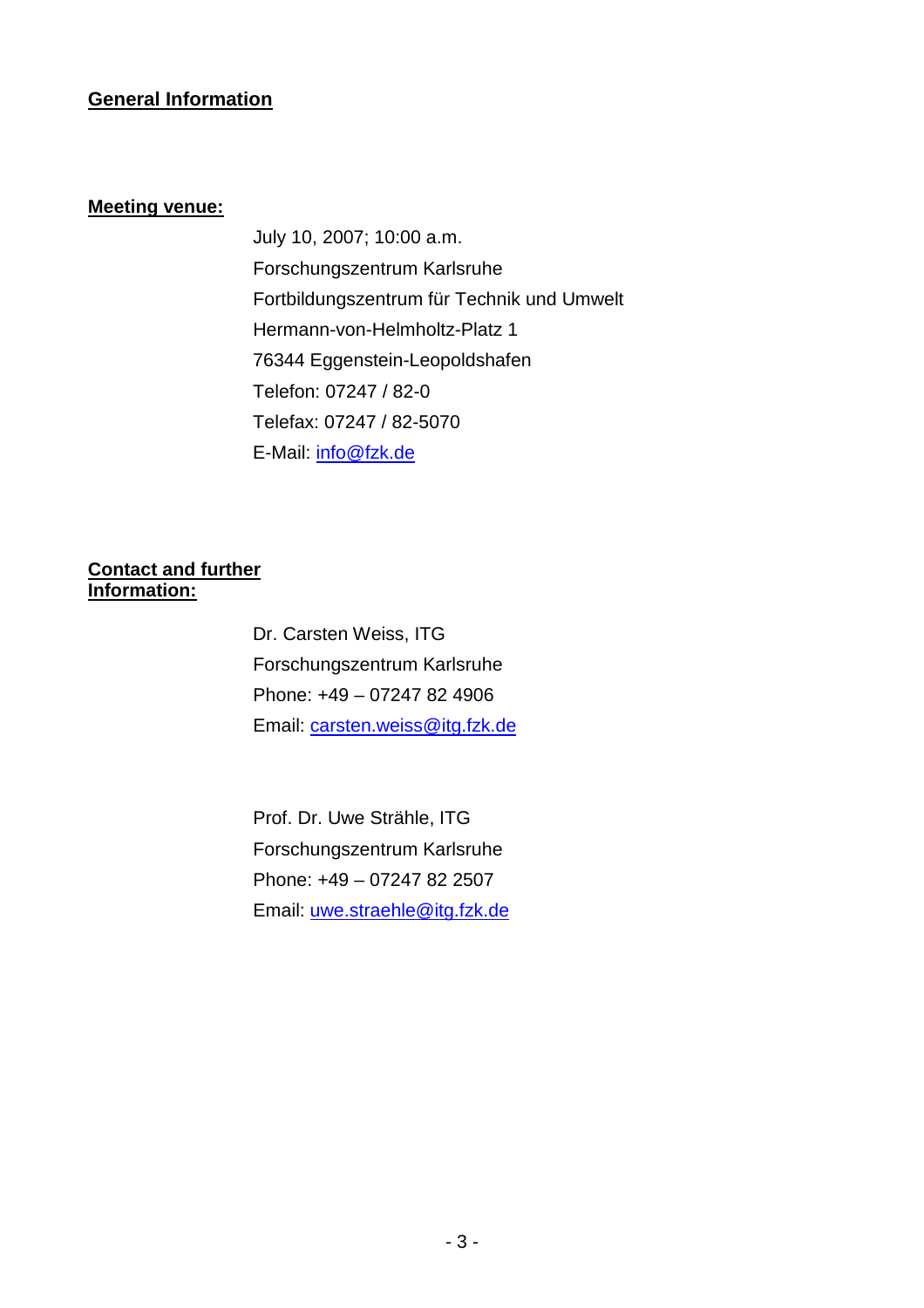# **BW-ToxNet meeting 2007**

Date: July 10th, 2007 Venue: FTU, FZK, Karlsruhe

Organisation: Carsten Weiss, Uwe Strähle, Sabine Ntemir, Eva-Maria Kelter / ITG, FZK

| 10:00 h         | Welcome                        |                                                                                                                                                             |
|-----------------|--------------------------------|-------------------------------------------------------------------------------------------------------------------------------------------------------------|
| $10:05 - 10:20$ | Lixin Yang (FZK)               | <b>Transcriptional profiling reveals</b><br>barcode-like toxicogenomic responses<br>in the zebrafish embryo                                                 |
| $10:20 - 10:35$ | Markus Wahl (FZK)              | Interactions of polybrominated diphenyl<br>ethers with AhR signalling                                                                                       |
| $10:35 - 10:50$ | Albert Bräuning (Uni Tübingen) | Regulation of drug-metabolizing<br>enzymes by ß-catenin-dependent signal<br>transduction                                                                    |
| $10:50 - 11:05$ | Jochen vom Brocke (DKFZ)       | Investigations on the mutation signature<br>of 3-Nitrobenzanthrone in the human<br>p53 sequence                                                             |
| $11:05 - 11:20$ | <b>Coffee Break</b>            |                                                                                                                                                             |
| $11:20 - 11:35$ | Markus Fehr (Uni Karlsruhe)    | Mechanisms of the genotoxic effect of<br>Alternaria toxins                                                                                                  |
| $11:35 - 11:50$ | Joachim Orth (Uni Freiburg)    | Activation of G-protein chimeras of<br>various heterotrimeric G protein<br>famililies by Pasteurella multocida toxin                                        |
| $11:50 - 12:05$ | Karin Heine (Uni Ulm)          | ADP-ribosylation of actin by Clostridium<br>botulinum C2 toxin results in apoptotic<br>cell death of mammalian cells                                        |
| $12:05 - 12:20$ | Jörg Fahrer (Uni Konstanz)     | High-affinity<br>complex<br>formation<br><b>of</b><br>poly(ADP-ribose) with specific binding<br>proteins as a function of poly(ADP-<br>ribose) chain length |
| $12:20 - 12:35$ | Susanne Fritsch (FZK)          | Incinerator fly ash provokes alterations<br>of redox equilibrium and liberation of<br>arachidonic acid in macrophages                                       |
| $12:35 - 13:35$ | Lunch                          |                                                                                                                                                             |
| $13.35 - 15.15$ | <b>Poster Session</b>          |                                                                                                                                                             |
| $15.15 - 16.00$ | <b>General Discussion</b>      |                                                                                                                                                             |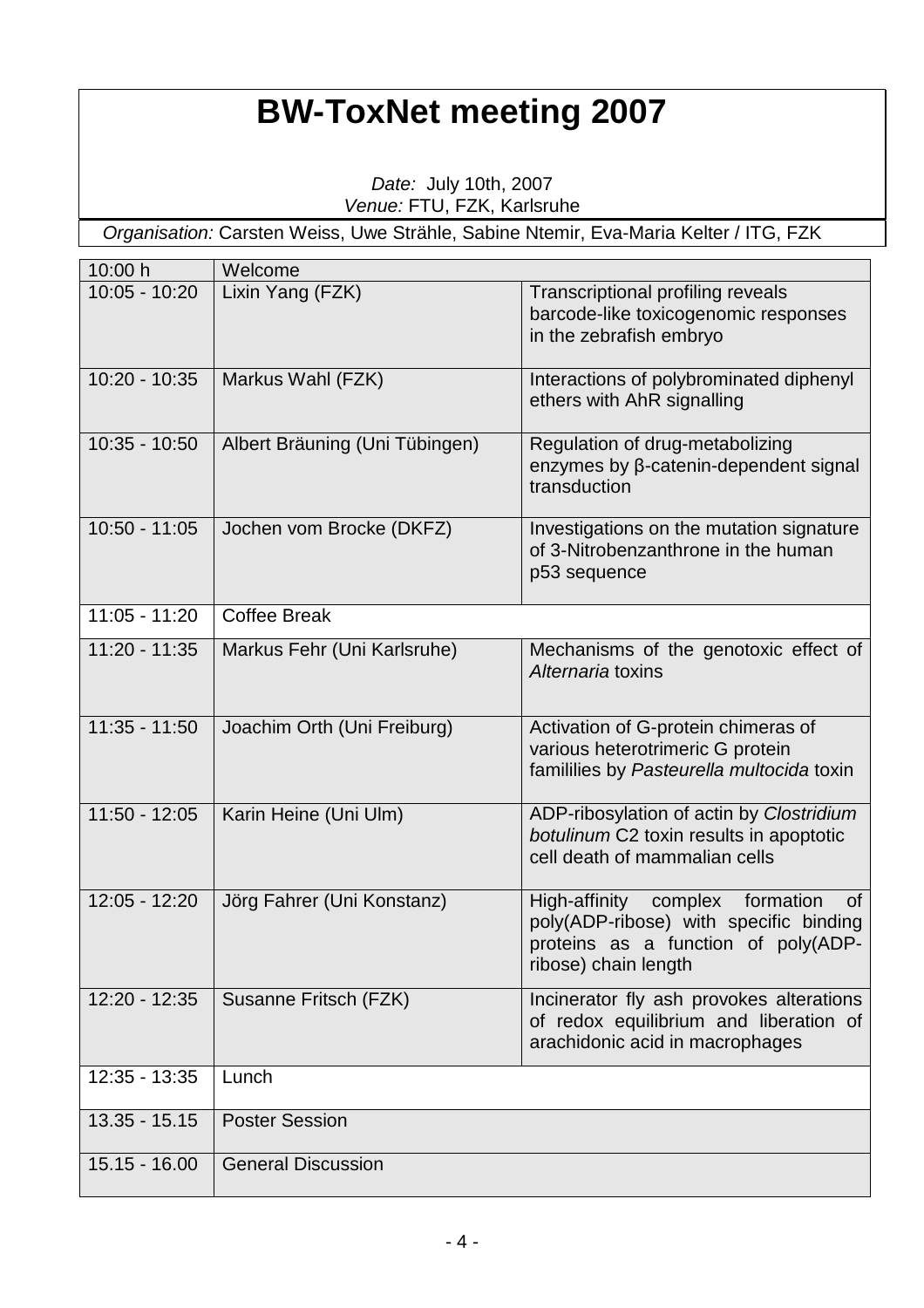Abstracts of the invited presentations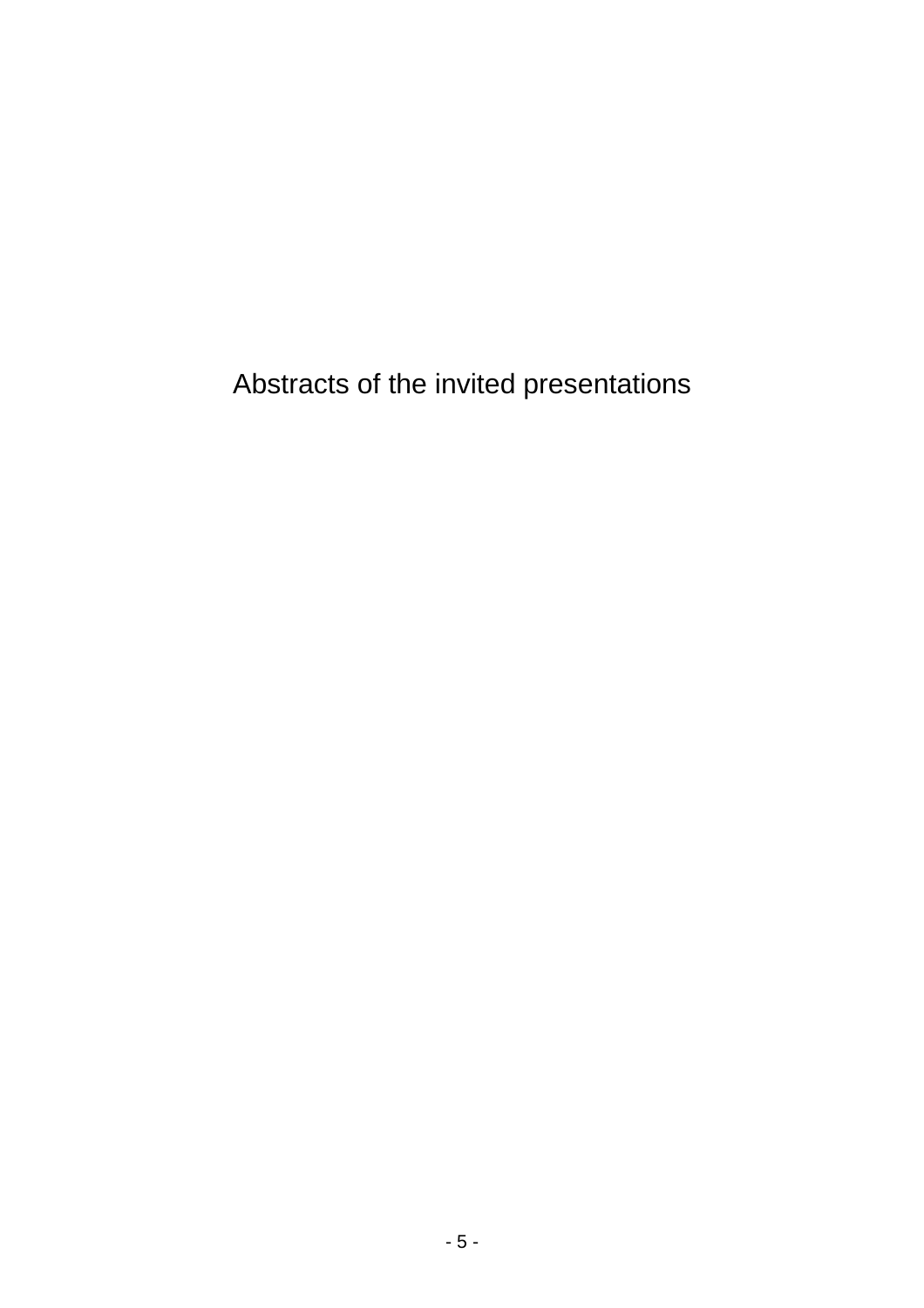#### **Transcriptional profiling reveals barcode-like toxicogenomic responses in the zebrafish embryo.**

Lixin Yang<sup>1</sup>, Jules R. Kemadjou<sup>1</sup>, Christian Zinsmeister<sup>1</sup>, Matthias Bauer<sup>1</sup>, Ferenc Müller<sup>1</sup>, Michael Pankratz<sup>1</sup>, Jens Jäkel<sup>2,3</sup> and Uwe Strähle<sup>1</sup>

<sup>1</sup> Institute of Toxicology and Genetics, Forschungszentrum Karlsruhe, Postfach 3640, 76021 Karlsruhe, Germany.<sup>2</sup> Institute for Applied Computer Science, Forschungszentrum Karlsruhe, Postfach 3640, 76021 Karlsruhe, Germany. <sup>3</sup> Institute for Measurement and Control Engineering, HTWK Leipzig, Postfach 30 11 66, 04251 Leipzig, Germany

Corresponding author: uwe.straehle@itg.fzk.de

#### **Abstract**

**Background:** Organisms are in constant exchange with their environment. Chemicals trigger specific gene expression programs that protect or cause harmful toxic effects threatening the survival of the organism. In particular, early life stages are highly sensitive to toxic effects. Zebrafish embryos have a high but little explored potential as model for molecular developmental toxicology and toxicogenomics.

**Methods and Results:** We exposed zebrafish embryos to a range of 11 toxins and measured the changes in gene expression profiles by hybridizing cDNA to an oligonucleotide microarray. We obtained specific expression profiles and could predict the identity of the toxin from the expression profiles with high probability. Changes in gene expression were detected at toxin concentrations that did not cause morphological effects. The toxicogenomic profiles were highly stage-specific suggesting different responses at different life stages. Finally, we detected tissue specific-gene responses underscoring the sensitivity of the assay system.

**Conclusion:** Our results demonstrate that the genome of the zebrafish embryo can respond to toxin exposure in a highly sensitive and specific manner. Our work provides proof-ofprinciple for the use of the zebrafish embryo as a toxicogenomic model and highlights its potential for systematic, large-scale analysis of the effects of chemicals on the developing vertebrate embryo.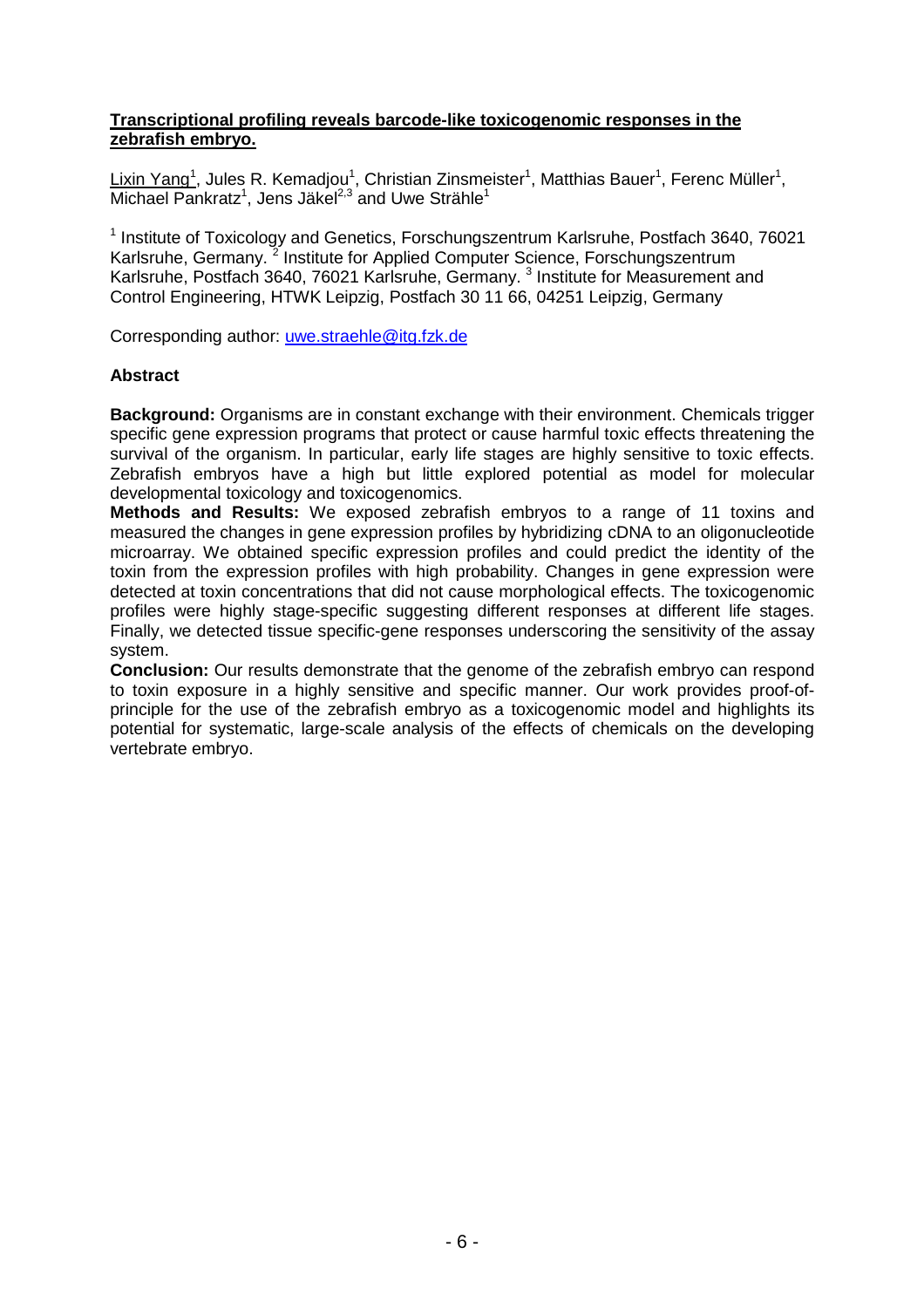# **Interactions of polybrominated diphenyl (PBDE) ethers with AhR signalling**

M. Wahl<sup>1</sup>, R. Guenther<sup>1</sup>, L. Yang<sup>1</sup>, A. Bergman<sup>2</sup>, U. Straehle<sup>1</sup>, S. Strack<sup>1</sup> and C. Weiss<sup>1</sup>

1 Institute of Toxicology and Genetics, Research Center Karlsruhe (FZK), Hermann-von-Helmholtz-Platz 1, 76344 Eggenstein-Leopoldshafen, Germany 2 Department of Environmental Chemistry, Wallenberg Laboratory, University of Stockholm, SE-10691 Stockholm, Sweden

e-mail: siegfried.strack@itg.fzk.de; carsten.weiss@itg.fzk.de

#### **Abstract**

**Background:** Polybrominated diphenyl ethers (PBDE) are used as brominated flame retardants and accumulate in the environment. Toxic consequences of PBDE exposure are disturbances of the developing nervous system, impact on the endocrine system and tumor induction in rodents. The underlying toxic molecular mechanisms are poorly understood.

**Objectives:** Induction of the aryl hydrocarbon receptor (AhR) signalling pathway by PBDEs has been controversially discussed. AhR activation was mostly measured by induction of the AhR target gene cyp1A1. We focused on further downstream consequences of AhR activation including alterations in global gene expression, nuclear transition, proliferation, cell cycle distribution and developmental toxicity.

**Methods:** Affymetrix-Microarray analysis was performed in 5L rat hepatoma cells. Validation was carried out using real-time PCR in 5L and in BP8 cells, an AhR-deficient 5L subclone. Western blot analysis was done for some of the detected target genes. Inhibition of proliferation by AhR was measured using BrdU incorporation and FACS assays. Zebrafish embryos were exposed to PBDE samples and investigated for global changes in gene expression and developmental effects.

**Results:** A low grade purified PBDE sample contained traces of tetrabrominated dibenzofuran (TBDF) and activated AhR signaling in 5L cells, whereas the highly purified PBDE had no agonistic properties. These findings were corroborated in other cell lines and in zebrafish embryos. In addition, highly purified PBDEs appeared to inhibit AhR signalling.

**Conclusions:** PBDEs do not exert toxicity through activation of the AhR. Furthermore, PBDEs act on other xenosensors such as the constitutive androstane receptor (CAR) and the pregnane X receptor (PXR) likely contributing to alterations in metabolism. Identification of novel target genes in rat hepatoma cells and zebrafish embryos provide potential mediators of PBDE toxicity.

Keywords: flame retardants, diphenyl ethers, toxicity, BDE 47, aryl hydrocarbon receptor, tetrabrominated dibenzofuran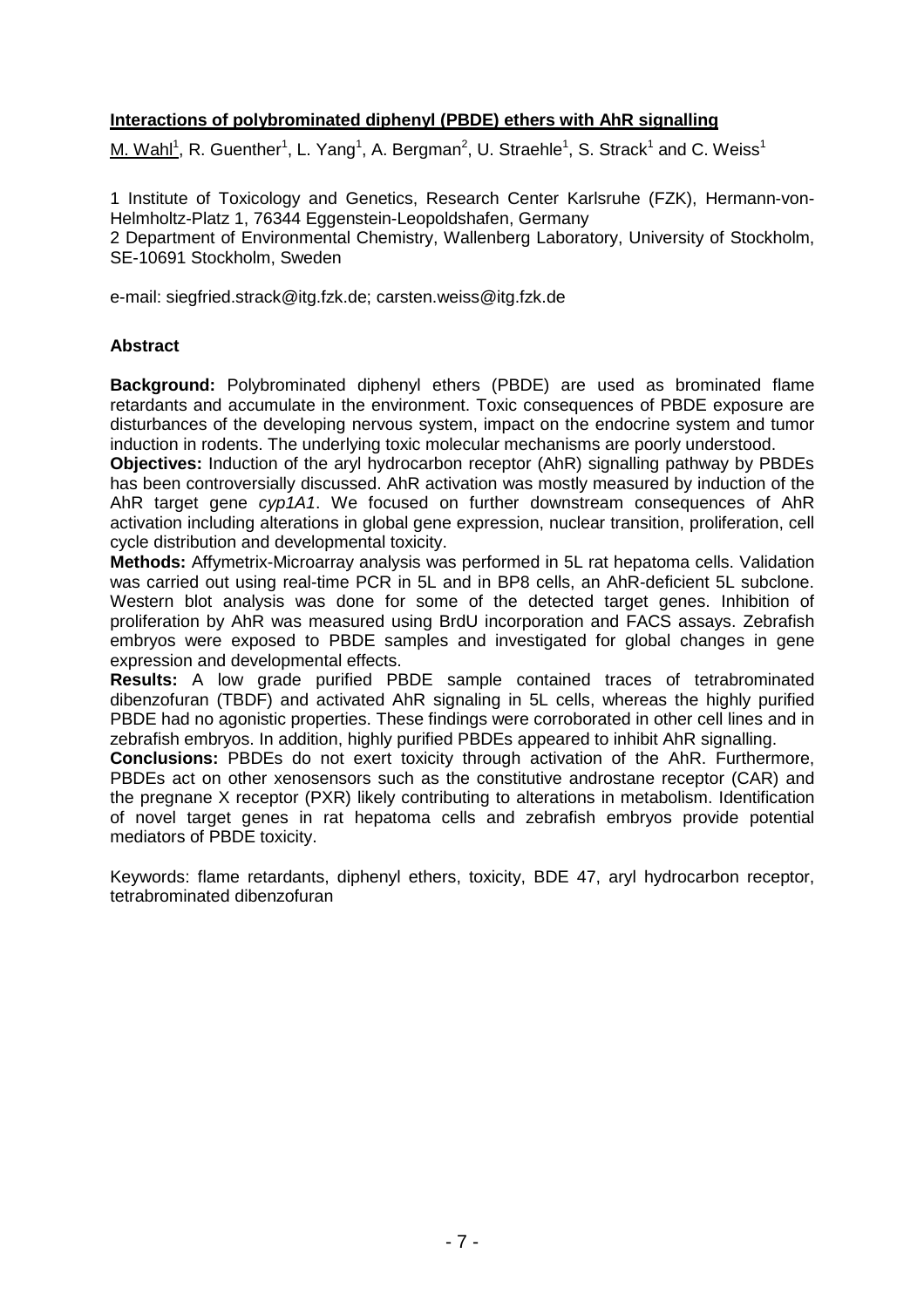# **Regulation of drug-metabolizing enzymes by β-catenin-dependent signal transduction**

Braeuning, A., Koehle, C., Buchmann, A. and Schwarz, M.\*

Institute of Pharmacology and Toxicology, University of Tuebingen, Wilhelmstrasse 56, 72074 Tuebingen, Germany, \*Corresponding author

## **Abstract**

**Background**: Cytochrome P450 (Cyp) isoenzymes constitute the most important group of xenobiotic-metabolizing enzymes in the liver, exhibiting inducible expression regulated by different exo- and endogenous compounds via a set of ligand-activated transcription factors. However, the mechanisms that regulate basal Cyp expression in liver are poorly understood. Recently, overexpression of several Cyp isoforms as well as of nuclear receptors mediating Cyp induction, e.g. aryl hydrocarbon receptor (AhR) and constitutive androstane receptor, in mouse liver tumors with mutations in the Ctnnb1 (encoding β-catenin) proto-oncogene has been reported (Stahl et al., Hepatology 42, 353-61, 2005).

**Objective**: To study Cyp induction by β-catenin.

**Methods**: Primary mouse hepatocytes were treated with inducers of the Wnt/β-catenin signaling pathway, leading to an upregulation of several Cyp mRNAs. To test whether the induction of Cyp1a by β-catenin was caused by an increase in mRNA levels of the AhR, a known target gene of β-catenin signaling, luciferase reporter vectors for human Cyp1a1 were constructed containing either the wild-type promoter sequence or mutated versions lacking the transcription factor binding sites for AhR/Arnt or β-catenin/TCF.

**Results**: Activation of the β-catenin pathway elevated the inducibility of Cyp1a mRNA by 2,3,7,8-tetrachloro-dibenzo-(p)-dioxin (TCDD). Depletion of β-catenin by siRNA reduced basal Cyp1a expression as well as attenuated induction of Cyp1a by TCDD. Luciferase activity was equally inducible in the wild-type and the AhR binding site-deficient vectors by stimulation of β-catenin signaling. Moreover, both basal and maximum TCDD-inducible luciferase activity was decreased by mutating the β-catenin/TCF binding site in the promoter. In BP8+ rat hepatoma cells with constitutive, non β-catenin-inducible expression of the AhR, activation of β-catenin by LiCl treatment led to an induction of Cyp1a mRNA comparable to that in the AhR wild-type parental cell line 5L.

**Conclusions**: In conclusion, the data suggest a direct participation of β-catenin in transcriptional regulation of basal and inducible expression of Cyp1a.

Keywords: Cytochrome P 450, Regulation, ß-Catenin, Liver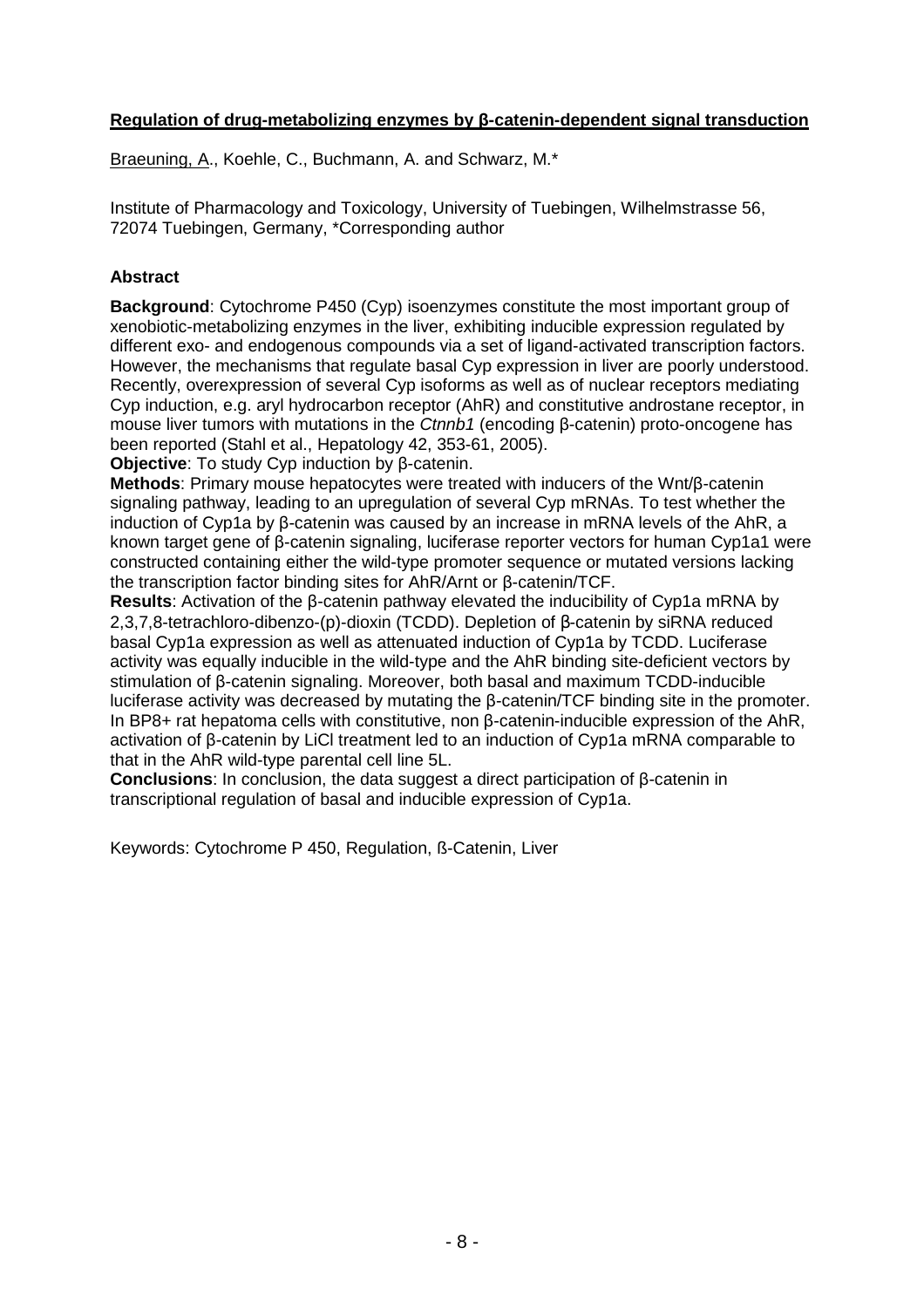#### **Investigations on the mutation signature of 3-Nitrobenzanthrone in the human p53 sequence**

Jochen vom Brocke<sup>1</sup>, Monica C. Hollstein<sup>2,</sup> and Heinz H. Schmeiser<sup>1,</sup>

<sup>1</sup>Division of Molecular Toxicology and <sup>2</sup>Division of Genetic Alterations in Carcinogenesis, German Cancer Research Center (DKFZ), Im Neuenheimer Feld 280, 69120 Heidelberg, Germany Heinz H. Schmeiser

Division of Molecular Toxicology German Cancer Research Center

## **Abstract**

To test hypotheses on the origins of p53 mutations in human tumors, novel strategies are needed for generating mutation spectra experimentally. Recently, an assay employing Hupki (Human p53 knock-in) mouse embryonic fibroblasts (HUFs) has been developed. Utilizing this assay, we examined p53 mutations induced by 3-Nitrobenzanthrone (3-NBA), a carcinogen and environmental pollutant. Several immortalized cultures (cell lines) from more than 100 HUF primary cultures exposed at passage 1 for two to ten days to 2.0 and 7.5µM 3- NBA harbored mutations in the human DNA binding domain sequence of the Hupki p53 tumor suppressor gene or its splice sites. DNA was isolated, amplified and sequenced via the dye-terminator method to reveal manifest point mutations in the coding region of exons 4 – 9. Preliminary results indicate mostly A to G transitions and G to T transversions, some of which are at novel sites not found mutated in our previous experiments testing other mutagens (benzo(a)pyrene, aristolochic acid I, and UV light) nor in cell lines from untreated (control) cultures.

Apart from point mutations in the coding region (e.g. p53), a tumor suppressor can be inactivated through hypermethylation of the promoter region, which silences the gene (e.g. RASSF1A). This often coincides with genome-wide DNA-hypomethylation. Thus, a second focus is on the DNA-methylation status of the HUF cell-lines. To measure the degree of methylation, DNA was hydrolyzed to 3'-nucleotides, derivatized with a fluorescent dye and analyzed through micellary electrokinetic capillary chromatography with laser-induced fluorescence detection (CE-LIF). The degree of DNA-methylation in HUF cell lines that were mutant in p53 was significantly lower  $(3.8\%)$  than that of primary cultures  $(4.0\%$ , p<0.001), while that of cell lines wild-type in p53 was even lower (3.6%, p<0.001).

Keywords: p53 mutations, Hupki, 3-NBA, DNA-methylation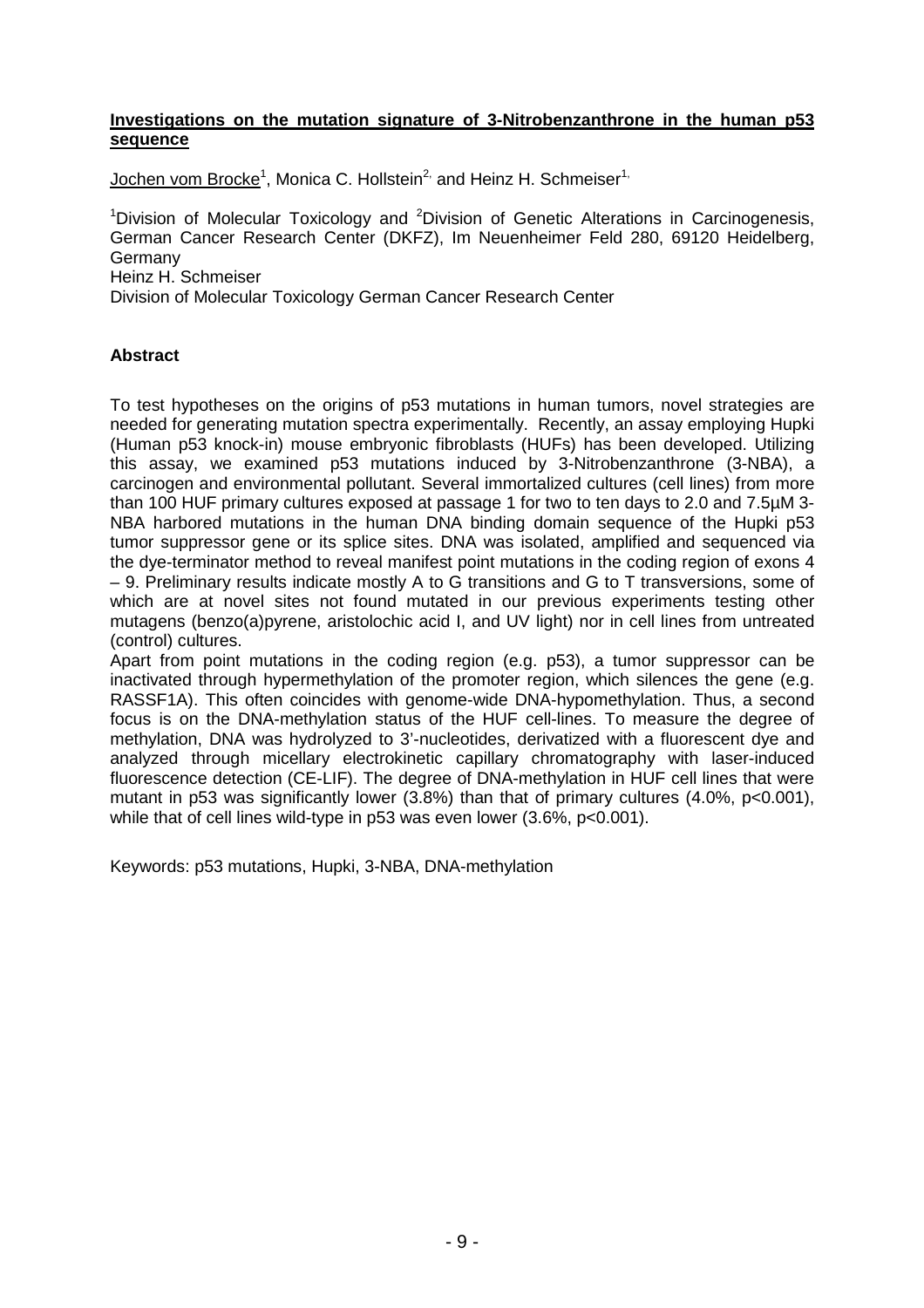# **Mechanisms of the genotoxic effect of Alternaria toxins**

Fehr M., Pahlke G., Fritz J., Marko D.

Institute of Applied Bioscience, Section of Food Toxicology, University of Karlsruhe (TH) Adenauerring 20a, 76131 Karlsruhe

Prof. Dr. Doris Marko, Universität Karlsruhe (TH), Adenauerring 20a, 76131 Karlsruhe

#### **Abstract**

Contamination of food and feed with toxin-producing fungi represent a major risk for diseases in humans and animals. Exposure to Alternaria spp., especially Alternaria alternata has been associated with enhanced incidence of oesophageal cancer. Extracts of A. alternata have been described as genotoxic and mutagenic in vitro. However, the underlying mechanism of action has not been elucidated so far.

We investigated the genotoxic effect of the *Alternaria* toxins alternariol (AOH), alternariol monomethyl ether (AME), altenuene (ALT) with emphasis on potential mechanisms involved. AOH and AME significantly increased the rate of DNA strand breaks in human colon carcinoma cells at concentrations  $\geq 1$  µM and 25 µM, respectively, measured as DNA strand breaks by single cell gel electrophoresis (comet assay). In contrast, ALT did not affect DNA integrity up to 100 µM. The rate of DNA strand breaks induced by AOH and AME were not modulated by formamidopyrimidine-DNA-glycosylase (fpg), thus excluding enhanced oxidative DNA damage.

AOH effectively competed with the minor groove binding ligand Hoechst 33258 with an  $EC_{50}$ value of  $8 \pm 1$  µM indicating substantial affinity to the minor groove of the DNA. A number of DNA minor groove binding ligands affect mammalian topoisomerases I and II. Therefore, we investigated the impact of Alternaria toxins on the different classes of topoisomerases. AOH was found to inhibit the catalytic activity of topoisomerase I at concentrations  $\geq 50$  µM. In contrast AME, bearing a methoxy group at position 9, did not affect the catalytic activity of topoisomerase I up to 100 µM. The catalytic activity of topoisomerase IIα and IIβ was significantly suppressed by AOH at ≥ 25 µM and ≥ 150 µM, respectively. AME did not affect the activity of topoisomerase IIβ up to 200 µM, but was found to be equipotent to AOH with respect to the inhibition of topoisomerase IIα. Thus, topoisomerase IIα was identified as the most sensitive target so far for both, AOH and AME. In accordance with the results in the comet assay, ALT did not affect the activity of topoisomerase I and II.

Furthermore, we investigated the mode of interaction of AOH with the potential target enzymes. AOH was found to stabilise the catalytically generated DNA-topoisomerase intermediate of topoisomerase I and II, thus acting as a so called topoisomerase poison. The stabilisation of the DNA-topoisomerase IIα intermediate was observed in the concentration range leading to enhanced DNA strand breaks in the comet assay.

In summary, AOH and AME were identified as potent inhibitors of topoisomerase IIα, which might at least contribute to the DNA strand breaking properties of these mycotoxins.

Keywords: Alternaria, alternariol, alternariol monomethyl ether, topoisomerase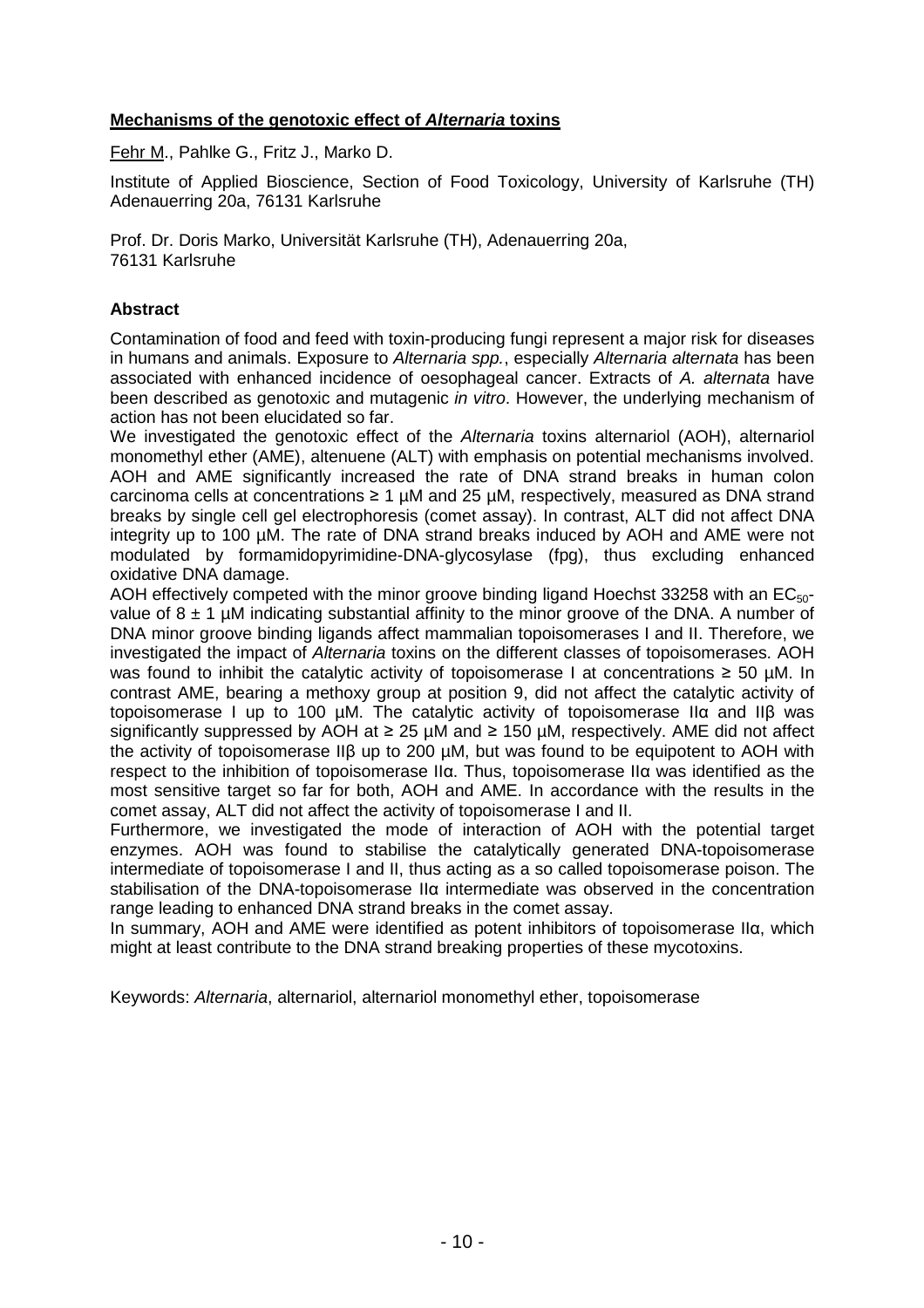#### **ACTIVATION OF G-PROTEIN CHIMERAS OF VARIOUS HETEROTRIMERIC G PROTEIN FAMILIES BY PASTEURELLA MULTOCIDA TOXIN**

J. Orth, I. Preuß and K. Aktories

Institut für Experimentelle und Klinische Pharmakologie und Toxikologie der Albert-Ludwigs-Universität Freiburg, Albertstr. 25, D-79104 Freiburg

# **Abstract**

The mitogenic Pasteurella multocida toxin (PMT) is the causative agent of atrophic rhinitis in pigs. PMT is known to activate signaling pathways in cells, which are linked to heterotrimeric G proteins. The toxin is one of the strongest activators of  $Ga<sub>a</sub>$ -dependent phospholipase C $\beta$ to induce inositoltrisphosphate production,  $Ca<sup>2+</sup>$  mobilization and formation of diacylglycerol. The toxin also activates the small GTPase RhoA, resulting in formation of stress fibers and focal adhesions. The activation of RhoA depends on  $Ga_0$  and  $Ga_{12/13}$ . In addition, PMT induces MAP kinase and STAT activation leading to alteration of gene expression.

Using chimeric α-subunits, consisting of parts from PMT-responsive and non-responsive G proteins, we were able to stimulate different effector pathways by PMT. In addition this approach led to the elucidation of the spectrum of PMT-activated G proteins.

Subsequently, several chimeras of G $\alpha_{q}$  and G $\alpha_{11}$ , which is not a substrate of PMT, were constructed and introduced into  $G\alpha_{q/11}$ -deficient MEF. These studies resulted in the detection of a specific region at the N-terminus of  $Ga_{q}$  which was necessary to allow stimulation of PLCβ by PMT.

Activation of G $\alpha_{13}$  by PMT could be studied by reconstitution of G $\alpha_{13}$  in G $\alpha_{12/13}$ -deficient MEF. Additionally, chimeras of non-responsive  $Ga_{11}$ , and  $Ga_{13}$  were activated by PMT and stimulated PLCβ as measured by inositoltrisphosphate accumulation in  $Ga_{0/11}$ -deficient cells. The similar region of  $Ga_{13}$  and  $Ga_{q}$  was important to transfer PMT-induced activation to  $Ga_{11}$ . Finally, various chimeras of G $\alpha_q$  and G $\alpha/\text{Ga}_s$  were tested for response towards PMT. Chimeras were obtained, which after transfection and expression in HEK cells, mediated PMT effects. Activation of these chimeras by PMT caused alteration of adenylylcyclase activity as measured by cAMP accumulation.

The data indicate that a specific region in G proteins is responsible for activation by PMT and that PMT activates a much broader spectrum of G proteins than believed before.

Keywords: heterotrimeric G protein, bacterial protein toxin, Pasteurella multocida toxin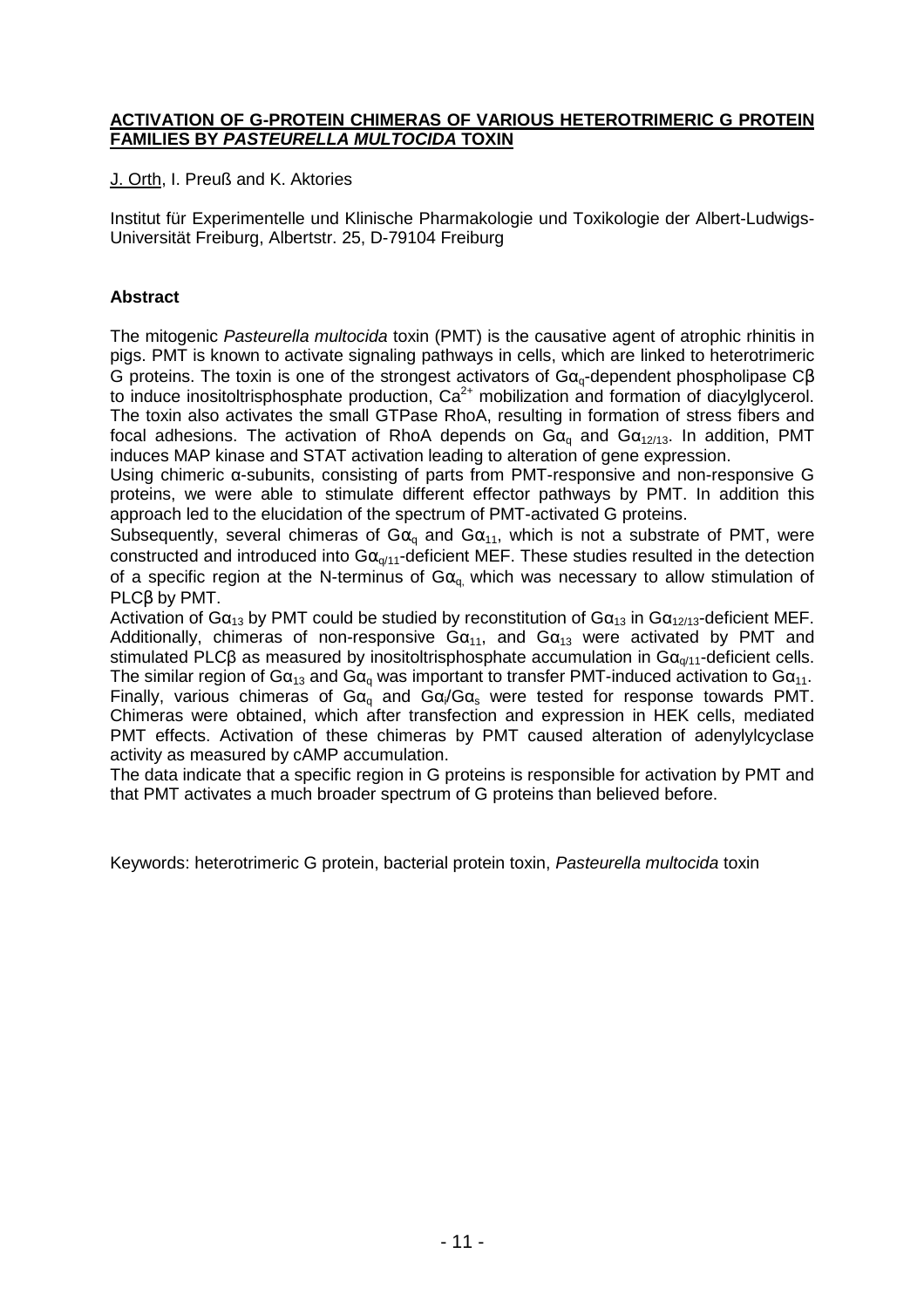#### **ADP-ribosylation of actin by Clostridium botulinum C2 toxin results in apoptotic cell death of mammalian cells**

Karin Heine and Holger Barth

Institute of Pharmacology und Toxicology, University of Ulm Medical Center, Albert-Einstein-Allee 11, 89081 Ulm

# **Abstract**

The cytoskeleton represents one of the cutting sites of eucaryotic cells. Hence it is not surprising that it is a favoured target of toxins secreted by various pathogenic bacteria. The binary Clostridium botulinum C2 toxin directly attacks the actin cytoskeleton of eukaryotic target cells by mono-ADP-ribosylation of G-actin at Arg-177, leading to a complete depolymerization of actin filaments within about 3 h. For the C2 toxin the molecular mode of action and the immediate cytopathic effects are well characterized. However, the final fate of treated cells is not completely understood.

Here we demonstrate that the cytopathic effect of C2 toxin was non-transient and toxintreated cells stayed round. Once the total amount of actin was ADP-ribosylated, no unmodified actin was detected in such cells, even after 48 h of incubation. Here we figured out that the finale fate of C2 toxin-treated HeLa cells is apoptotic cell death. The ADPribosylation of the total amount of cellular actin itself did not correlate simultaneously with the occurrence of apoptotic cells. However, within a lag of about 20 h, apoptosis was observed in about 20 - 50% of the cells using the Annexin/ propidium iodide staining. Apoptosis was also confirmed within this time range applying the Nicoletti method to detect fragmented DNA. For further confirmation we used immunoblot analysis to detect PARP-1 cleavage occurring in presence of activated caspases-3/-7. We saw that the DNA repair enzyme PARP-1 got obviously cleaved 15 h after toxin treatment as well as we could inhibit its caspase dependent cleavage by using a general caspase inhibitor (z-VAD-fmk) for up to 48 h.

The "delayed" cell death induced by C2 toxin was in contrast to the "fast" apoptotic effects observed with Clostridium difficile TcdB that became evident after about 3 - 5 h of incubation with the toxin. The large cytotoxins TcdA and TcdB from Clostridium difficile monoglucosylate Rho-GTPases. Rho proteins are master regulators of the actin cytoskeleton, therefore the treatment of cells with TcdB results in its destruction. We state that in the same time-frame, as the Rho-GTPases are entirely glucosylated, apoptotic cells first show up.

Other Rho-inactivating toxins, such as C3 transferase from Clostridium limosum or the variant TcdB-1470, caused cell rounding but did not induce any cell death within the same time-frame as mentioned above. This striking distinct behaviour compared to C2 toxintreated cells clearly demonstrates that the destruction of the actin cytoskeleton accompanied by cell rounding was not sufficient to induce cell death.

Further experiments will be needed to elucidate the link between ADP-ribosylation of actin by bacterial toxins and the induction of apoptotic cell death in mammalian cells in more detail.

Keywords: Binary bacterial toxins, Clostridium botulinum C2 toxin, apoptosis, ADPribosylation, actin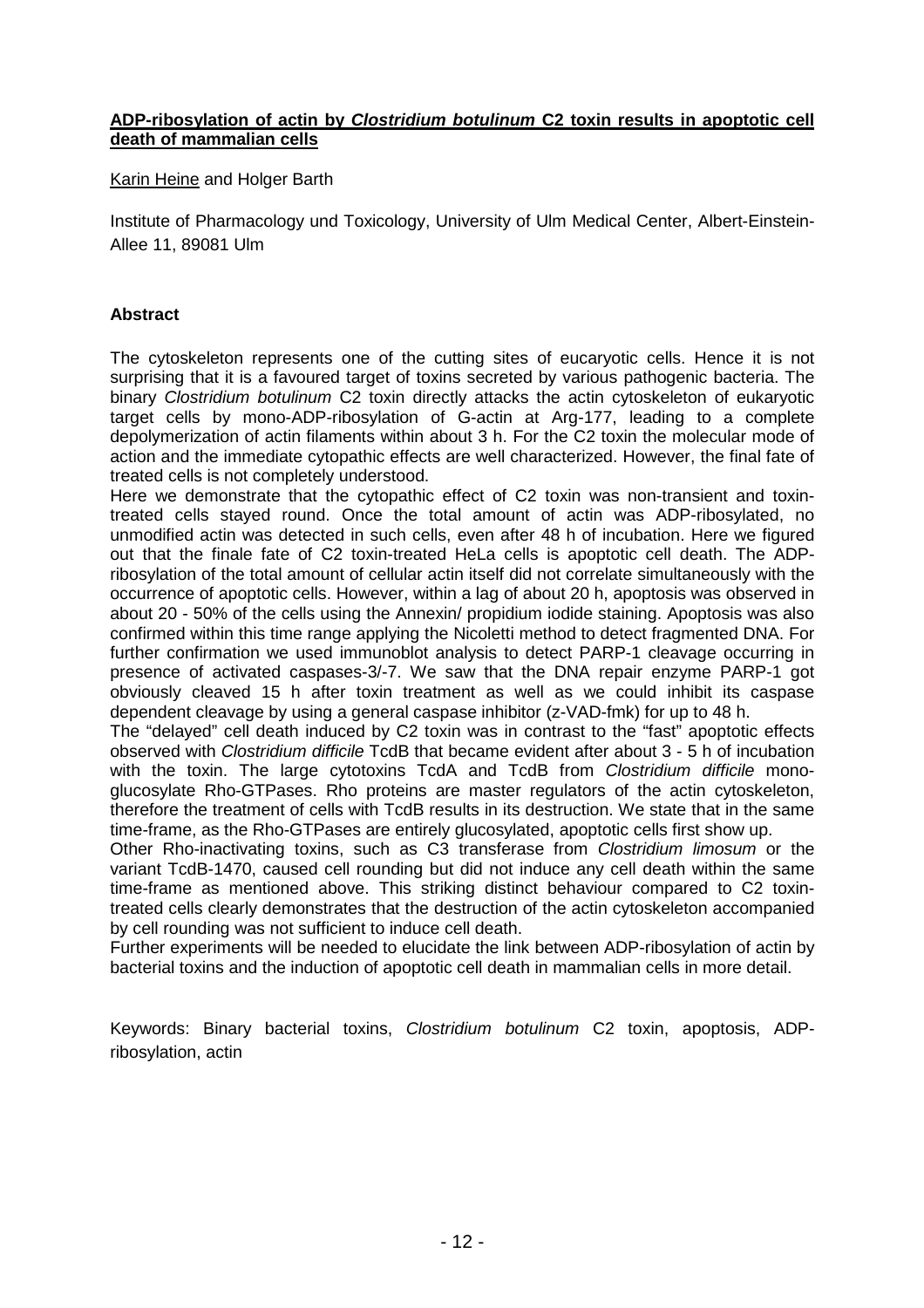# **High-affinity complex formation of poly(ADP-ribose) with specific binding proteins as a function of poly(ADP-ribose) chain length**

J. Fahrer<sup>1</sup>, R. Kranaster<sup>2</sup>, M. Altmeyer<sup>1</sup>, A. Marx<sup>2</sup> and A. Bürkle<sup>1</sup>

<sup>1</sup>Molecular Toxicology Group, Department of Biology, University of Konstanz, Germany <sup>2</sup>Organic and Cellular Chemistry, Department of Chemistry, University of Konstanz, Germany

Corresponding author: alexander.buerkle@uni-konstanz.de

## **Abstract**

#### **Background:**

Poly(ADP-ribosyl)ation is one of the very early cellular responses to genotoxic insults and is catalyzed by the family of poly(ADP-ribose) polymerases (PARPs). Using NAD<sup>+</sup> as substrate, PARPs synthesize the biopolymer poly(ADP-ribose) (PAR) comprising up to 200 ADP-ribose moieties. PAR was demonstrated to specifically interact with a plethora of proteins implicated in DNA damage checkpoint and repair.

#### **Objectives:**

Aim of our study was to characterize the noncovalent interaction between PAR and specific binding partners such as p53 in terms of selectivity and affinity.

#### **Methods:**

PARP-1, the xeroderma pigmentosum-A [XPA] protein and p53 were overexpressed in Sf9 insect cells using the baculovirus system and purified to homogeneity. PAR was synthesized in vitro and end-labeled using the carbonyl-reactive linker biocytin hydrazide. Following anion exchange HPLC fractionation, the fractions collected were monitored for chain length on modified sequencing gels. Interaction of separated PAR chains and recombinant proteins were analyzed by electrophoretic mobility shift assay [EMSA]. Moreover, real-time surface plasmon resonance (SPR) was used to assess binding kinetics.

#### **Results:**

PAR was successfully conjugated with a biotin moiety as revealed by neutravidin ELISA and semidry blots followed by streptavidin-POD detection. HPLC separated polymers were analyzed on modified sequencing gels revealing isolated PAR chains from 5 – 65 ADPribose units. EMSA interaction studies of separated PAR chains with p53 and XPA displayed differential binding properties in a chain length-dependent manner. p53 underwent complex formation with long ADP-ribose chains (55-mer) starting at low nM concentrations ( $K_{D-63}=$  $1.31x10<sup>-7</sup>M$ ]. Interestingly, we observed that p53 induces the formation of at least three specific complexes with long PAR. p53 was also able to bind short PAR chains (15mer,  $K_D$ - $_{653}$ = 2.46x10<sup>-7</sup>M), yet forming only one defined complex. By contrast, XPA did not specifically interact with short polymer, but produced a complex with long ADP-ribose chains (55mer)  $(K_{D\times PA} = 3.21 \times 10^{-7}$ M). SPR analysis corroborated the EMSA results showing no interaction of XPA with immobilized short PAR chains (14mer), but strong binding to long PAR chains (63mer). Moreover, p53 binding was observed for both short and long PAR chains and supported the finding that three different p53-PAR complexes are formed with long ADPribose chains.

#### **Discussion:**

Specific end-labeling of PAR chains provided a novel tool to study the interaction of PAR and proteins in solution as well as in solid phase. We demonstrated for the first time that PARprotein interactions exhibit extraordinary high affinities in the nM range and displayed an as yet unknown selectivity. These findings emphasize the physiological importance of PAR and provide a clue of how PARPs might orchestrate cellular processes such as DNA repair by controlled PAR synthesis of varying complexity.

Keywords: Poly(ADP-ribose) – affinity studies – DNA repair – tumor suppressor p53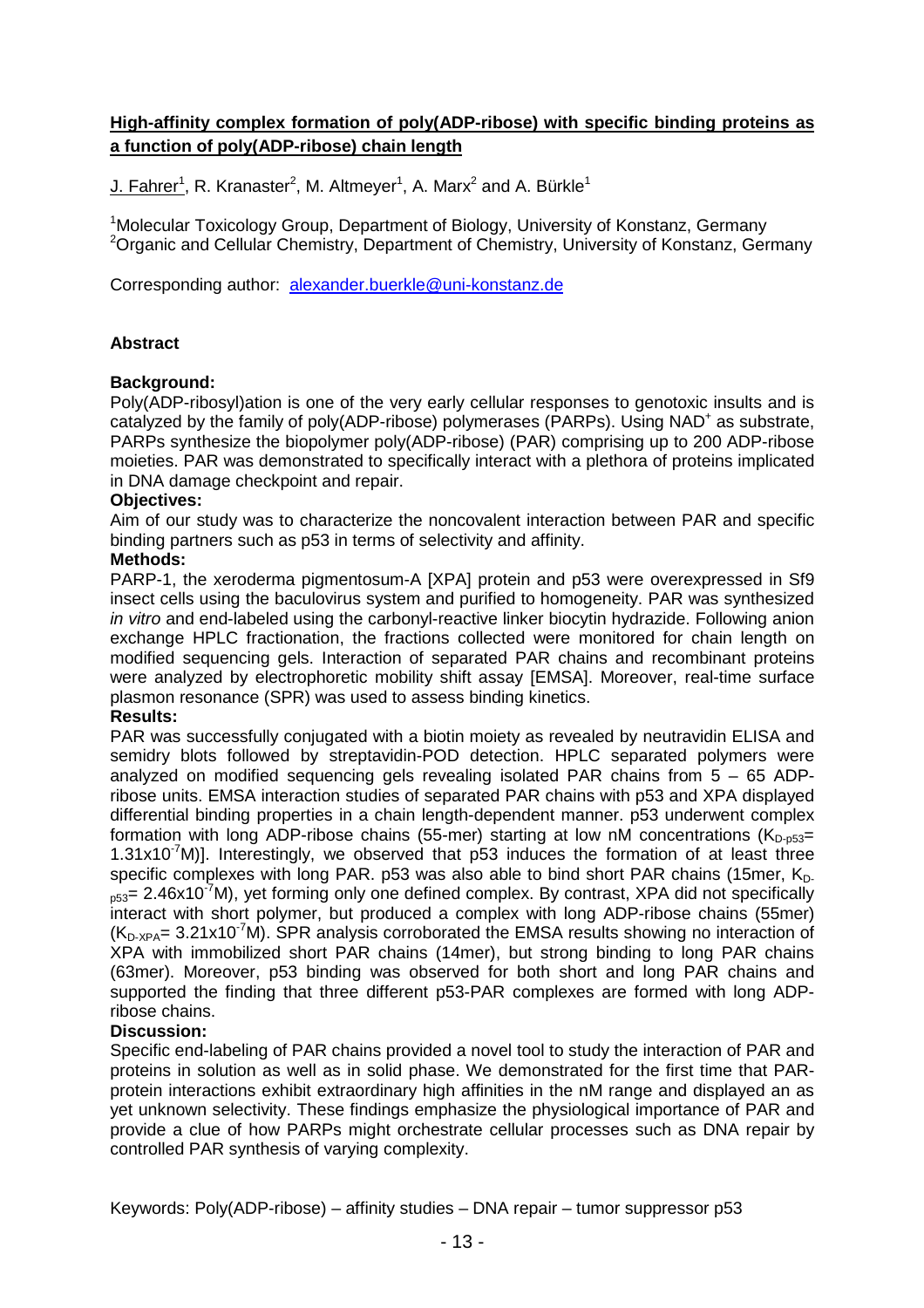#### **Incinerator fly ash provokes alterations of redox equilibrium and liberation of arachidonic acid in macrophages**

Susanne Fritsch, Harald F. Krug, C. Weiss and Silvia Diabaté

Institute of Toxicology and Genetics, Research Center Karlsruhe (FZK), Hermann-von-Helmholtz-Platz 1, 76344 Eggenstein-Leopoldshafen, Germany

To whom correspondence should be sent: Email: silvia.diabate@itg.fzk.de

## **Abstract**

#### **Background:**

Numerous epidemiological studies associated exposure to elevated environmental fine particulate matter with mortality rates as well as adverse health effects, in particular in susceptible individuals or humans with pre-existing pulmonary or cardiovascular diseases. However, underlying mechanisms relevant for toxicity are not completely understood. Especially the relation of oxidative stress and inflammatory responses, including lipid signalling, need to be elucidated in more detail.

#### **Objectives:**

The aim of the present study was to examine the effect of incinerator fly ash (IFA) as a model of environmental particulate matter on the formation of reactive oxygen species (ROS) and their ability to induce oxidative stress in RAW264.7 macrophages. Furthermore, the liberation of arachidonic acid (AA) and its metabolites was investigated.

#### **Methods:**

Free AA and its metabolites were detected by labelling with  $I^{14}$ CI-AA acid prior to the incubation with particles, subsequent lipid extraction and separation by thin layer chromatography; Western Blot analysis; Detection of lipid mediators by enzyme immunoassays. ROS were assessed by DCF fluorescence, and cellular content of glutathione and glutathione disulfide was quantified according to the enzymatic cycling method.

#### **Results:**

The interaction of IFA with macrophages increases free AA, COX-2 protein as well as prostaglandin  $E<sub>2</sub>$  levels. AA liberation depends on an increase of the intracellular calcium concentration. Additionally, AA mobilisation was blocked selectively by an ERK1/2 pathwayspecific inhibitor, while inhibition of p38 MAPK (mitogen activated protein kinase) had no effect. Furthermore, IFA induces oxidative stress, indicated by the formation of ROS, changes in intracellular glutathione content and induction of the antioxidative protein hemeoxygenase-1. Interestingly, ERK1/2 phosphorylation and mobilisation of AA are linked to the generation of ROS, since pre-treatment with N-acetyl-cysteine (NAC) blocked both the ERK1/2 activation and the level of free AA induced by IFA.

#### **Conclusions:**

IFA induced ROS seems to be the primary event, which triggers ERK activation and subsequent AA mobilisation in macrophages.

**Keywords:** arachidonic acid; incinerator fly ash; macrophages; oxidative stress; particulate matter; reactive oxygen species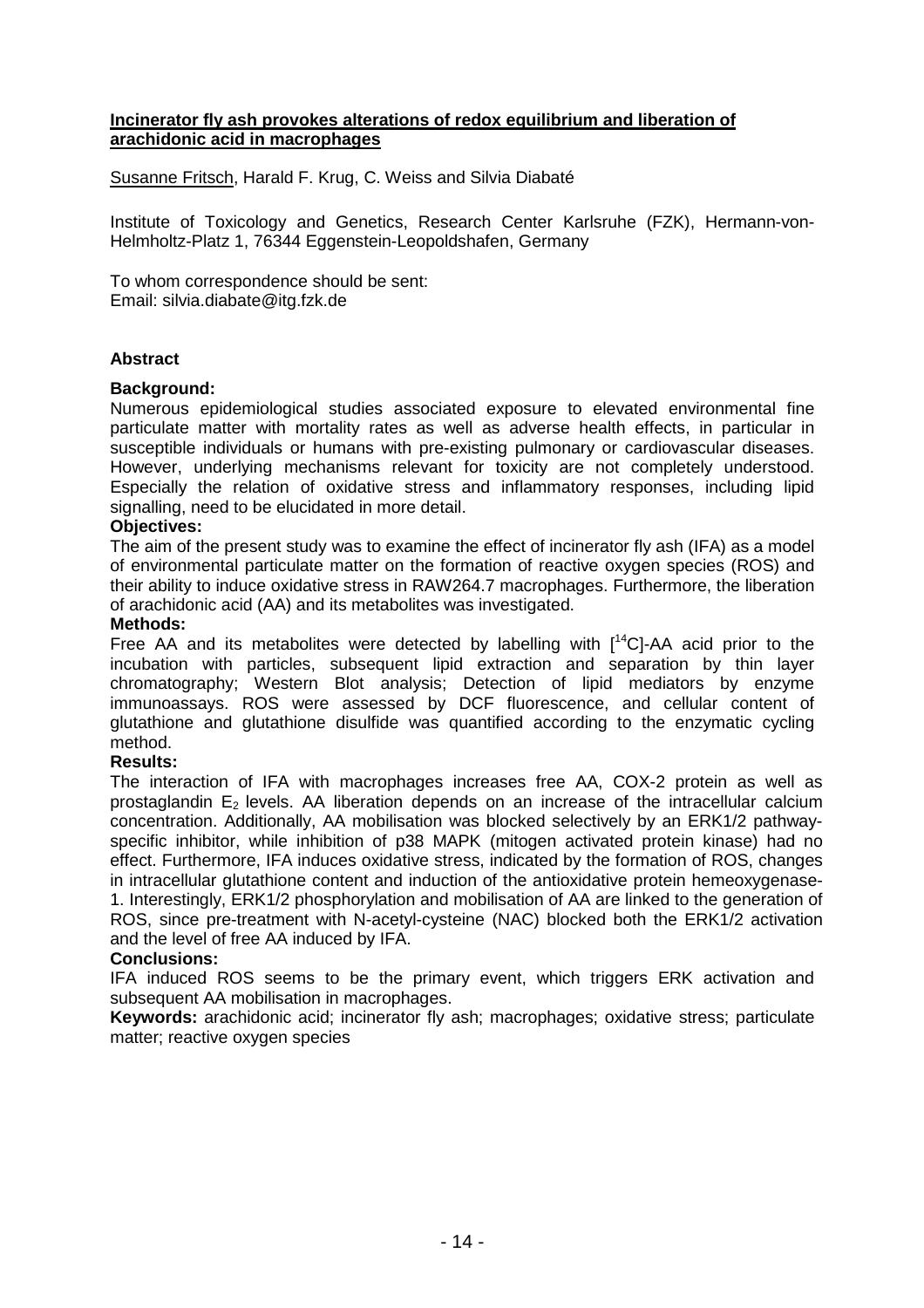Poster abstracts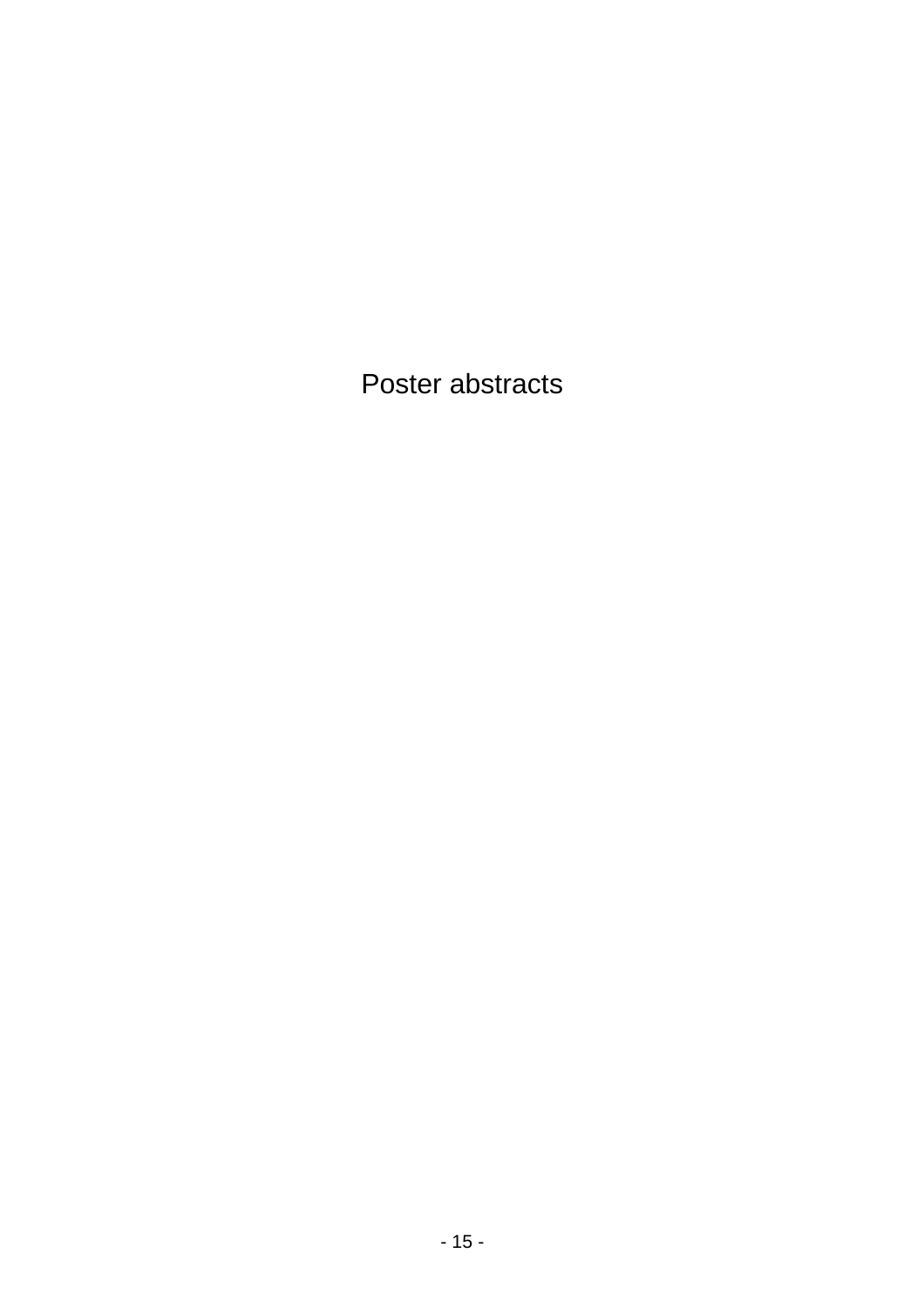#### **1.) Mutations and DNA adducts induced by N-hydroxy-3-aminobenzanthrone in the human p53 gene using the Hupki mouse model**

Annette Krais<sup>1</sup>, Barbara Liebetrau<sup>1</sup>, Karl Mühlbauer<sup>2</sup>, Monica C. Hollstein<sup>2</sup> and Heinz H. Schmeiser<sup>1,</sup>

 $1$ Division of Molecular Toxicology and  $2$ Division of Genetic Alterations in Carcinogenesis, German Cancer Research Center (DKFZ), Im Neuenheimer Feld 280, 69120 Heidelberg, Germany Heinz H. Schmeiser

Division of Molecular Toxicology German Cancer Research Center

## **Abstract**

To test hypotheses on the origins of p53 mutations in human tumors, novel strategies are needed to generate mutation spectra experimentally. Recently, an assay employing Hupki (Human p53 knock-in) mouse embryonic fibroblasts (HUFs) has been developed.

Utilizing this assay, we examined p53 mutations induced by N-hydroxy-3 aminobenzanthrone (N-OH-3-ABA) an active metabolite of 3-nitrobenzanthrone, a carcinogen and environmental pollutant. HUFs were exposed at passage 1 to 2 µM N-OH-3- ABA for 6 days. DNA was isolated, amplified and sequenced via the dye-terminator method to reveal manifest point mutations in the coding region of exons  $4 - 9$ . To measure the degree of DNA adducts DNA was isolated, hydrolyzed to 3'-nucleotides and analysed with the <sup>32</sup>P-postlabeling method. Cell viability was determined in N-OH-3-ABA treated HUFs by a cell couting device (CASY Cell Counter TTC, Schärfe Systems, Reutlingen).

Cell viability was 70% at 2 uM N-OH-3-ABA after 5 days exposure. N-OH-3-ABA formed 3-NBA specific DNA adducts at a level of 1 adduct/  $10^7$  normal nucleotides. All 36 primary HUF cultures were immortalised after treatment. Mutation spectra in the human p53 gene in exons 4-9 will be presented.

Keywords: p53 mutations, Hupki, N-OH-3-ABA, 3-NBA, DNA-adducts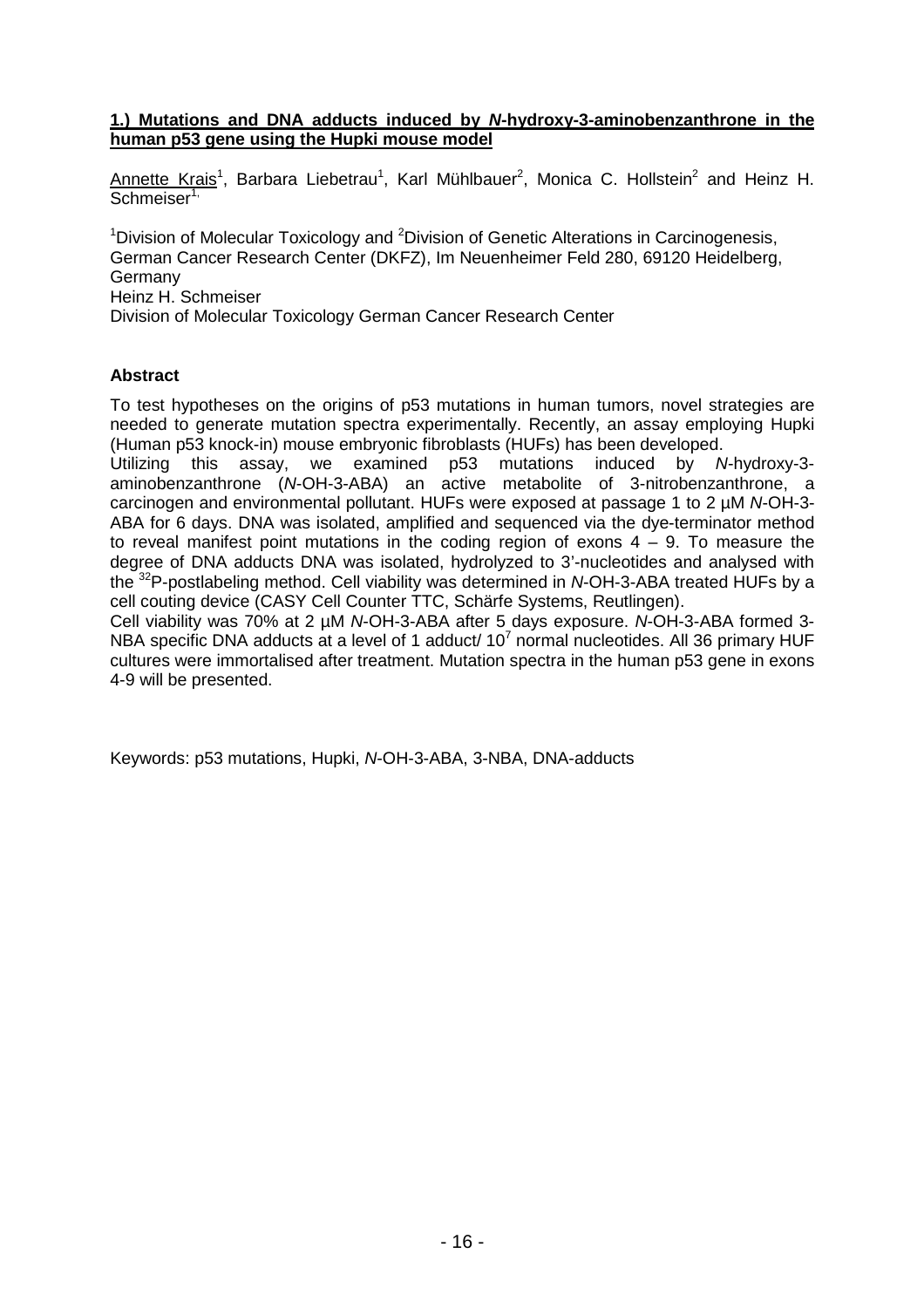#### **2.) Title: Uptake Mechanisms and Toxicological Aspects of Synthetic Nanoparticles in Human Cells**

Katia Nau\*, Dominik W. Geiger\*, Nicole Niemeier\*, Kathrin B. Fischer\*, Harald F. Krug\*#

\* Forschungszentrum Karlsruhe GmbH, Institute of Toxicology and Genetics, D-76344 Eggenstein-Leopoldshafen

# Empa, Materials-Biology Interactions Laboratory, CH-9014 St. Gallen, Switzerland

Name and address of corresponding author: Dr. Katia Nau Institute of Toxicology and Genetics Forschungszentrum Karlsruhe GmbH Hermann-von-Helmholtz-Platz 1 D-76344 Eggenstein-Leopoldshafen Phone: +49 (0)7247 / 82-4823 E-mail: Katja.Nau@itg.fzk.de

# **Abstract**

**Background:** Synthetic nanoparticles show a broad range of usage in science, technology and medicine. Hitherto for most of the new nanomaterials little is known about cellular uptake mechanisms and biological effects, such as genotoxicity. Therefore, information about safety and potential hazard of nanoparticles is needed. The entry of particles into living organisms presupposes their uptake mainly by epithelial cells or phagocytes. This process is strongly dependent on the size and the surface characteristics of the nanoparticles. In any case, nanoparticles have various possibilities to find their way across cell membranes. Once internalized, they may affect the integrity of the cell in different ways. The induction of oxidative stress plays a major role and is suggested to be able to lead e.g. to DNA damage via oxidation of bases.

**Objectives:** Investigation of cellular uptake, acute toxicity and genotoxicity of synthetic nanoparticles in human cells

**Methods:** In our in vitro studies, we investigated the uptake and toxicological aspects of synthetic nanoparticles (silica, vanadium oxide and titanium dioxide) in the human lung epithelial cell line A549. Acute toxicity was determined using the MTT cell viability assay. The comet assay was used to assess possible genotoxicity caused by DNA strand breaks.

**Results:** For silica and titanium dioxide nanoparticles, no acute toxic effect could be measured. SiO<sub>2</sub> particles were taken up into the cells in a dose and time-dependent manner. These particles were localized in the cytoplasm, partly in agglomerates. In contrast to  $SiO<sub>2</sub>$ and TiO<sub>2</sub>, vanadium oxide particles exhibited strong toxicity. Nanosized particles displayed a higher toxicity than the corresponding bulk material. Comet assay experiments revealed an increased DNA damage after 36 h in cells treated with nanoscaled  $V_2O_3$ , but not with nanoscaled  $V_2O_5$ .

**Conclusions:** Exposure of human cells to synthetic nanoparticles may result in uptake of the particles and induction of biological effects (acute toxicity, genotoxicity,…). Our results indicate that these processes may depend on the size and surface characteristics of the nanoparticles.

Keywords: synthetic nanoparticles, cellular uptake, acute toxicity, genotoxicity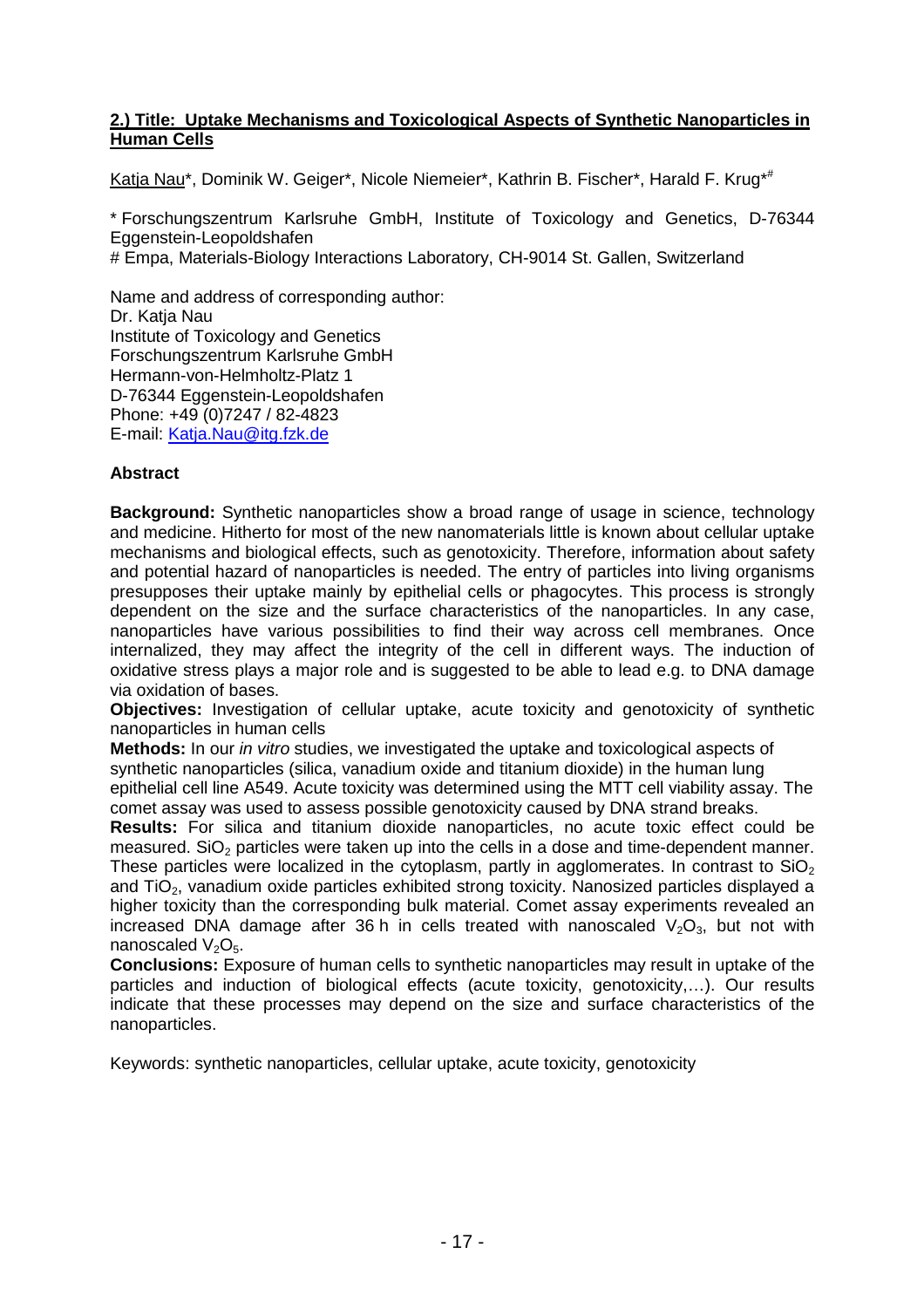#### **3.) MECHANISMS AND CONSEQUENCES OF GENOTOXIN INDUCED ACTIVATION OF STRESS-ACTIVATED-PROTEIN-KINASES IN MAMMALIAN CELLS**

 $\textsf{Nina Grico}^{1,2},$  Ilona Schreck<sup>1</sup>, Julia Donauer<sup>1</sup> and Carsten Weiss<sup>1</sup>

<sup>1</sup>Institute of Toxicology and Genetics, Forschungszentrum Karlsruhe, 76344 Eggenstein-Leopoldshafen, Germany

<sup>2</sup>Institute of Toxicology, University of Mainz, 55131 Mainz, Germany

Name and address of corresponding author

Carsten Weiss, ITG, Forschungszentrum Karlsruhe, Hermann-Helmholtz-Platz 1, 76344 Eggenstein-Leopoldshafen, email: carsten.weiss@itg.fzk.de

#### **Abstract**

**Background:** The polycyclic aromatic hydrocarbon and environmental pollutant benzo[a]pyrene (B[a]P), a constituent and contaminant of cigarette smoke, automobile exhaust, industrial waste and even food products, is carcinogenic to rodents and humans. B[a]P binds to the intracellular aryl hydrocarbon receptor thereby inducing its own metabolism by cytochrome P450s leading to the formation of a highly reactive electrophilic compound, the ultimal carcinogen B[a]P-7,8-dihydrodiol-9,10-epoxide (BPDE).

**Objectives:** Our studies address the mechanisms by which BPDE leads to activation of stress-activated-protein kinases (SAPKs) and aim at the identification of the primary target(s) for BPDE induced signaling.

**Methods:** Western blot, survival assays, RNAi, Comet assay

**Results:** Within minutes of exposure we find rapid and strong phosphorylation of both SAPK family members JNKs and p38s in murine and human cells. The upstream kinases MKK3/6 and SEK1 are activated after BPDE exposure. By the use of specific inhibitors of signaling mediators upstream of JNKs and p38 we could demonstrate a role of c-src like kinases in SAPK-activation by BPDE. By depleting individual family members of c-src like kinases by the use of siRNAs, c-lyn kinase could be identified contributing to SAPK activation by BPDE**.**  Survival assays with p38 wt and  $p38<sup>-/-</sup>$  murine fibroblasts showed an impaired cell growth after BPDE treatment in p38 deficient cells.

**Conclusions:** BPDE induced phosphorylation of p38 and JNK depends on activation of src-like kinases based on inhibitor and RNAi knock-down studies. Activation of p38 is necessary for the cellular survival after BPDE treatment.

Keywords: BPDE, JNK, p38, PP-1, siRNA, src-like kinases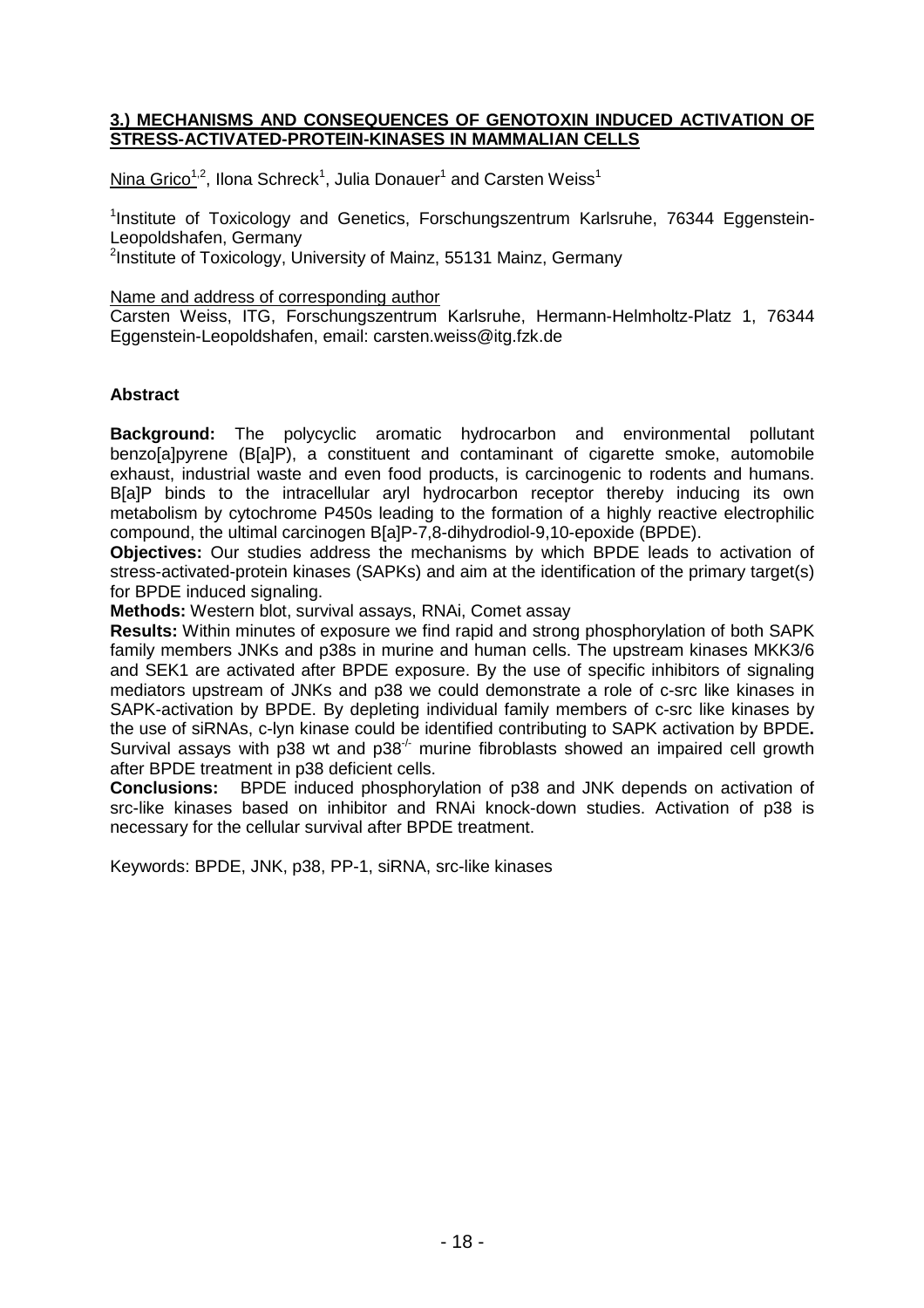#### **4.) Autocatalytic processing of the Escherichia coli Cytotoxic Necrotizing Factor 1 (CNF1)**

Zeynep Knust, Klaus Aktories, Gudula Schmidt

Institut für Experimentelle und Klinische Pharmakologie und Toxikologie der Albert-Ludwigs-Universität Freiburg, Albertstr. 25, 79104 Freiburg

#### **Abstract**

The Cytotoxic Necrotizing Factor 1 (CNF1) is produced by pathogenic Escherichia coli strains, causing alteration of the host cell actin cytoskeleton and thereby promoting bacterial invasion of blood-brain barrier endothelial cells. Neonatal meningitis and urinary tract infections are the consequence of this invasion. CNF1 belongs to a family of bacterial toxins that target small GTPases like Rho, Rac and Cdc42 by deamidating the GTPase at position E63/61. Other highly related toxins of this family are CNF2, also produced from E. coli and CNFy from Yersinia pseudotuberculosis strains. All CNFs are 115 kDa single chain AB toxins with an N-terminal receptor binding and a C-terminal enzymatic domain. Both domains are connected by a putative translocation domain with two highly hydrophobic helices involved in membrane translocation. It is generally accepted, that CNF1 enters the host cell through receptor mediated endocytosis. After binding of the toxin to its so far unknown receptor –it is discussed that laminin is involved- the toxin is endocytosed in a clathrin independent manner. Acidification in the late endosomes leads to a conformational change of the toxin, promoting an insertion of the translocation domain into the membrane. It was speculated that the toxin enters the cytosol as a holotoxin. Using a monoclonal antibody with a recognition site in the catalytic domain of CNF1, we detect a 55-60 kDa fragment in the cytosolic fraction of intoxicated cells. Here we show that the processing of CNF1 is autocatalytic and dependent on an intrinsic serine protease activity.

Keywords: CNF1, CNFy, bacterial toxin, small GTPases, Escherichia coli toxin, Yersinia pseudotuberculosis toxin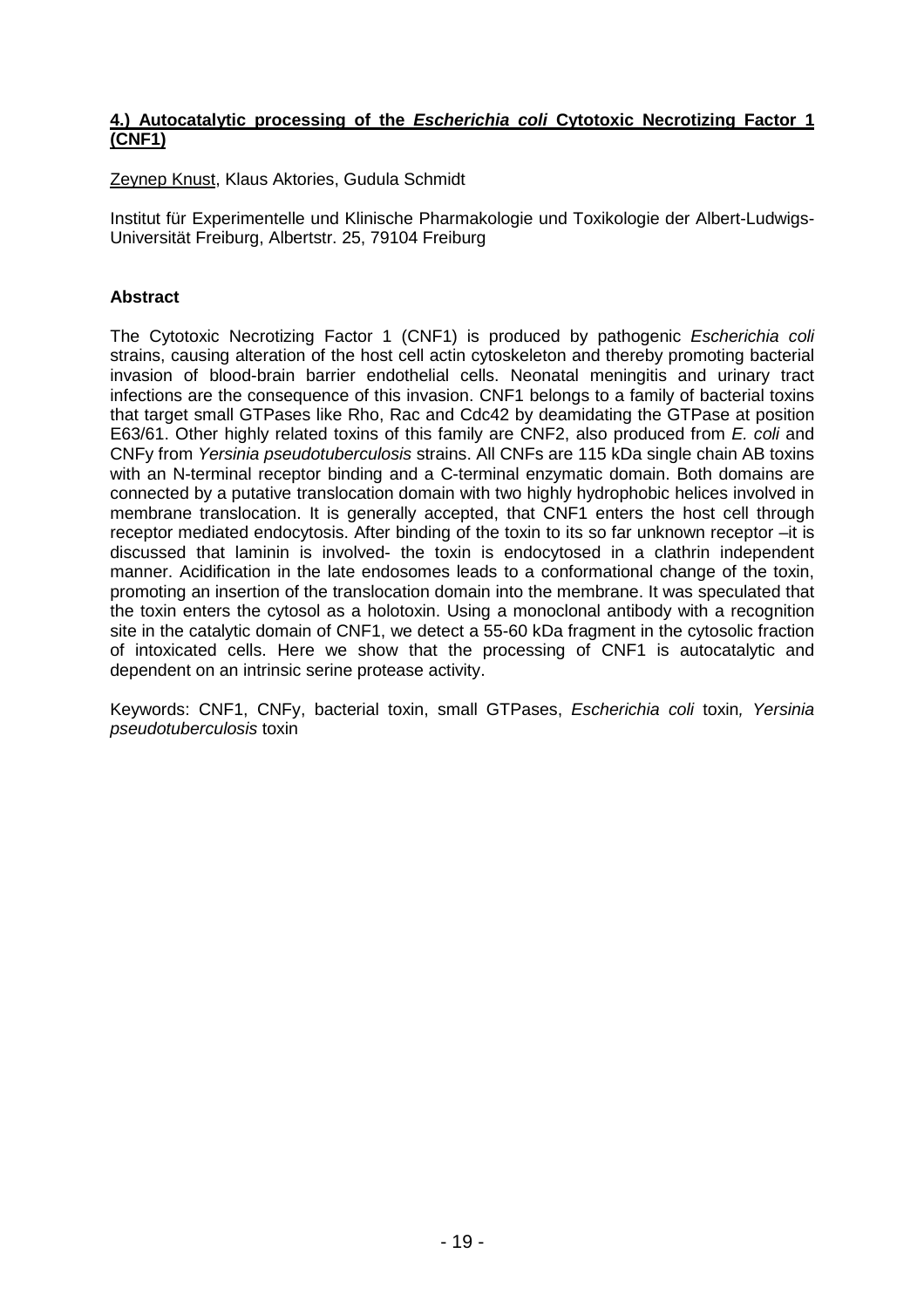#### **5.) Alteration of steroidogenesis in H295R cells after exposure to sediments of the Danube river**

S. Grund<sup>1</sup>, T. Garcia<sup>3</sup>, E. Highley<sup>3</sup>, J. Giesy<sup>3,4</sup>, M. Suter<sup>2</sup>, R. Schöneberger<sup>2</sup>, Th. Braunbeck<sup>1</sup>, M. Hecker<sup>3</sup> & H. Hollert<sup>1</sup>

<sup>1</sup>Institut für Zoologie der Universität Heidelberg, INF 230, 69120 Heidelberg <sup>2</sup>EAWAG, Department of Environmental Toxicology, Dübendorf, Switzerland <sup>3</sup>Michigan State University, East Lansing, USA <sup>4</sup>Department of Veterinary Biomedical Sciences and Toxicology Centre,

University of Saskatchewan, Saskatoon, Saskatchewan, Canada

\*corresponding author: steffi.grund@web.de

#### **Abstract**

Despite an improvement of water quality, an obvious decline in fish populations in the upper Danube river has been observed since the early 90th century. Over the past three years a series of scientific studies has been conducted to research this issue. Within the scope of these studies, an increased ecotoxicological effectiveness of sediments of different locations along the Danube river within both acute and mechanism-specific bioassays has been detected.

While there has been increasing awareness of endocrine active chemicals to interact with the reproduction of wild fish populations, to date there have been no efforts to investigate the potential role of particle-bound endocrine disrupting substances in the upper Danube river. To assess the non-receptor mediated endocrine disrupting potential of sediment samples of the Danube river, two novel bioassays using the human H295R cell line have been applied. The effects on the synthesis of steroid hormones and the expression of genes of the major steroidogenic enzymes were investigated using quantitative ELISA and RT-PCR techniques, respectively. The most significant change in gene expression was a 10-fold up-regulation of the CYP11B2 gene. Furthermore, an induction of the 3βHSD2 and CYP19 genes was observed. In addition, the sediment extracts of three locations caused an induction of the analysed steroid hormones.

The results of this study indicate an endocrine disrupting potential of sediment samples collected at certain locations along the Danube river. It is still unclear, however, what the relevance of these findings for the observed decline of fish populations is.

**Key words:** Fish decline, H295R, steroidogenesis, endocrine disruption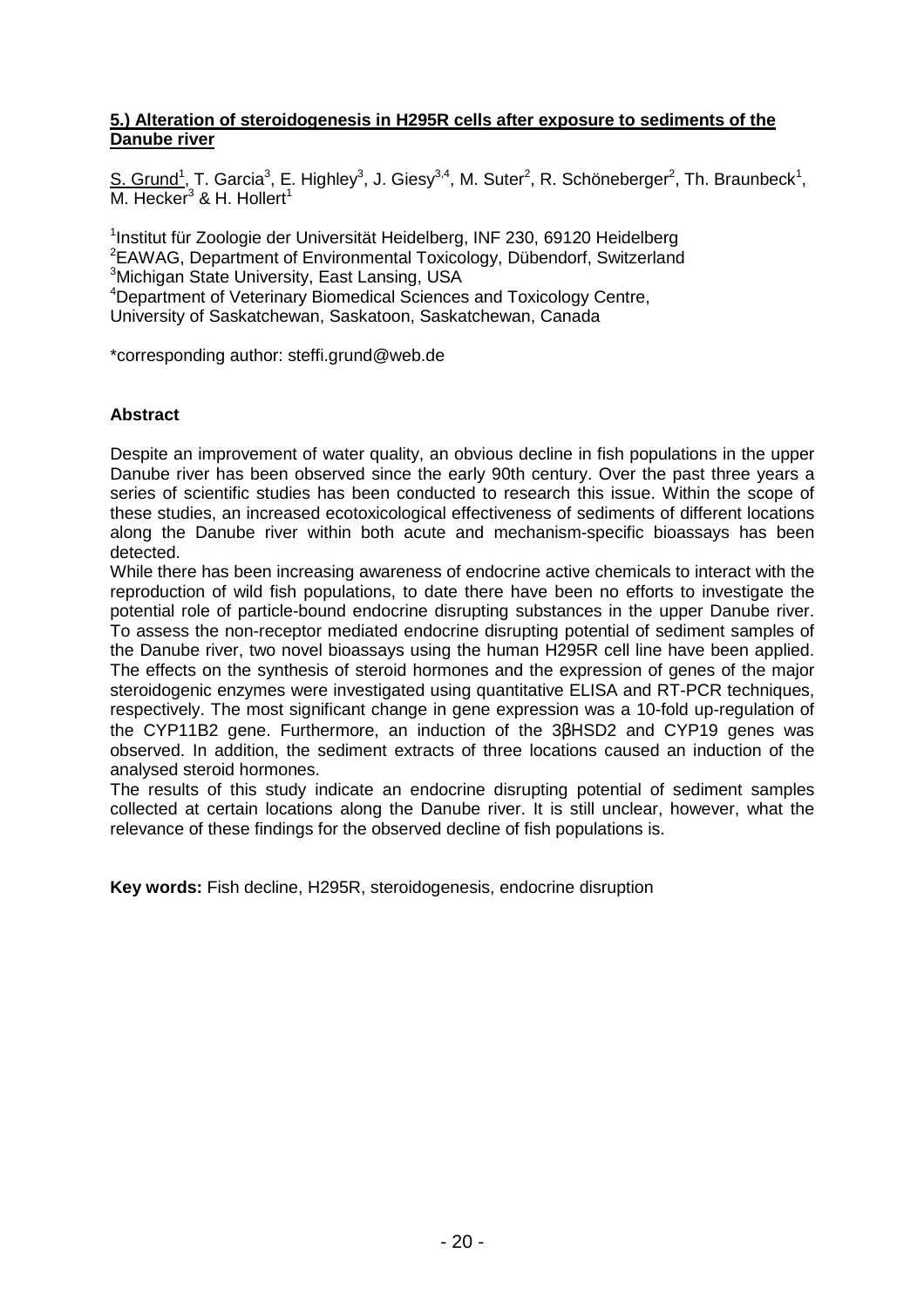# **6.) Teratogenetic and genotoxic evaluation of several perfluorinated chemicals (PFCs)**

Susanne Jernbro<sup>1,4</sup>, Paula Suares Rocha<sup>1</sup>, Steffen Keiter<sup>1</sup>, Dirk Skutlarek<sup>2</sup>, Harald Färber<sup>2</sup>, John P. Giesy<sup>3</sup>, Paul Jones<sup>3</sup>, Henner Hollert<sup>1\*</sup> & Magnus Engwall<sup>4</sup>

<sup>1</sup>Department of Zoology, University of Heidelberg, Im Neuenheimer Feld 230, D-69120 Heidelberg, Germany

<sup>2</sup>Hygiene Institute, University of Bonn, Germany

<sup>3</sup>Department of Zoology, Michigan State University, East Lansing, Michigan 48824, USA

<sup>4</sup>Man-Technology-Environment Research Centre (MTM), Department of Natural Science, University of Örebro, Sweden

\*Corresponding author: (Hollert@uni-heidelberg.de)

#### **Abstract**

Perfluorinated chemicals (PFCs) are fully fluorinated organic compounds which have been manufactured for decades and are widespread in industrial and commercial products. The current knowledge regarding the potential effects of PFCs towards biological systems is highly insufficient. This lack of investigations is alarming since PFCs have been reported to be widely distributed on a global basis with detectable concentrations in both humans and wildlife. What further emphasizes the need for additional knowledge is the recent documentation that perfluorooctane sulfonate (PFOS) can enhance the toxicity of other compounds by increasing the permeability of cell membranes. In this study the cytotoxic, genotoxic and embryotoxic potential of PFOS and three fluorotelomer alcohols (FTOHs) were investigated using cell bioassays (V79) and the zebrafish (Danio rerio) embryo assay. In addition, PFOS was combined with the positive control of each testsystem in order to identify any enhanced toxicity caused by interactive effects. Of the PFCs tested only PFOS showed cytotoxic potential towards V79 cells. PFOS combined with 3,4-dichlorophenol did not induce an increased cytotoxicity. In the micronucleus test, PFOS did not cause an induction of micronucleated V79 cells, but increased the genotoxic potential of the positive control

3,4-cyclophosphamide with metabolic activation. Only PFOS and perfluoro-1-octanol caused lethal toxicity towards zebrafish embryos ( $EC_{50}$  = 96.6 mg/L (93.9-99.2) and 291.5 mg/L (262-321) respectively) whereas all PFCs tested induced sublethal effects within the investigated concentration range. PFOS combined with 3,4-dichloroanilin caused a twofold increased mortality rate in zebrafish embryos, indicative of an interactive effect.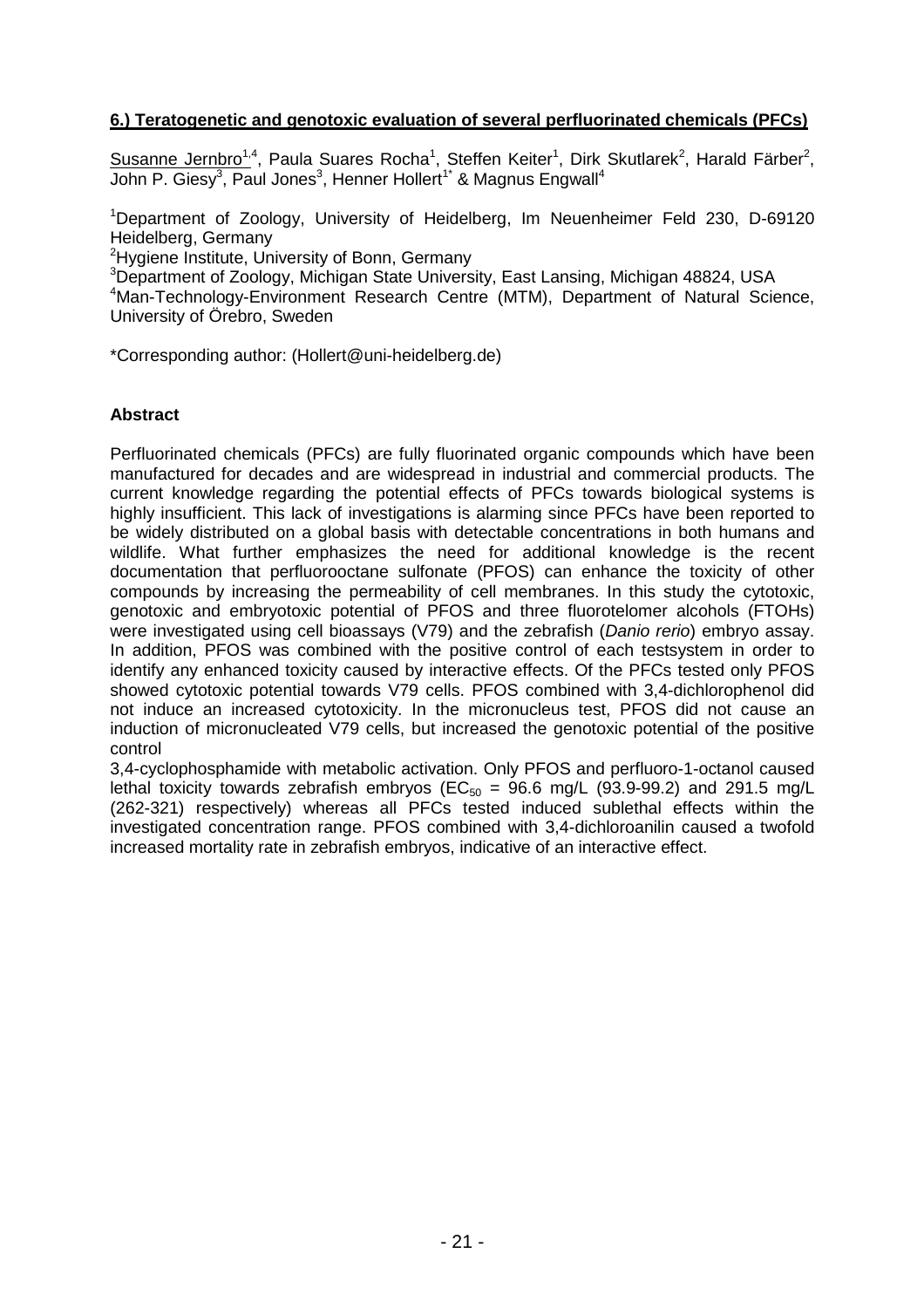#### **7.) Dioxin like activity of sediments from the Danube River using three different cell lines and chemical analysis**

Steffen Keiter<sup>1</sup>, Stefanie Grund<sup>1</sup>, Bert van Bavel<sup>2</sup>, Magnus Engwall<sup>2</sup>, Ulrike Kammann<sup>3</sup>, Martin Klempt<sup>4</sup>, Werner Manz<sup>5</sup>, Helena Olsman<sup>2</sup>, Thomas Braunbeck<sup>1</sup>, Henner Hollert<sup>1</sup>

1. Aquatic Ecology and Toxicology, University of Heidelberg, Heidelberg, Germany.

2. Man-Technology-Environment Research Centre (MTM), University of Örebro, Örebro, Sweden.

3. Institute for Fishery Ecology, Federal Research Centre for Fisheries, Hamburg, Germany.

4. Department of Fish Quality, Federal Research Centre for Nutrition and Food, Hamburg, Germany.

5. Federal Institute of Hydrology, Koblenz, Germany.

# **Abstract**

This investigation is a consequence of a distinct fish decline in the upper Danube River since the beginning of the 1990s. In contrast to the decline of fish population, former studies have repeatedly documented that the water quality along the Danube River is clearly improved. However, the conclusion of a first investigation in 2002 – using in vitro-biotest systems – was that a high ecotoxicological hazard potential is associated with local sediments.

In comparison to the highly polluted rivers Rhine and Neckar in Germany, the present study documented that sediment samples from the upper Danube River showed very high AhRmediated activity in the used biotests (GPC.2D, DR-CALUX and EROD assay). The combination of fractionation techniques and different in-vitro tests revealed that the main induction could not be explained by priority pollutants, even though the concentrations of priority PAHs were very high. In conclusion, this investigation shows that the high induction rates are mainly mediated by non-priority PAHs. Due to the effects of PAHs towards fish and the well known connection between dioxin-like activity and carcinogenicity, the link between contamination and the fish decline cannot be ruled out. Hence, there is an urgent need to broaden the toxicological and environmental knowledge regarding to non-priority compounds, as a basis for risk assessment.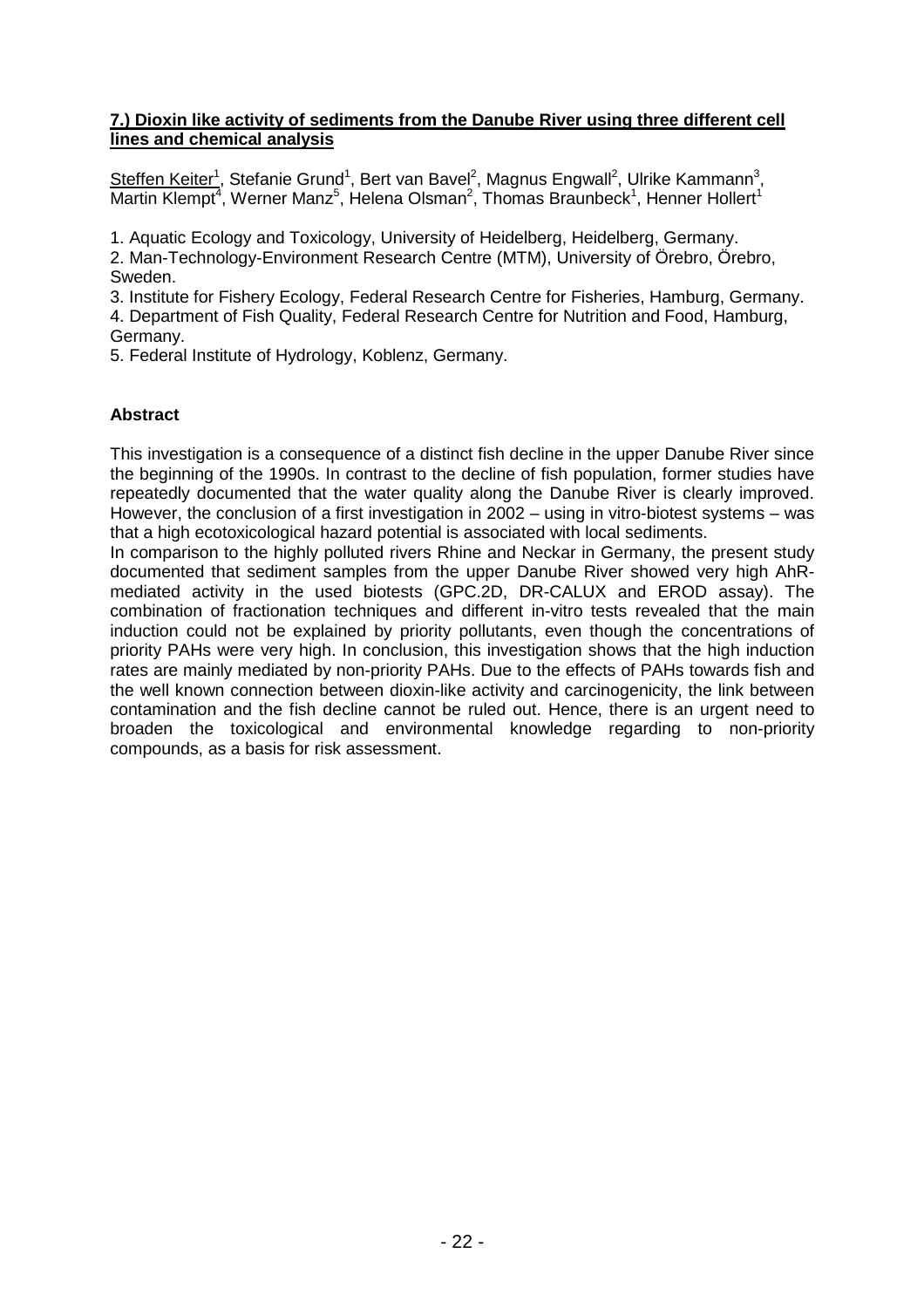#### **8.) A microarray approach to investigate complex pollution of river sediments with zebra fish embryos**

T. Kosmehl<sup>1</sup>, L. Yang<sup>2</sup>, C. Zinsmeister<sup>2</sup>, K. Bluhm<sup>1</sup>, W. Manz<sup>3</sup>, T. Braunbeck<sup>1</sup>, U. Strähle<sup>2</sup>, H.  $H$ ollert<sup>1</sup>

<sup>1</sup>Heidelberg Institute of Zoology, Aquatic Ecology & Toxicology Section, Heidelberg <sup>2</sup>Institute of Toxicology and Genetic, Forschungszentrum Karlsruhe <sup>3</sup>Federal Institute of Hydrology, Koblenz

Name and address of corresponding author

Thomas Kosmehl, Heidelberg Institute of Zoology, Im Neuenheimer Feld 230, 69120 Heidelberg, kosmehl@zoo.uni-heidleberg.de

#### **Abstract**

For the ecotoxicological assessment of complex environmental samples, a vast majority of potentially toxic pollutants needs to be considered. It is possible to simultaneously determine the total hazard of all substances using bioassay approaches; however, toxic effects can frequently not be attributed to chemically analysed priority pollutants.

There is a controversial debate if application of microarrays will be able to contribute to the assessment of hazard potential and to the identification of pollutants in complex samples. Whereas recently published studies document the general suitability of microarray techniques for the characterization of chemicals, little is know about assessing of complex environmental samples, especially sediment.

Hence, a microarray labelled with 10000 genes, developed and applied at the Karlsruhe Research Center for the investigation of chemicals was used to clarify whether gene expression profiles generally suit for sediment extracts. Accordingly, the present study aimed at developing zebrafish-based microarrays for (1) the assessment of biological effectiveness of sediment samples (biomarker approach), (2) the elucidation of toxicity-related mechanisms (metabolism) and (3) the identification of pollutant (classes) responsible for the toxic effects.

As a results, the changes in gene expression provided sensitive biomarkers of exposure to reveal the acute stress situation of embryos exposed to sediment (extracts). Many of the regulated genes, however, showed an unspecific or unknown function. Gene expression analysis could clearly differentiate between exposure to extract, sediment or controls and can possibly be used to determine classes of toxicants that contribute to effects if compared to expression patterns of single substances. However, it is hardly possible to identify single substances via specific expression patterns. Furthermore, for the extract experiments it was not possible to distinguish between the sample sites only based on expression pattern even though fold-changes correlated with biological effects.

This may be attributed to different test concentrations (LOEC) used and that no doseresponse relationships were investigated.

Keywords: Microarray, zebrafish embryos, sediment, expression analysis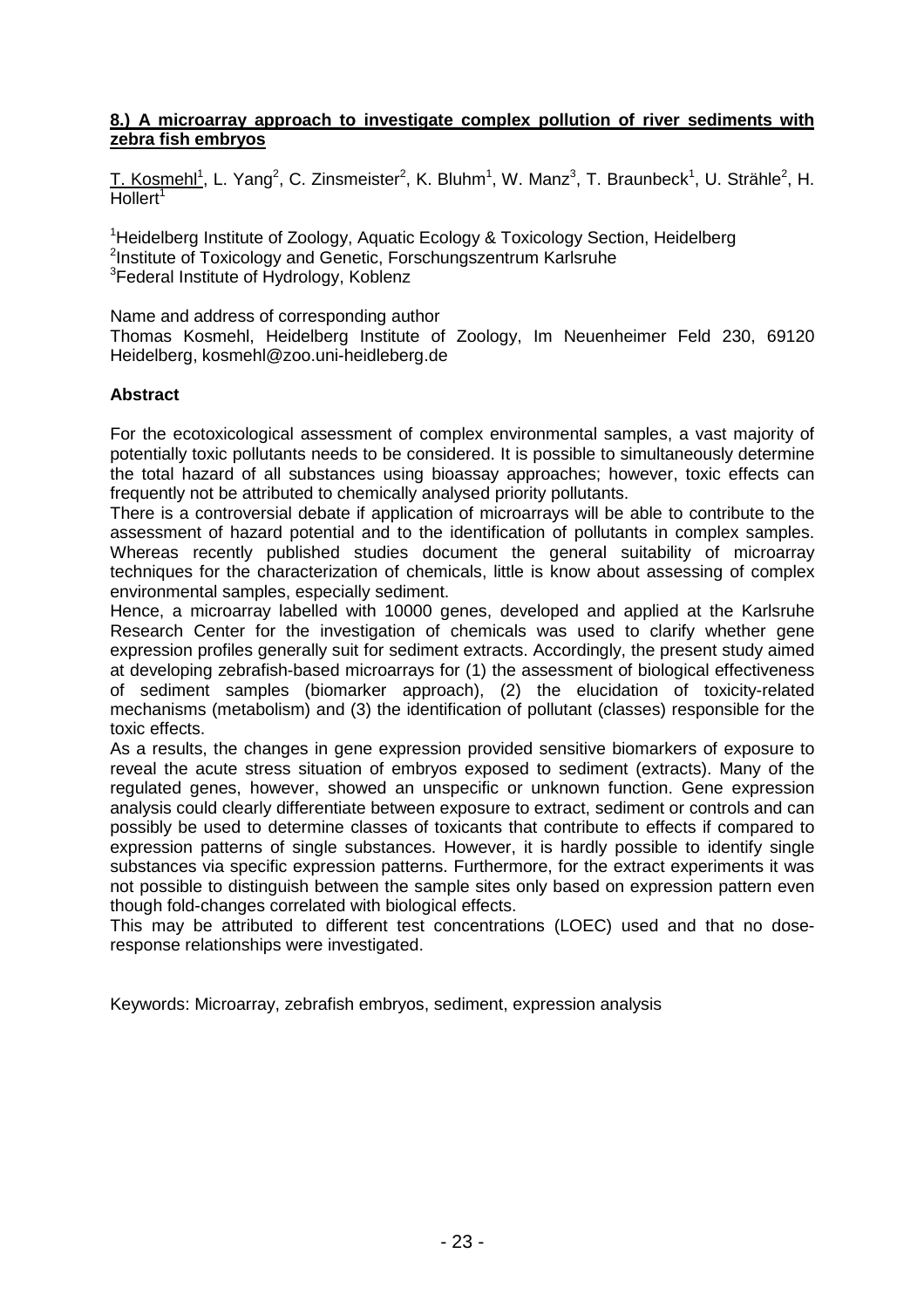# **9.) Development of a flow-through system for the fish embryo toxicity assay**

E. Lammer<sup>1\*</sup>, H.G. Kamp<sup>2</sup>, V. Hisgen<sup>2</sup>, M. Koch<sup>2</sup>, S. Zok<sup>2</sup> & Th. Braunbeck<sup>1</sup>

<sup>1</sup>Department of Zoology, University of Heidelberg; <sup>2</sup>BASF Aktiengesellschaft, Experimental Toxicology and Ecology, Ludwigshafen, Germany

\*corresponding author

#### **Abstract**

The fish acute toxicity test is still a mandatory component in chemical toxicity testing. Within the framework of the new European Chemicals Policy (REACH), animal testing should – whenever possible- be reduced or even replaced by alternative methods (3Rs). To achieve this objective, the fish embryo toxicity test has been developed to replace the acute fish toxicity test and is mandatory for effluent testing in Germany using a DIN guideline. Based on this protocol, a proposal for a new guideline on fish embryo toxicity for chemicals testing has been submitted to the OECD by the German Federal Environment Agency. However, further optimization is necessary to improve the correlation between the fish and the fish embryo tests.

For this purpose, a flow-through system for the fish embryo toxicity test is developed within the project introduced here, it is shown that it is technically feasible to modify commercially available polystyrene 24-well-plates to enable a 48h fish embryo test under continuous flow of test substance solutions. Within this project, substances with significantly diverging results in the conventional fish test compared to the static fish embryo test have been identified. First results using such test substances in our flow through system will be discussed. Moreover, the project will attempt at elucidating the reasons for these discrepancies, and further modifications to the protocol will be implemented.

Keywords: REACH, OECD, fish embryo toxicity test, flow-through system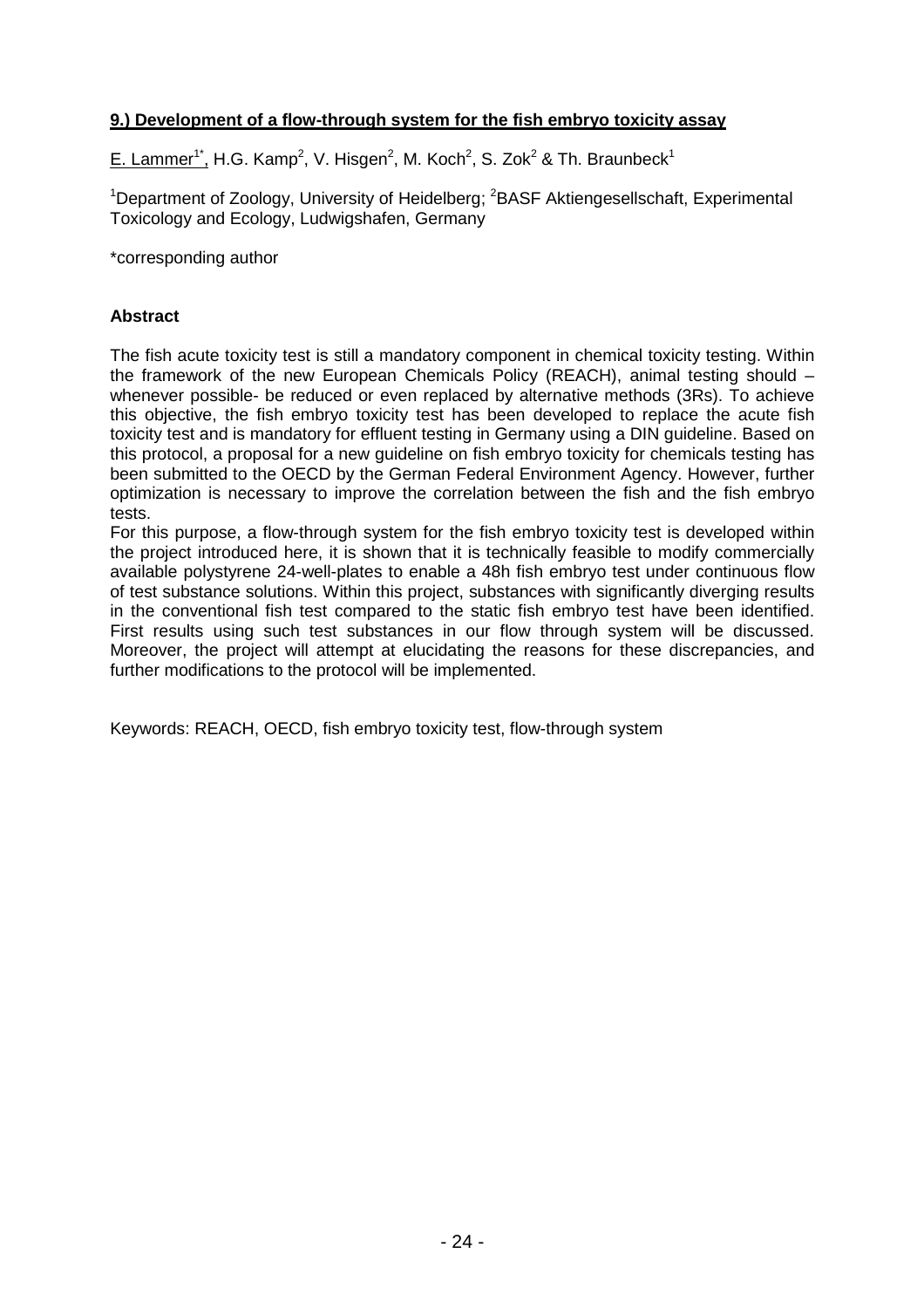#### **10.) Expanded possibilities: Optimization and new applications for Membrane Dialysis Extraction (MDE)**

T.-B. Seiler<sup>1</sup>, M. Ricking<sup>3</sup>, A. C. Rastall<sup>2</sup>, H. Zielke<sup>1</sup>, T. Kosmehl<sup>1</sup>, T. Braunbeck<sup>1</sup> & H. Hollert<sup>1</sup>

1 Department of Zoology, University of Heidelberg, 2 Department of Hygiene, University of Heidelberg, 3 Department of Earth Sciences, Hydrogeology & Environmental Geochemistry, Freie Universität Berlin

Name and address of corresponding author

Thomas-Benjamin Seiler seiler@zoo.uni-heidelberg.de, INF 230, 69120 Heidelberg

#### **Abstract**

**Background:** Membrane Dialysis Extraction (MDE) is a recently developed technique for organic soil and sediment extraction as worst case scenario. The procedure minimizes the risk of degradation of thermally labile substances and excludes organic macromolecules due to size restriction. Nevertheless, extraction efficiency had been shown to be comparable to conventional exhaustive Soxhlet extraction.

**Objectives:** MDE currently is being optimized in terms of time and material consumption, and further possible applications are investigated.

**Methods and Results:** Pre-extraction of the membranes was optimized by combining distillation and Soxhlet extraction into a multiflux cold extraction system (Preextraction Soxhlet Cold Technology, PRESCOT). This facility allows membrane cleaning within 24 h while reducing solvent consumption to less than a third compared to the commonly deployed hexane bath over 1 week.

Based on promising results from preliminary experiments, MDE was performed with native sediments. In order to investigate the extraction efficiency of MDE using native sediments, comparative testing of extracts of native and freeze-dried samples was carried out using bioassays and chemical analysis. Results for the Neutral Red retention assay using RTL-W1 cells and the Fish egg test with Danio rerio showed similar effects of both extracts, indicating comparable extraction stringency.

**Conclusions:** The extraction of native sediments with the initiation of the process on site avoids possible alteration of the samples by transportation, storage and drying processes. Thus, resulting extracts will provide the most realistic insight into the toxic potential of sediment samples.

With the PRESCOT facility, membrane cleaning becomes significantly less time and solvent consuming which reduces expenses and increases the procedure's efficiency.

Keywords: Membrane dialysis extraction, sediment toxicity, native sediment samples, biotests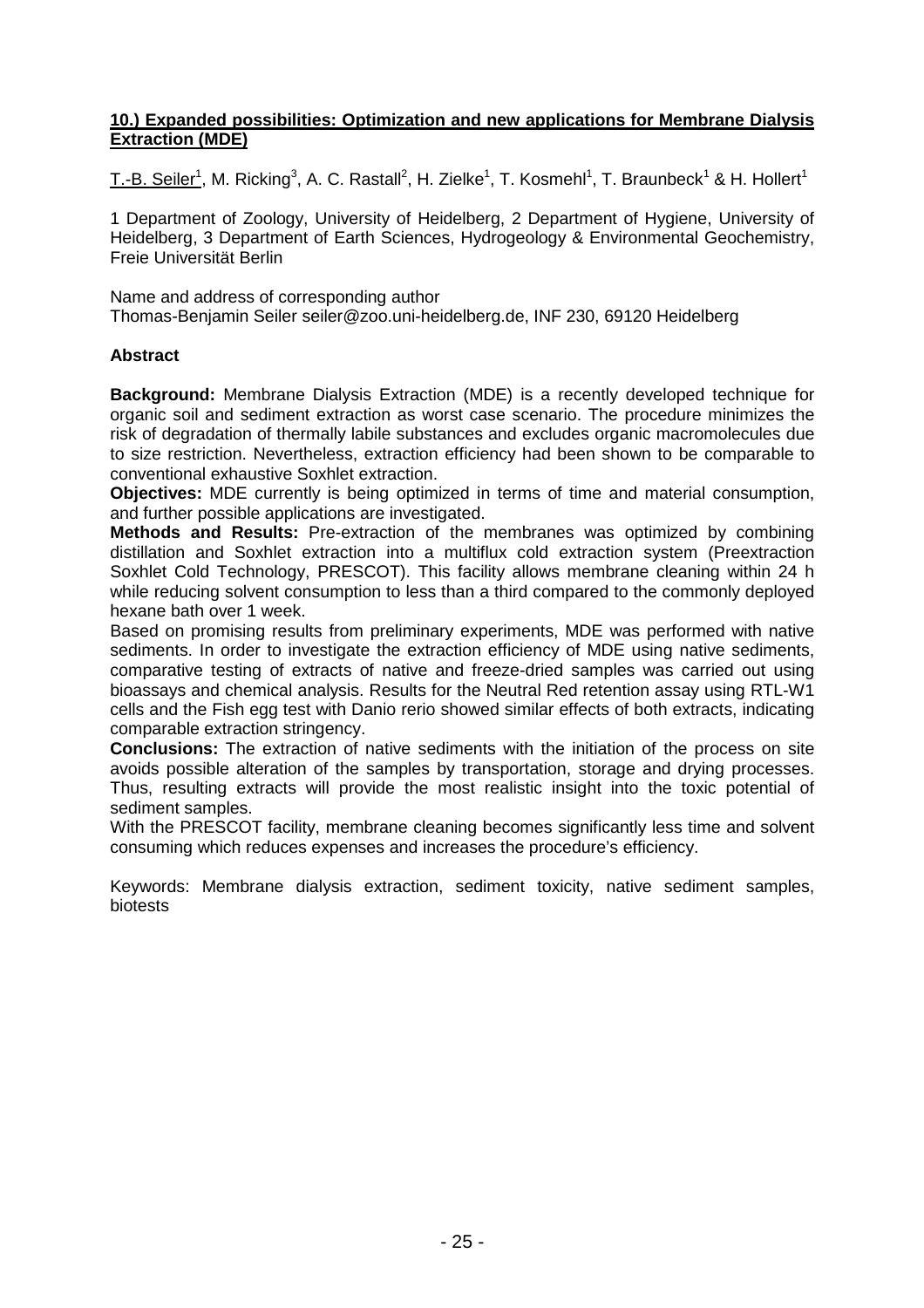# **11.) Impact of apple polyphenols on key elements of the Wnt-pathway**

Melanie Kern, Gudrun Pahlke, Doris Marko

University of Karlsruhe, Institute of Applied Biosciences, Section of Food Toxicology Corresponding author: Doris Marko, Adenauerring 20, 76131 Karlsruhe, Germany

# **Abstract**

**Background:** Glycogen synthase kinase-3β (GSK3β) is one of the key elements of the Wnt pathway, involved in the regulation of β-catenin homeostasis. The inhibition of GSK3β kinase activity might lead to the onset of β-catenin/TCF/LEF-mediated gene transcription, representing a potentially mitogenic stimulus. Recent studies showed that apple polyphenols possess several biological properties which might be of interest with respect to the prevention especially of colorectal cancer.

**Objective** of the study was to elucidate whether apple polyphenols affect key elements of the Wnt-pathway, which might limit their usefulness in the prevention of colon carcinogenesis.

**Methods**: GSK3β kinase assay; Western Blot analysis with antibodies against GSK3β kinase, phosphorylated β-catenin and β-catenin.

**Results**: The effect of a polyphenol-rich apple juice extract (AE02) on immunoprecipitated GSK3β from HT29 cells. AE02 was found to effectively inhibit isolated GSK3β as well as intracellular GSK3β kinase activity in HT29 human colon carcinoma cells. The inhibition of enzyme activity occurs at polyphenol concentrations corresponding to the concentration of these compounds in the original apple juice, which represented a consumer-relevant apple juice blend. In accordance with the inhibition of GSK3β kinase activity by AE02, treatment of HT29 cells resulted in a significant decrease of phosphorylated β-catenin. However, unexpectedly, also the total intracellular β-catenin level was found to be diminished, indicating that the interference of the apple constituents with GSK3β was not associated with a stabilization of β-catenin in HT29 cells.

**Conclusion:** The results let assume that at consumer-relevant concentrations apple polyphenols do not mediate growth stimulating effects in HT29 cells via the Wnt-pathway.

Keywords: apple juice extract, phloretin, phloridzin, quercetin, glycogen synthase kinase-3β, β-catenin, HT29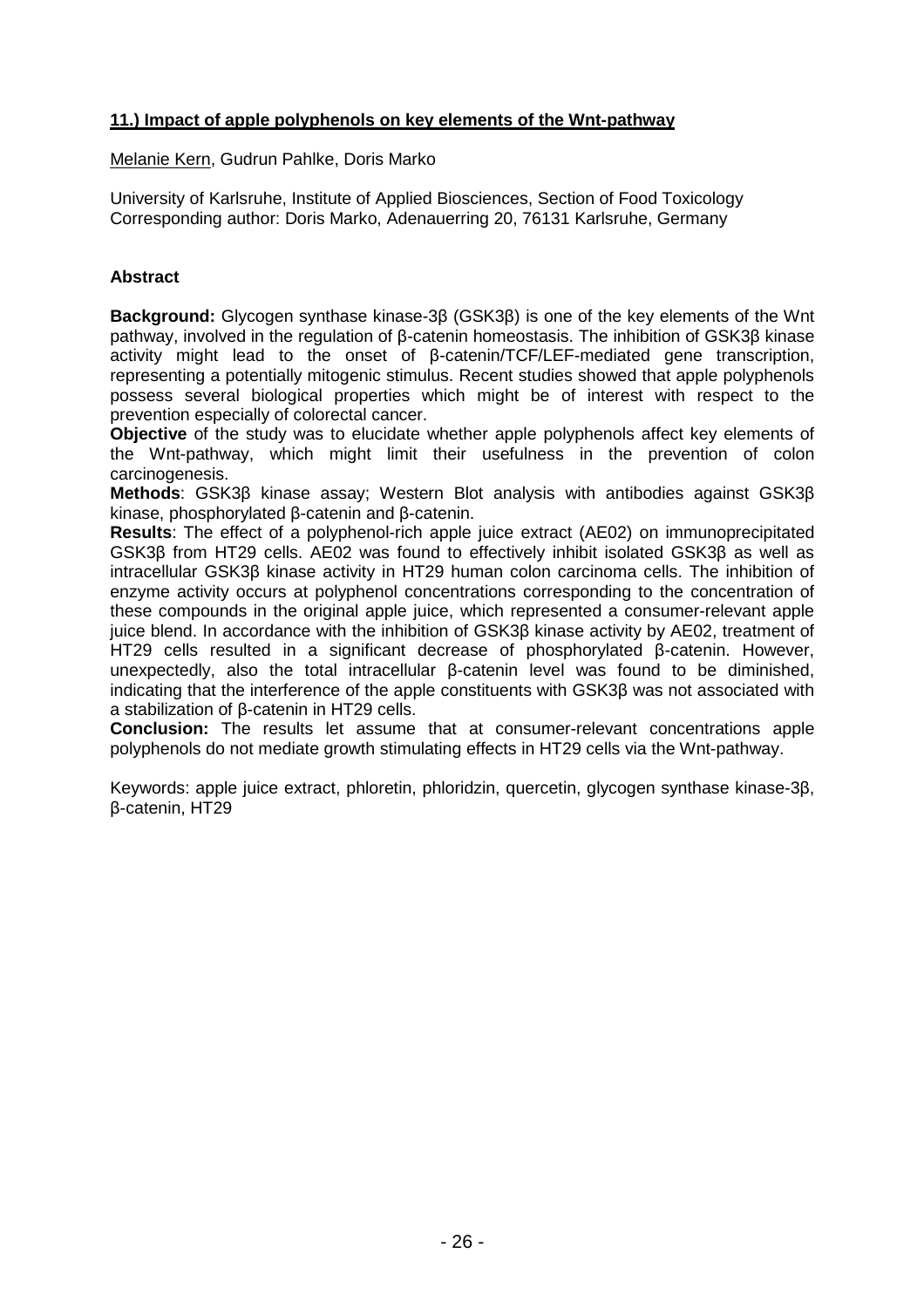#### **12.) ROLE OF THE ESTROGEN RECEPTOR IN THE DIETHYLSTILBESTROL-INDUCED DISRUPTION OF THE EXPRESSION OF WNT5A AND WNT7A IN HUMAN ENDOMETRIAL (ISHIKAWA) CELLS**

Jörg Wagner, Leane Lehmann

Institute of Applied Biosciences, Chair of Food Chemistry, University of Karlsruhe Adenauerring 20a, D-76131 Karlsruhe, Germany

# **Abstract**

Genes of the WNT family are involved in signal transduction cascades important for development and carcinogenesis. WNT5A is supposed to be an upstream regulator of WNT7A expression in a signaling pathway that transmits information among stromal and epithelial cells of the endometrium. Disruption of this pathway is associated with morphological abnormalities of the female reproductive tract, and mice treated neonatally or in utero with the trans-placental acting carcinogen diethylstilbestrol (DES) show the same abnormalities, whereas estrogen receptor (ER)alpha knockout mice are insensitive towards DES.

The aim of the present study was to determine the influence of the synthetic estrogen DES on the mRNA expression of WNT5A and WNT7A in a human endometrial adenocarcinoma cell line (Ishikawa cells) by reverse transcription/competitive PCR. The role of the ER was examined by (i) the determination of the mRNA expression and the enzyme activity of the alkaline phosphatase (ALP), which is regulated by the ER in Ishikawa cells, (ii) the use of the ER antagonist ICI 182,780 (ICI), and (iii) silencing of the ERalpha by RNA interference using siRNA.

After treatment of Ishikawa cells with DES at concentrations that stimulated the expression of the ALP for 6-48 h, a significant decrease in the mRNA levels of WNT7A was observed reaching maximum reduction after 48 h. DES-induced reduction of WNT7A mRNA levels was prevented by the ER antagonist ICI as well as by knock down of ERalpha by RNA interference. After treatment with DES for 48 h and longer, mRNA levels of WNT5A correlated with those of WNT7A; however, there were pronounced differences after treatment periods of 24 h and less. In conclusion, when challenged with DES, the Ishikawa cell line reacts similar to the endometrial epithelium of mice exposed to DES in utero or neonatally, thus providing a powerful tool for the investigation of endocrine disrupting of the female reproductive tract.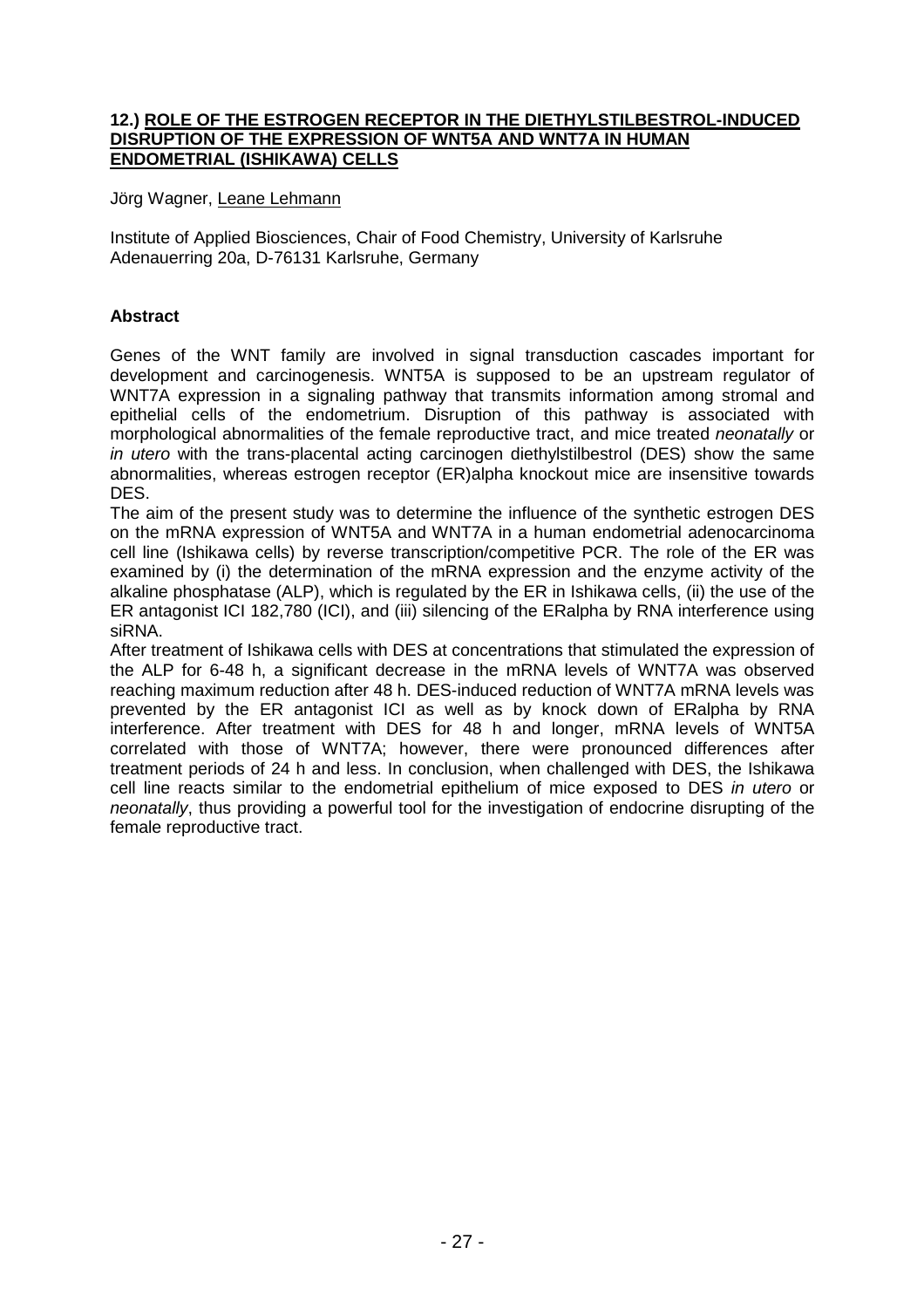#### **13.) PHYTOESTROGENS MODULATE THE EXPRESSION OF 17BETA-ESTRADIOL-METABOLIZING ENZYMES IN CULTURED MCF-7 CELLS**

Leane Lehmann, Ling Jiang, Jörg Wagner

Institute of Applied Biosciences, Chair of Food Chemistry, University of Karlsruhe Adenauerring 20a, D-76131 Karlsruhe, Germany

# **Abstract**

The activation of 17beta-estradiol (E2) to 2-hydroxyestradiol (2-HO-E2) and the more genotoxic 4-hydroxyestradiol (4-HO-E2) and oxidation to the respective quinones constitutes a risk factor in hormonal carcinogenesis. 2-HO-E2 is formed by cytochrome P450 (CYP)1A1, and 4-HO-E2 is formed by CYP1B1. Both are detoxified by catechol-O-methyltransferase (COMT), whereas their quinones are inactivated by NADPH-quinone-oxidoreductase (QR). Since the soy isoflavones genistein (GEN) und daidzein (DAI) are widely consumed due to their putative protective function in breast carcinogenesis, we examined the influence of E2, GEN und DAI on CYP1A1/1B1, COMT, and QR expression in MCF-7 cells by reverse transcription/competitive PCR. CYP1A1 and COMT enzyme activity were determined using ethoxyresorufin and quercetin as substrates. Furthermore, estrogen receptor (ER)-regulated cell proliferation was determined by E-screen. E2, GEN, and DAI inhibited the expression of CYP1A1, COMT, and QR. The maximum effect (reduction by about 60%) was obtained with 100 pM E2, 1 microM GEN, and 10 microM DAI which also induced the most pronounced cell proliferation in the E-screen. In contrast, expression of CYP1B1 was only slightly affected. CYP1A1 and COMT mRNA levels correlated with enzyme activities. The ER antagonist ICI182,780 blocked the effects of E2 and the isoflavones. Thus, GEN and DAI at estrogen-active concentrations stimulate the formation of the more genotoxic metabolites of E2 and inhibit the detoxification of catechol and quinone estrogens in estrogen-responsive tumor cells.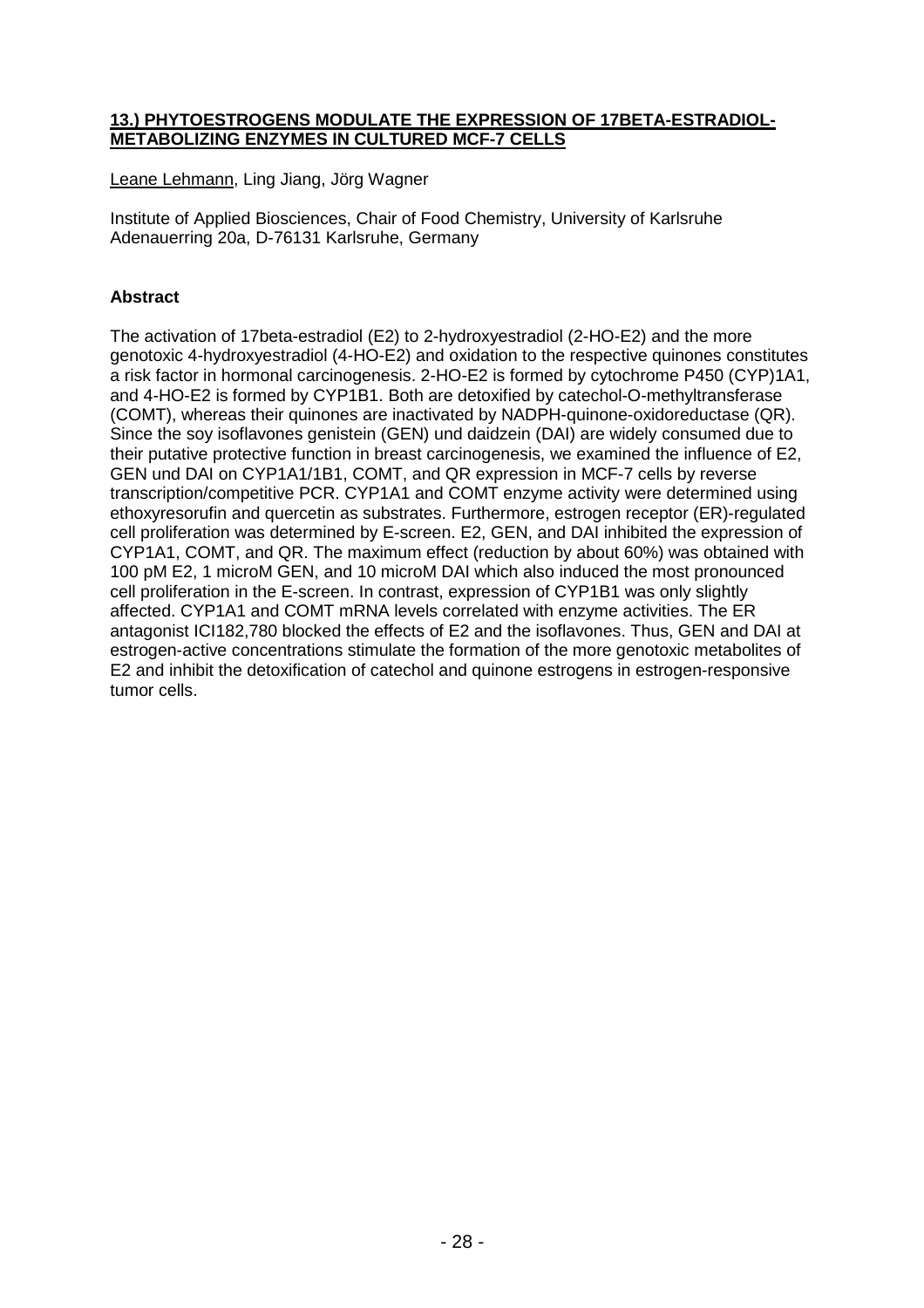## **14.) Alternaria toxins: DNA strand-breaking activity in mammalian cells in vitro**

Erika Pfeiffer, Sandra Eschbach, Manfred Metzler

Institute of Applied Biosciences, Chair of Food Chemistry, University of Karlsruhe, Adenauerring 20a, D-76131 Karlsruhe, Germany

## **Abstract**

Fungi of the genus Alternaria infest numerous food items but also grow on other materials, e.g. soil, wall papers and textiles. Alternaria alternata is the most abundant of more than forty Alternaria species and produces several toxins including alternariol (AOH) and alternariol methyl ether (AME). These Alternaria toxins are frequently detected in moldy wheat and other grains, in pecans, in various fruits, e.g. tomatoes, olives, melons, apples and raspberries, and in processed fruit products such as apple and tomato juice. Consumption of food contaminated with Alternaria toxins has been associated with an increased incidence of esophageal cancer, and there are several reports on the mutagenicity and genotoxicity of AOH and AME. In most assays, AOH appears to exhibit a more pronounced genotoxicity than AME.

In the present study, the DNA strand-breaking activity of the two Alternaria mycotoxins has been compared in three cell lines with different metabolic capabilities, i.e. Chinese hamster V79 and human HepG2 and HT-29 from liver and intestine, respectively. DNA single strand breaks induced by the test compounds were determined by using the technique of alkaline unwinding.

AOH und AME were found to induce strand breaks in a concentration-dependent manner in all three cell lines. The incidence was about equal for AOH and AME in V79 cells which do not metabolize the mycotoxins, and exceeded the incidence observed in HepG2 and HT-29 cells. The human cells were not capable of oxidative metabolism but exhibited UDP-glucuronosyltransferase (UGT) activity. AOH was more extensively glucuronidated than AME in HepG2 cells, resulting in a higher incidence of strand breaks upon treatment of these cells with AME. HT-29 cells were much more efficient than HepG2 cells in glucuronidating AOH and AME. For example, 24 h after incubating HepG2 cells to AOH or AME, about 50% of the dose was still present as unconjugated compound, but the rate of strand breaks was similar to a 1 h incubation. In contrast, AOH and AME were completely glucuronidated in HT-29 cells after 24 h, and strand breaks were no longer detectable at this time point. Our results suggest that glucuronidation of AOH and AME suppresses the genotoxic activity of these mycotoxins. In support of this assumption is the observation that curcumin, a known inhibitor of UGT activity, increased the incidence of AOH- and AME-induced strand breaks in HT-29 cells.

This study was supported by the State of Baden-Württemberg (Research Program "Mycotoxins" as part of the Research Initiative "Food and Health").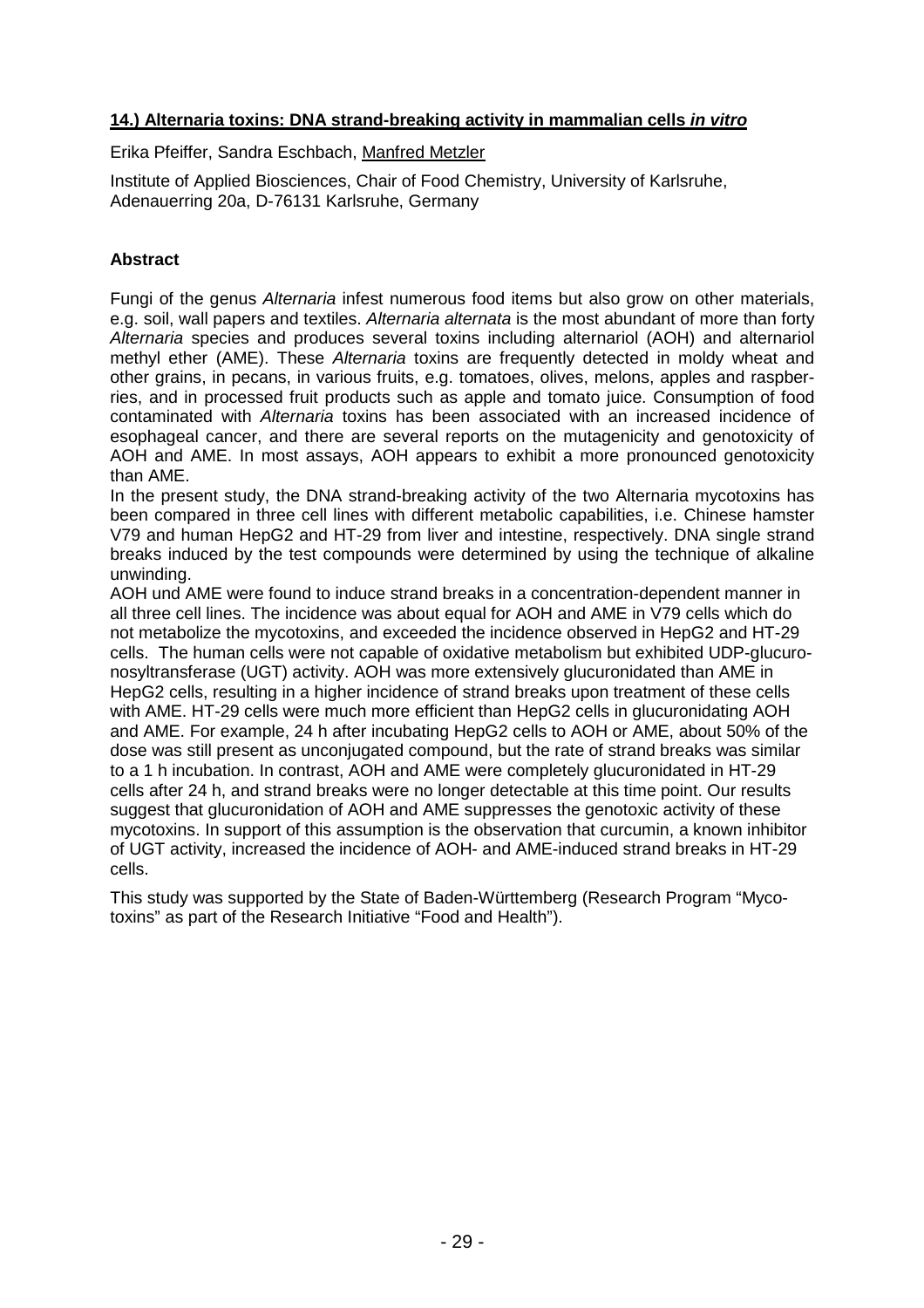# **15.) Methylation of catechol estrogens in human cancer cells**

Silke Gerstner, Erika Pfeiffer, Manfred Metzler

Institute of Applied Biosciences, Chair of Food Chemistry, University of Karlsruhe, Adenauerring 20a, D-76131 Karlsruhe, Germany

#### **Abstract**

The endogenous steroid hormone 17ß-estradiol (E2) plays a major role in the etiology of breast and endometrial cancer. For the tissue and plasma levels of E2, its phase I and phase II metabolism are very important. Major phase I metabolites are estrone (E1) and the four catechol estrogens 2-HO-E2/-E1 and 4-HO-E2/-E1. These catechols undergo metabolic redox-cycling to generate reactive oxygen species and semiquinone/quinone intermediates which may damage DNA. 4-HO-E2 is a carcinogen, whereas the methylation product of 2- HO-E2, i.e. 2-MeO-E2, is believed to protect against cancer. Methylation and glucuronidation are part of phase II metabolism, but only glucuronidation leads to the complete inactivation and excretion of E2 and its metabolites.

The aim of the present study was to elucidate the methylation of the catechol estro-gens in HepG2 liver cancer cells, which show active UDP-glucuronosyltransferases, and to compare these results with earlier studies in MCF-7 breast cancer cells. HepG2 cells were incubated with each of the four catechol estrogens, the media was extracted with ethyl acetate and the metabolites were analyzed by HPLC. Whereas 2-HO-E2/-E1 gave rise to two methylation products each, only one product was detected with 4-HO-E2 and 4-HO-E1. The formation of the products was observed for 24 h. Moreover, coincubations of the different catechol estrogens were conducted in order to determine the mutual influence on their methylation. The results of this study are consistent with those obtained in MCF-7 cells, indicating that 2- HO-E2/-E1 but not the carcinogenic 4-HO-E2/-E1 are good substrates of COMT. Therefore, 2-HO-E2/-E1 are first methylated and their methylation products then eliminated by glucuronidation. For 4-HO-E2/-E1, glucuronidation appears to be more important for inactivation than methylation.

Supported by the Deutsche Forschungsgemeinschaft (Grant ME 574/26-1).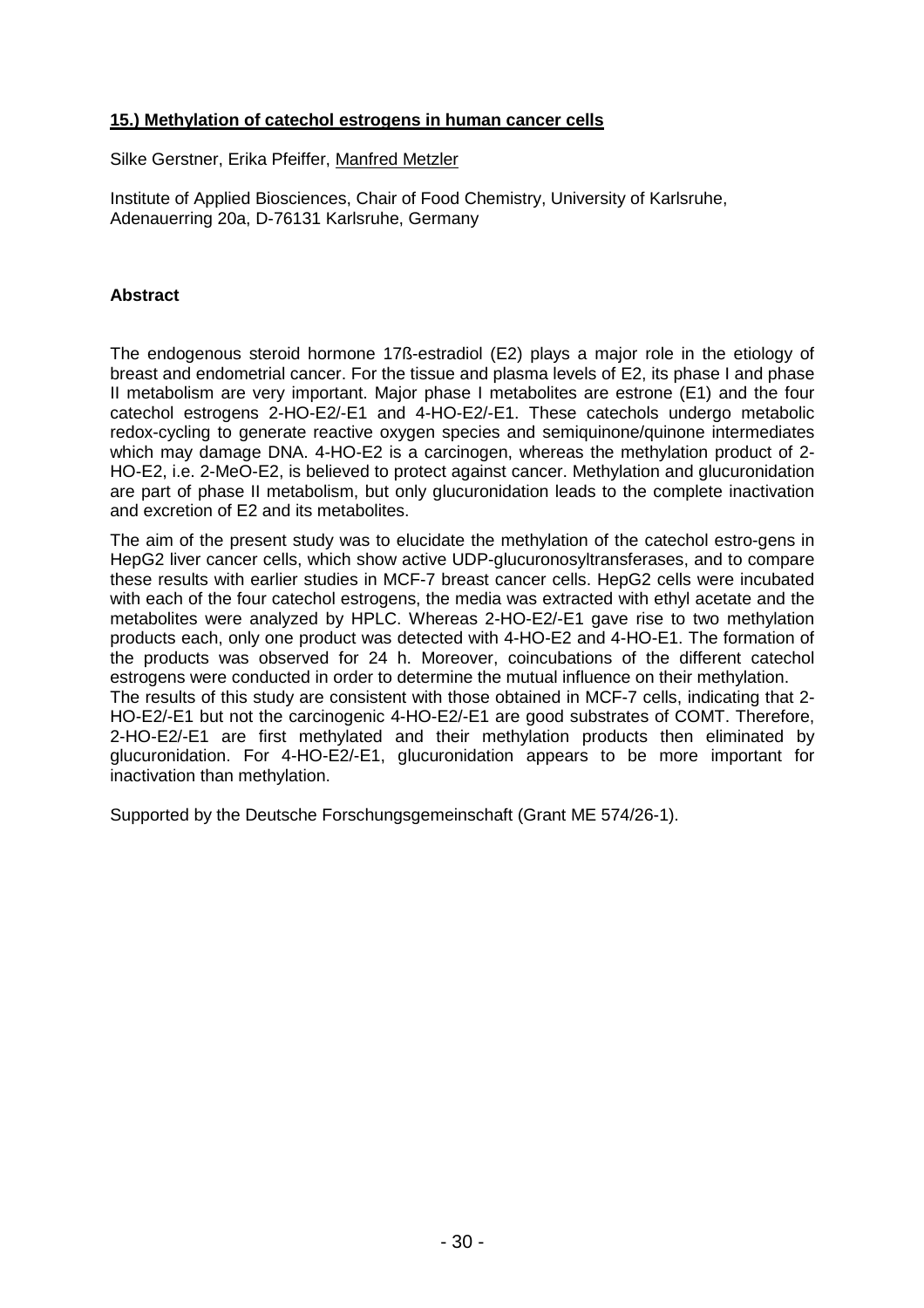#### **16.) Accumulation of curcumin in membranous structures of human Ishikawa endometrial cancer cells**

Julia S. Dempe, Erika Pfeiffer, Manfred Metzler

Institute of Applied Biosciences, Chair of Food Chemistry, University of Karlsruhe, Adenauerring 20a, D-76131 Karlsruhe, Germany

# **Abstract**

Curcuminoids are constituents of the rhizomes of the Asian plant Curcuma longa, which are commonly called turmeric. The yellow pigment from turmeric is used as a spice and consists mostly of curcumin with lower amounts of mono-demethoxy-curcumin and bis-demethoxycurcumin. Curcuminoids have been reported to exhibit anti-oxidative, anti-inflammatory and anti-carcinogenic properties.

The aim of the present study was to characterize the accumulation of curcumin in membraneous structures of human Ishikawa cells, a cell line derived from a human endometrial carcinoma. Cells were incubated with cell culture media in the presence or absence of fetal calf serum (FCS) for various time points (0-30 h), and incubation media was collected and cells were harvested. After ultracentrifugation, cells were divided into three fractions: cell debris, microsomes and cytosol. The incubation media were extracted with ethyl acetate and the cell fractions with Folch reagent, and analyzed by HPLC.

Upon incubation, curcumin accumulated in the cells in a time-dependent manner, showing that it passed the plasma membrane very rapidly. The accumulation was even faster in the absence of FCS, implying that curcumin is able to bind strongly to FCS.

The major portion of curcumin was found in cell debris, a smaller part in microsomes and little in cytosolic fractions. In cytoplasm, a large quantity of metabolites (hexa-hydro- and octa-hydro-curcumin) was detected instead of curcumin. In cell culture media, curcumin decreased whereas metabolites increased. In comparison with curcumin, plasma membrane permeability of hexa-hydro-curcumin was reduced.

In summary, this study has shown that curcumin penetrates human Ishikawa cell plasma membranes very rapidly and binds to the endoplasmic reticulum. Metabolites of curcumiin were found in the cytosolic fraction. In contrast, after incubation with hexa-hydro-curcumin, only small amounts were found in the cells.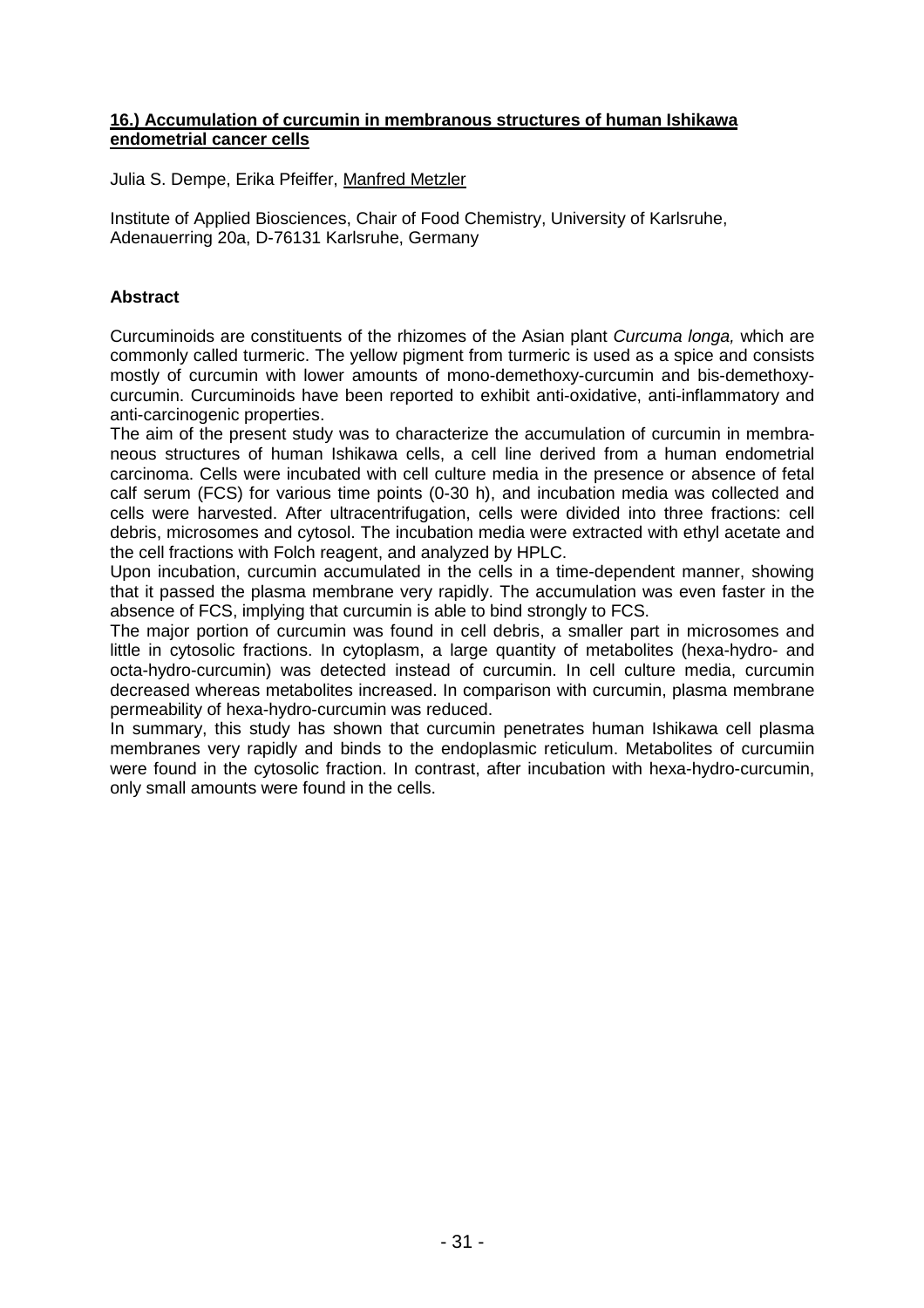# **17.) Lack of anti-oxidative effectiveness of delphinidin in cell culture**

Jessica Fritz, Matthias Roth, Doris Marko

University of Karlsruhe (TH), Institute of Applied Biosciences, Department of Food **Toxicology** 

Name and address of corresponding author: Prof. Dr. Doris Marko, Institute of Applied Biosciences, Department of Food Toxicology, Kaiserstraße 12, 76128 Karlsruhe

## **Abstract**

**Background:** Several epidemiological studies indicate that flavonoids in fruits and vegetables might contribute to a reduction of the risk to develop life-style related diseases, such as cancer or artherosclerosis. Anthocyanins, one group of flavonoids, are a widespread source of naturally occuring food colorants. The glycosides of delphinidin are among the most frequent anthocyanins in fruits and vegetables. During the past decade, the intake of anthocyanins was implicated with antioxidative activity. In numerous studies, the scavenging of reactive oxygen species by anthocyanins and especially their respective aglycones has been reported in different cell-free systems.

**Objectives:** In the present study we addressed the question whether the antioxidative properties of delphinidin are also of relevance within intact cells. In previous studies we showed that in the comet assay delphinidin induces DNA strand breaks in HT29 cells after 1 h of incubation in concentrations  $\geq 50$  µM [1].

**Methods:** With a modified comet assay, using the bacterial repair enzyme formamidopyrimidine glycosylase (fpg) we determined the proportion of oxidative-mediated DNA modifications. In order to determine probable antioxidative properties of delphinidin within HT29 cells, a two step incubation protocol was applied. HT29 cells were pretreated with delphinidin under serum-free conditions for one hour and then serially incubated with either menadion (10 µM) or t-butyl hydroperoxide (tBHP, 50 µM) to induce oxidative stress.

**Results:** Incubation of HT29 cells with delphinidin for one hour resulted in a significant increase of fpg-sensitive sites in a concentration of 100 µM, indicative for prooxidative effects. In contrast to results in cell-free systems, delphinidin failed to suppress the oxidative damage by both, menadion as well as t-butylhydroperoxide. Moreover, the serial application of 50 µM delphinidin followed by a respective oxidative stressor (menadion or tBHP) resulted in substantially enhanced oxidative DNA damage, corresponding to the sum of the damage implicated by incubation with the single compounds. When delphinidin and menadion were applied in parallel even an overadditive increase of oxidative DNA damage was observed.

**Conclusions:** In summary, delphinidin failed to mediate antioxidative effects in HT29 cells, but even induced oxidative DNA damage itself in concentrations  $\geq$  50 µM. These results raise the question towards the usefulness of anthocyanins as potential antioxidants in vivo.

[1] Habermeyer, M.; Fritz, J.; Barthelmes, H.U.; Christensen, M.O.; Larsen, M.K.; Boege, F. and Marko, D. (2005): Chem. Res. Tox., 18(9):1395-1404

Keywords: anthocyanins, antioxidant, comet assay, delphinidin, DNA damage, DNA strand breaks, HT29 cells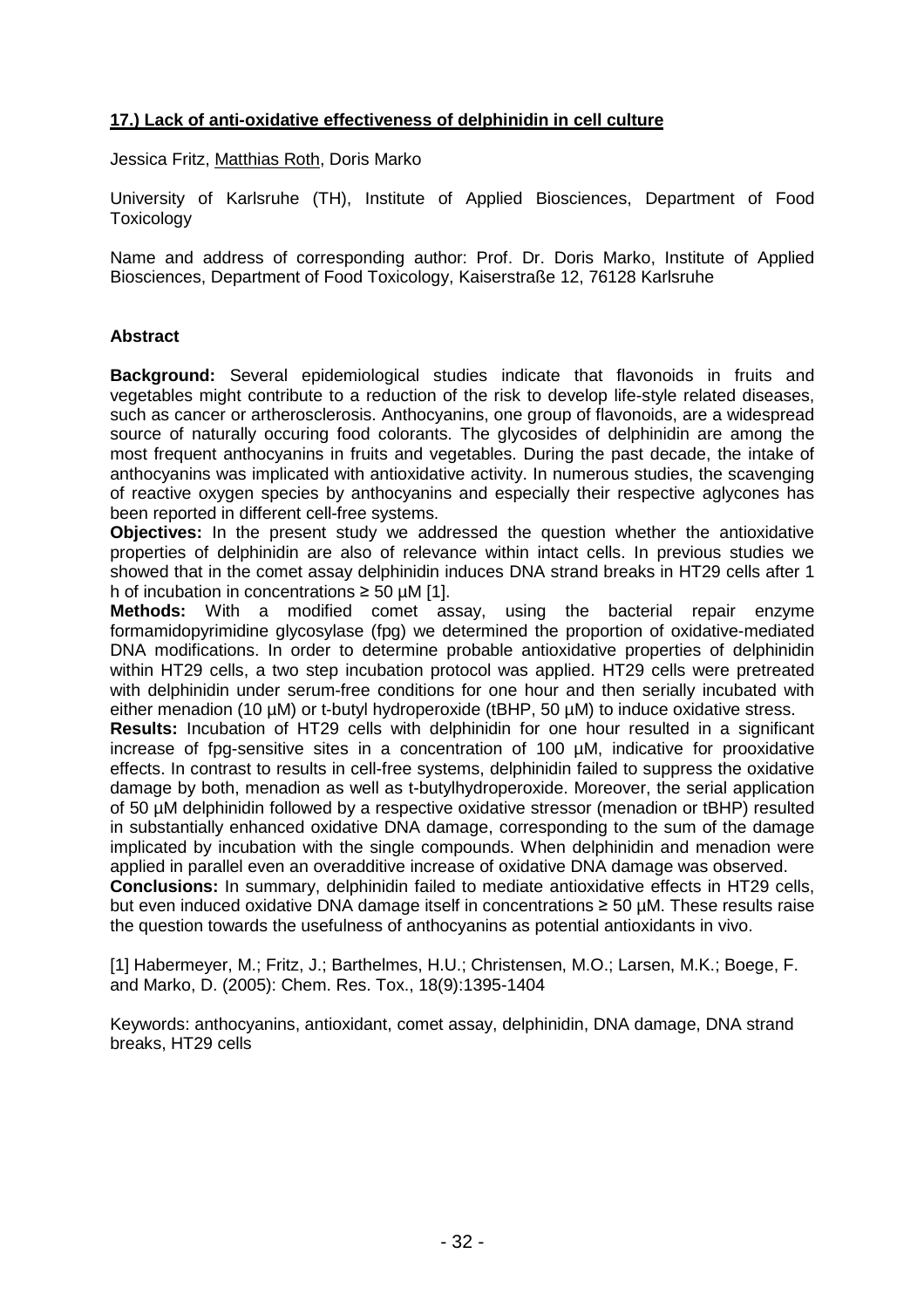# **18.) Suppression of autophosphorylation of the EGFR by different ellagitannins**

Nicole Teller, Jessica Fritz, Doris Marko

University of Karlsruhe, Institute of Applied Biosciences, Section of Food Toxicology

#### **Abstract**

**Background:** Ellagitannins are hydrolyzable tannins which belong to the class of plant polyphenols. They have been shown to mediate antiproliferative, apoptotic and antioxidant effects, but little is known about the underlying mechanisms.

**Objectives:** In the present study we investigated the effects of ellagitannins on cell growth in the human colon carcinoma cell line HT29. The protein tyrosine kinase activity of the isolated epidermal growth factor receptor (EGFR) preparation was effectively blocked by ellagitannins at nanomolar concentrations. To address the question whether the interference with the activity of the isolated EGFR also plays a role within intact cells, effects on the phosphorylation status of the EGFR, as a measure for its activity, were determined in the human vulva carcinoma cell line A431, in which the EGFR is overexpressed. Inhibition of the upstream located EGFR is expected to suppress the activation of the subsequent mitogenactivated protein kinase (MAPK) cascade, leading to the inhibition of cell growth.

**Methods:** The effects on cell growth were determined using the sulforhodamine B assay. Inhibition of the isolated EGFR was performed using a protein tyrosine kinase assay. Modulation of the autophosphorylation of the EGFR in intact cells was determined by Western Blot analysis.

**Results:** Our results demonstrated that the inhibition of the EGFR activity is not limited to the cell-free system, but is also observed in intact cells at micromolar concentrations.

**Conclusions:** Ellagitannins appear to possess bioactive properties, which affect cellular signaling cascades regulating cell growth.

**Keywords**: EGFR, ellagitannins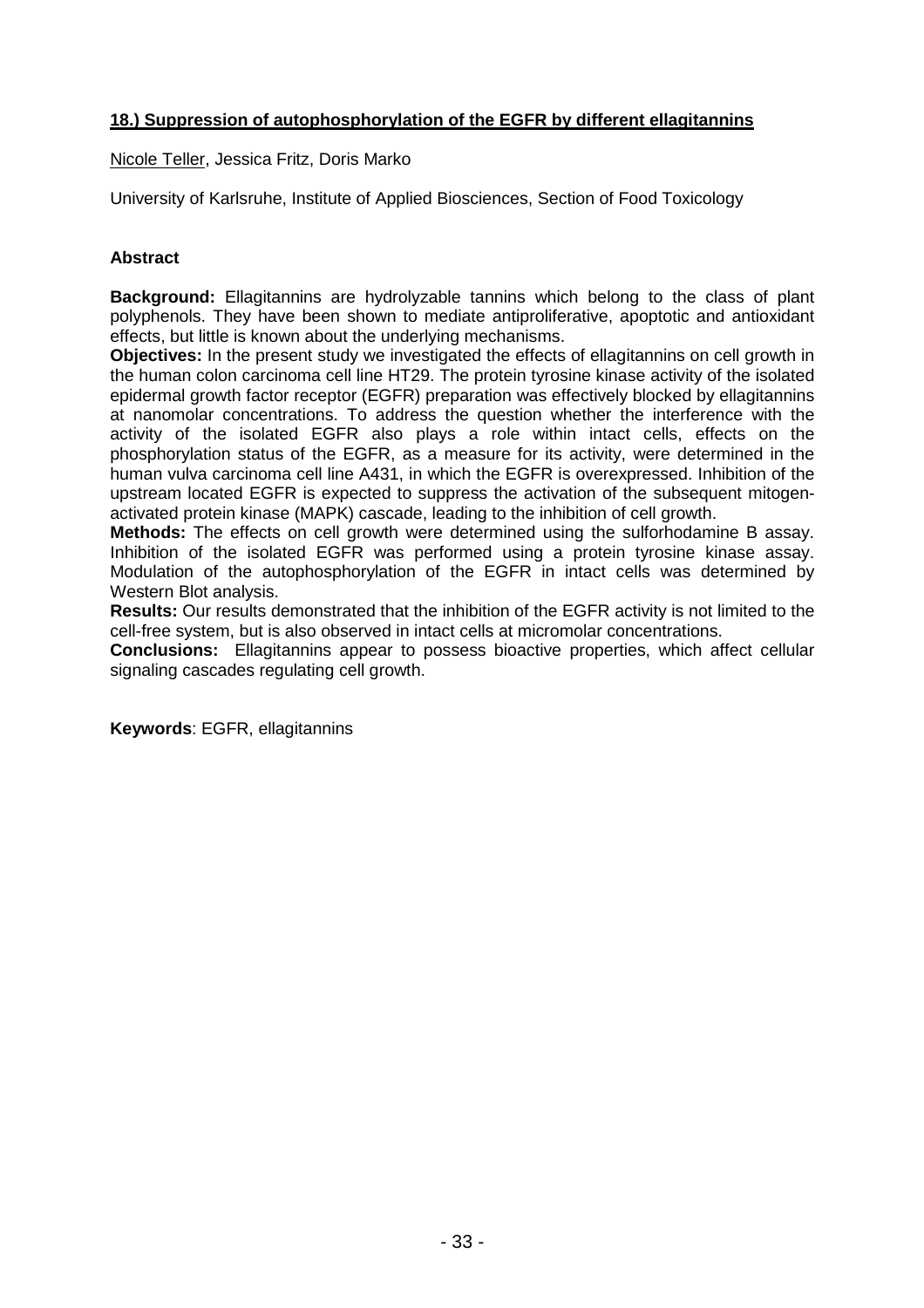# **19.) Zinc supplementation affects the cellular poly(ADP-ribosyl)ation capacity**

Andrea Kunzmann<sup>1</sup>, George Dedoussis<sup>2</sup>, Jolanta Jajte<sup>3</sup>, Marco Malavolta<sup>4</sup>, Eugenio Mocchegiani<sup>4</sup> and Alexander Bürkle<sup>1</sup>

<sup>1</sup>Molecular Toxicology Group, Dept of Biology, University of Konstanz, Germany <sup>2</sup>Dept of Nutrition Science & Dietetics, Harokopio University, Athens, Greece <sup>3</sup>Dept of Toxicology, Division of Toxicology and Food Quality Analysis, Medical University of Lodz, Lodz, Poland

4 Immunology Centre, Research Department, INRCA, Ancona, Italy

**Corresponding author:** alexander.buerkle@uni-konstanz.de

#### **Abstract**

**Background:** Poly(ADP-ribosyl)ation is a reversible posttranslational modification of nuclear proteins and represents an early cellular response to DNA damage generated by endogenous and exogenous damaging agents in mammalian cells. The synthesis of poly(ADP-ribose) chains covalently attached to target proteins is catalysed by poly(ADPribose)polymerases (PARPs), using NAD<sup>+</sup> as substrate. Poly(ADP-ribosyl)ation is involved in several cellular processes including DNA repair and maintenance of genomic stability. Poly(ADP-ribosyl)ation is mostly catalyzed by PARP-1, an abundant nuclear enzyme that binds via its zinc finger motifs to DNA with single or double strand breaks. Zinc binding has shown to be essential for PARP-1 activation. A decrease in cellular poly(ADP-ribosyl)ation has been implicated in the ageing process. Its decreased function might be related to agerelated zinc deficiency.

**Objectives:** Our aim was to determine cellular poly(ADP-ribosyl)ation capacity as function of age and zinc status in humans.

**Methods:** Healthy old subjects from various European countries were recruited for the ZINCAGE project and supplemented orally with 10mg zinc per day for 7 weeks. Blood was taken before and after zinc supplementation and the plasma zinc level was determined with a Thermo XII Series ICP-MS. We assessed cellular poly(ADP-ribosyl)ation capacity of peripheral blood mononuclear cells (PBMC) by using a recently established flow cytometrybased assay (Kunzmann et al., Immun Ageing 2006;3:8) as function of age and nutritional zinc status.

**Results:** Our results reveal a positive correlation between cellular poly(ADP-ribosyl)ation capacity and zinc status in human PBMC  $(p<0.05)$ . We could also confirm a decrease of PARP-1 activity with donor age, highlighting the role of PARP in the ageing process.

**Conclusions:** The results demonstrate that zinc supplementation in elderly people can increase the cellular poly(ADP-ribosyl)ation capacity of their PBMC. We speculate that this may help maintain integrity and stability of the genome more efficiently and so contribute to an extension of healthspan.

**Keywords:** PARP-1, Poly(ADP-ribosyl)ation capacity, zinc supplementation, aging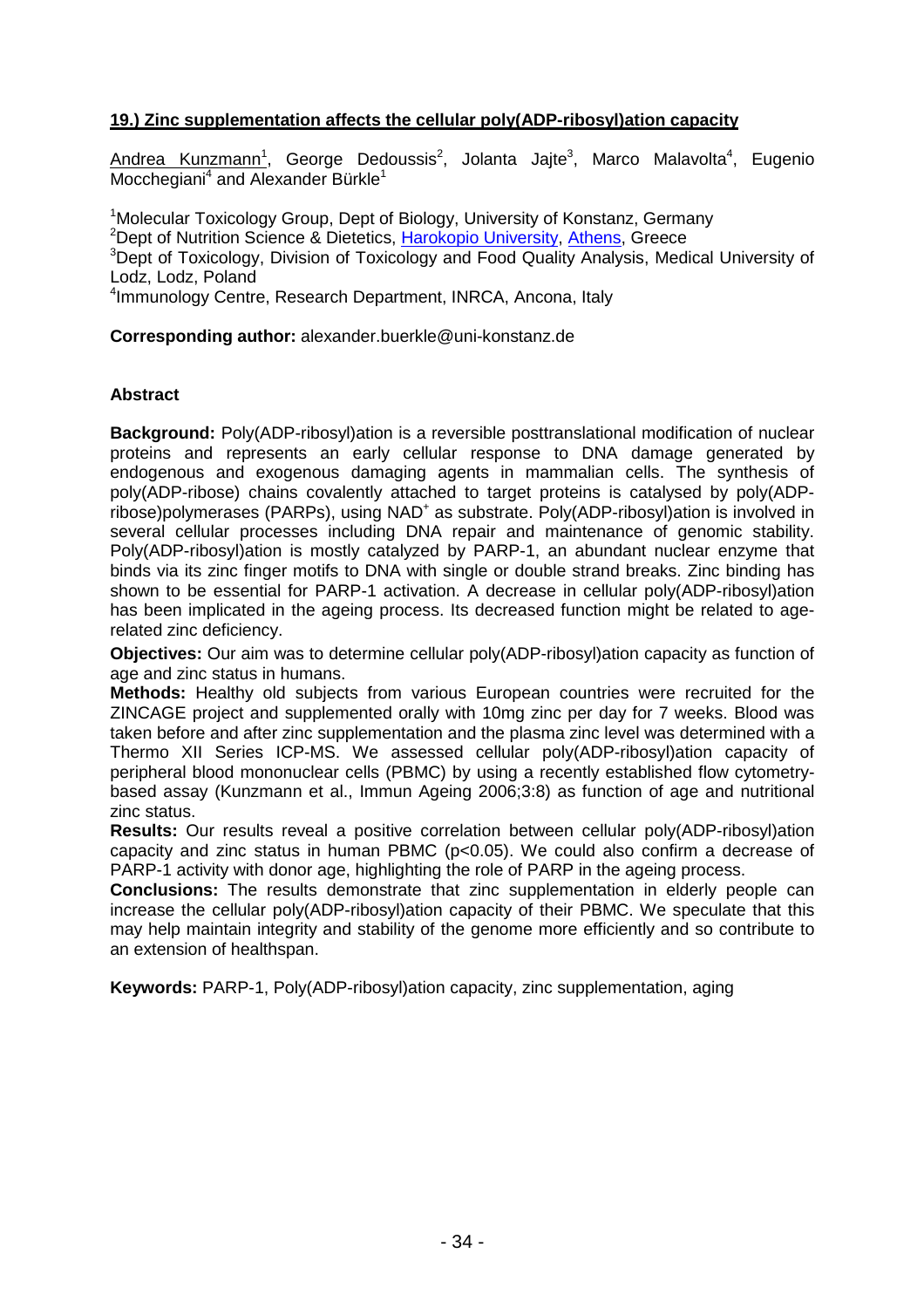#### **20.) Quantification of DNA strand breaks by An automated version of the fluorescence-detected alkaline DNA-unwinding (FADU) assay**

María Moreno-Villanueva, Elisa Ferrando-May and Alexander Bürkle

Molecular Toxicology Group, Department of Biology, University of Konstanz, Germany

**Corresponding author:** alexander.buerkle@uni-konstanz.de

#### **Abstract**

**Background:** Quantification of DNA strand breaks and repair in living cells is an important endpoint in the assessment of genotoxicity.

**Objectives:** Our aim was to improve the available methodology beyond the current state-ofthe-art.

**Method/Results:** We established an automated version of the Fluorescence-detected Alkaline DNA Unwinding (FADU) assay based on the use of a commercial laboratory robot. The very high precision and reproducibility of our new assay makes it possible to measure the effect of very low concentrations of genotoxic agents after 5 minutes incubation and to assess the repair capacity of the cells at 5 minute intervals. After preparation of cells the assay time is only 2 hours.

**Conclusions:** The new method can be used not only in experimental research but also for screening and characterization of drugs that induce DNA strand breaks. Furthermore, it is possible to detect endogenous DNA strand breaks. Thus the assay is useful to investigate differences between groups of individuals, e.g. smokers/non smokers, young/old, before chemotherapy/after chemotherapy.

**Keywords:** Genotoxicity, DNA damage, DNA strand breaks, DNA repair, quantification, automation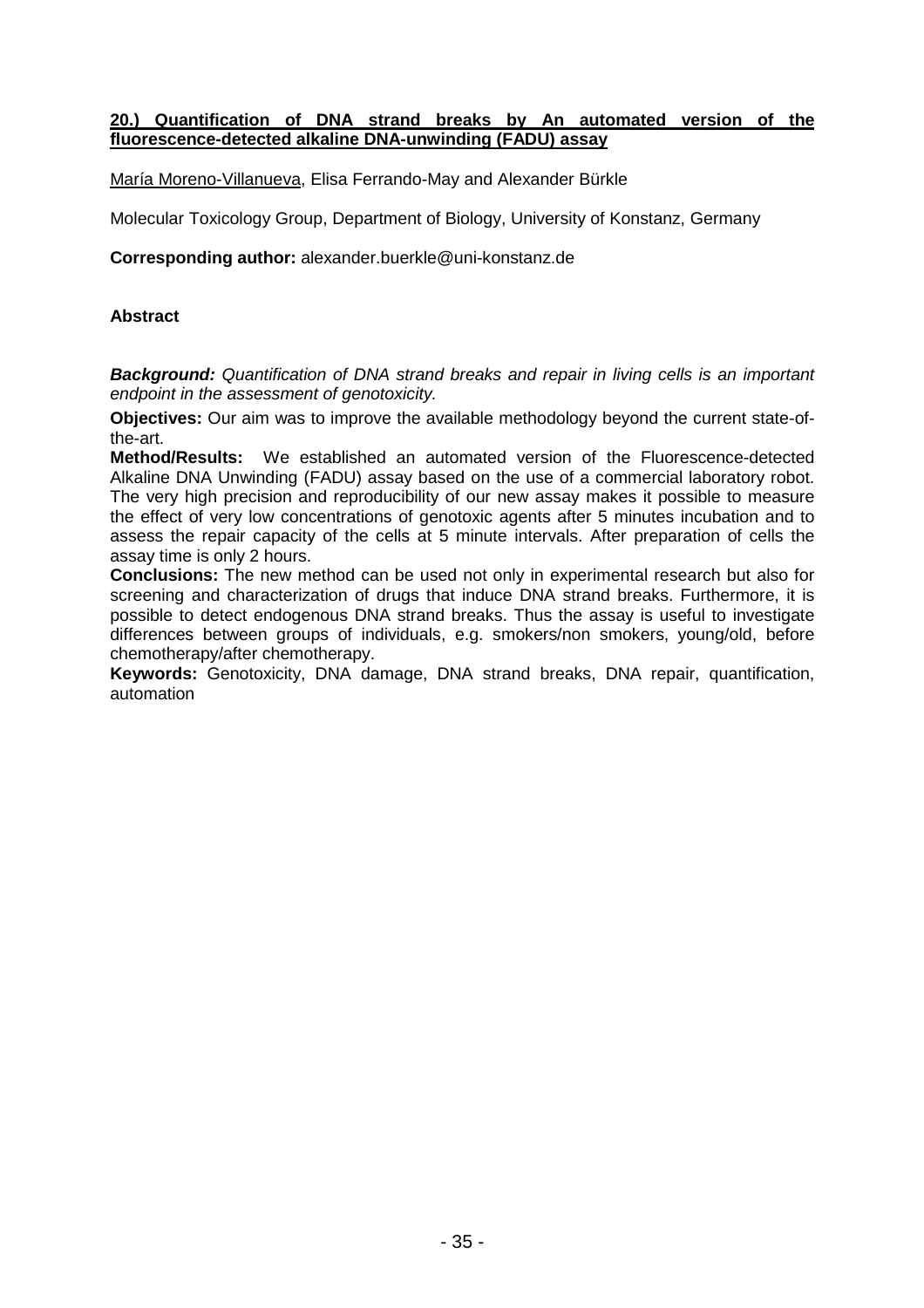# **21.) Role of Connexins in Phenobarbital-mediated tumour promotion**

Marx-Stoelting, P.<sup>1</sup>, Schreiber, S.<sup>1</sup>, Mahr, J.<sup>1</sup>, Ott, T.<sup>2</sup>, Willecke, K.<sup>3</sup>, Buchmann, A.<sup>1</sup> and Schwarz, M.<sup>1\*</sup>

<sup>1</sup>Institute of Pharmacology and Toxicology, Department of Toxicology, University of Tuebingen, Wilhelmstrasse 56, 72074 Tuebingen, <sup>2</sup>Institute of Human Genetics, University of Tuebingen, <sup>3</sup>Institute of Genetics, University of Bonn, \*Corresponding author

#### **Abstract**

**Background**: Connexin (Cx) 26 and 32 are the major gap junction proteins in liver. Like other connexins, they play an important role in tumour promotion and progression. In previous studies we could show that Cx32 is essential for phenobarbital (PB)-mediated tumour promotion in mouse liver.

**Objective**: To investigate whether Cx26 plays a similar role in PB-mediated tumour promotion.

**Methods**: We injected Cx26-deficient mice and control mice with a single dose of Nnitrosodiethylamine (DEN 90µg/g) and subsequently kept one group on a diet containing 0,05% PB for 35 weeks, while a control group was kept on a PB-free diet. At the end of the experiment, the carcinogenic response in the liver of the animals was monitored.

**Results**: Mice from PB-treatment groups showed a strongly increased liver weight compared to mice treated with DEN alone, which was mostly due to a much higher tumour burden. Relative liver weights of PB-treated Cx26 knockout mice were slightly smaller than those of the respective wildtype mice. The tumour response in PB-treated mice of both strains was very similar, but the number of larger tumours was lower in PB-treated knockout mice. Cx26 knockout mice treated with DEN alone did not show an increase in tumour-prevalence when compared to Cx26 wildtype mice nor were there significant differences in terms of tumoursize between strains, which is in accordance with earlier findings.

**Conclusions**: Our present data show that elimination of Cx26 has only minor effects on chemically induced mouse hepatocarcinogenesis, in contrast to effects seen in Cx32 knockout mice, which demonstrate strongly increased susceptibility for DEN-induced hepatocarcinogenesis and a lack of response to PB-mediated tumor promotion. Since the major structural difference between Cx26 and Cx32 lies in a missing cytosolic C-terminal domain in Cx26, this may play an important role in PB-mediated signal transduction.

Keywords: Connexin, HCC, Liver, Phenobarbital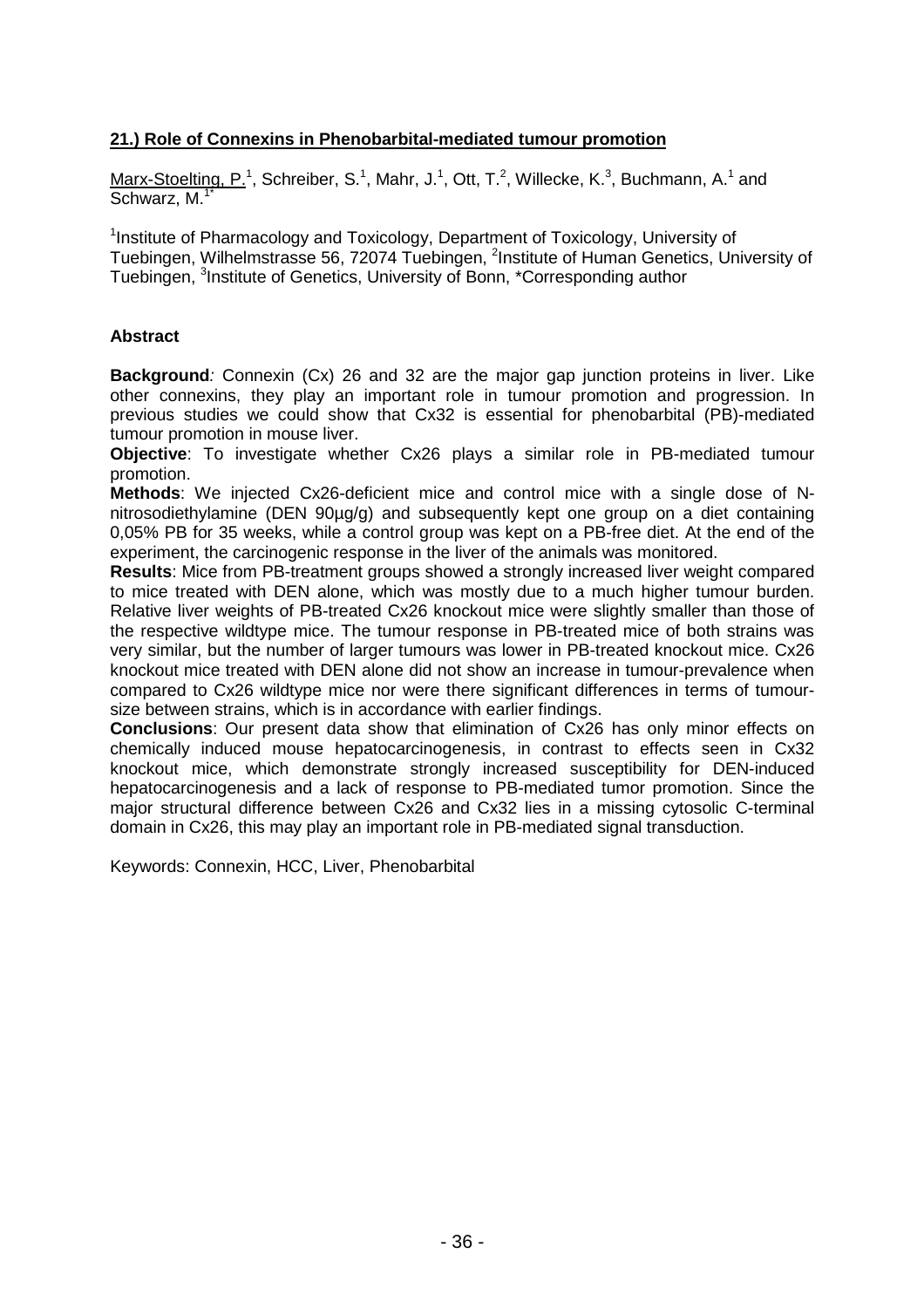# **22.) GPR49 is a target of ß-catenin and NFkB signalling**

Rignall, B., Marx-Stoelting, P., Braeuning, A., Koehle, C., Schwarz, M.\*

Institute of Pharmacology and Toxicology, Department of Toxicology, University of Tuebingen, Wilhelmstrasse 56, 72074 Tuebingen, \*Corresponding author

# **Abstract**

**Background**: G-protein coupled receptors are among the most promising drug targets. GPR49, also called LGR 5 is a seven transmembrane domain G-Protein coupled receptor that was recently reported to be up-regulated in human hepatocellular and colon carcinoma bearing mutations in the ß-catenin gene. Both tumours are among the most frequent tumours worldwide and a major cause of death.

**Objective**: To investigate the expression of GPR49 after stimulation of ß-catenin and NFkB signalling.

**Methods**: Primary hepatocytes were kept on DMEMF12 medium and treated with LiCl, SB 216763, TNFa, SC514 and WNT3a. Total RNA was isolated from mouse liver tumours and primary hepatocytes by TRIZOL method. RNA was quantified by quantitative real time PCR using a Light Cycler (Roche).

**Results**: Our results show that GPR49 is up-regulated in mouse liver tumours, which harbour a mutation in the Ctnnb gene but also demonstrate its up-regulation in primary hepatocytes after treatment with GSK3ß inhibitors like LiCl or SB216763 and WNT3a conditioned cell culture medium. These results give further proof for a regulation of GPR49 by the canonical Wnt signalling pathway. In addition, we could show that GPR49 is downregulated after stimulation of NFkB-dependent signalling, an effect that could be specifically blocked by SC514, an inhibitor of this signalling pathway.

**Conclusion**: These findings suggest that GPR49 is regulated by ß-catenin and is also a possible target of NFkB signalling.

Keywords: HCC, GPR49, ß-Catenin, NFkB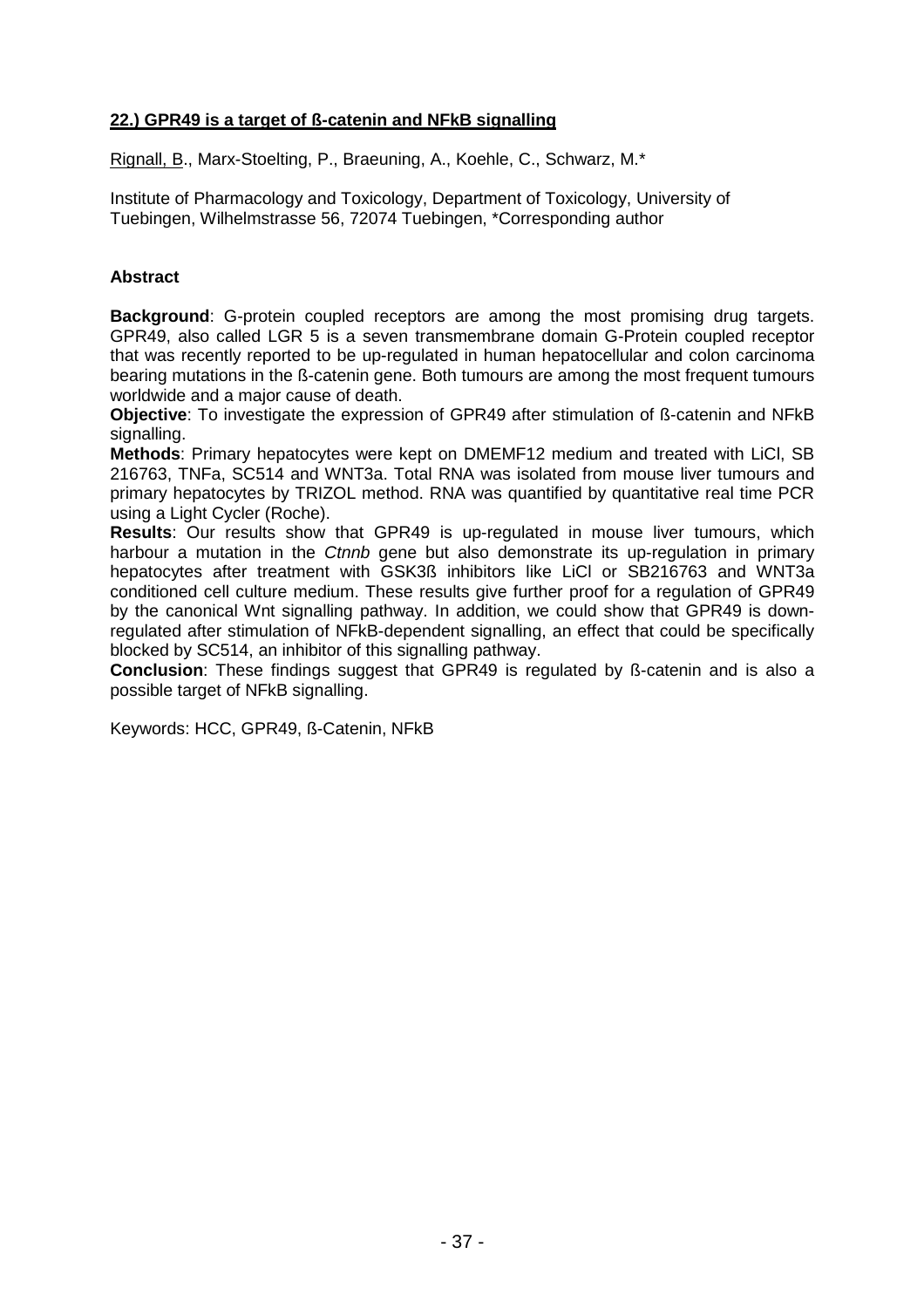#### **23.) A cell permeable fusion toxin as a tool to study the consequences of actin-ADPribosylation caused by the Salmonella enterica virulence factor SpvB in intact cells**

#### Holger Barth

Institute of Pharmacology and Toxicology, University of Ulm Medical Center, Albert-Einstein-Allee 11, 89081 Ulm

# **Abstract**

The virulence factor SpvB is a crucial component for the intracellular growth and infection process of Salmonella enterica. The SpvB protein mediates the ADP-ribosylation of actin in infected cells and is assumed to be delivered directly from the engulfed bacteria into the host cell cytosol. Here we used the binary Clostridium botulinum C2 toxin as a transport system for the catalytic domain of SpvB (C/SpvB) into the host cell cytosol. A recombinant fusion toxin composed of the enzymatically inactive N-terminal domain of C2I and C/SpvB was cloned, expressed and characterized in vitro and in intact cells. When added together with C2II, the C2IN-C/SpvB fusion toxin was efficiently delivered into the host cell cytosol and ADP-ribosylated actin in various cell lines. The cellular uptake of the fusion toxin requires translocation from acidic endosomes into the cytosol and is facilitated by Hsp90.

No differences concerning the immediate cytopathic effects of the C2IN-C/SpvB fusion toxin and the C2 toxin were obvious as both toxins induced ADP-ribosylation of actin at arginine-177, depolymerization of actin filaments, resulting in cell rounding. However, the long-term host cell responses to C2IN-C/SpvB and C2 toxin were different. The cytopathic effect of C2 toxin was not reversible and C2 toxin-treated cells finally died. In contrast, cells, treated with C2IN-C/SpvB, recovered. Recovery of cells correlated with the degradation of C2IN-C/SpvB in the host cell cytosol and de novo synthesis of actin in intoxicated cells. Thus, the different stability of the toxins in the cytosol determines the final fate of intoxicated host cells.

In ongoing experiments, we investigate whether the findings obtained with the artificial C2IN-C/SpvB protein can be transferred to the full length SpvB and whether SpvB becomes degraded in the cytosol of Salmonella-infected cells.

Keywords: Bacterial toxins, Salmonella enterica SpvB, actin, ADP-ribosylation, Clostridium botulinum C2 toxin, protein transport, translocation, degradation